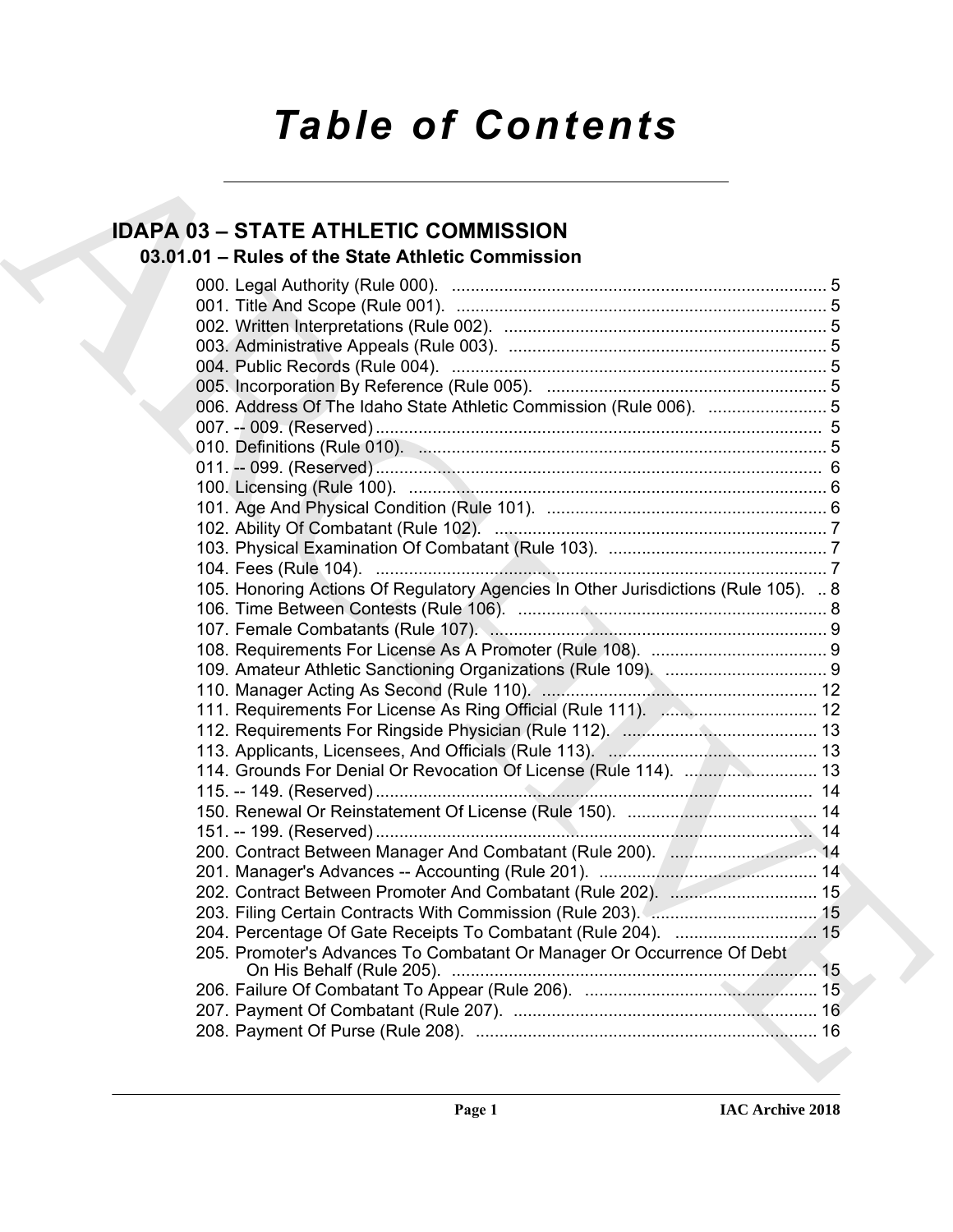| 209. Retaining Portion Of Purse Pending Determination Of Whether Penalty      |     |
|-------------------------------------------------------------------------------|-----|
|                                                                               |     |
|                                                                               |     |
|                                                                               |     |
|                                                                               |     |
|                                                                               |     |
|                                                                               |     |
|                                                                               |     |
| 305. Managers -- Limitations On Number Of Combatants (Rule 305).  18          |     |
|                                                                               |     |
| 307. Certain Persons Retained Must Have Licenses (Rule 307).  18              |     |
|                                                                               |     |
|                                                                               |     |
|                                                                               |     |
| 311. Admission Of Licensees And Agents To Events (Rule 311).  19              |     |
| 312. Payment Of Fee To Official Designated By Commission (Rule 312).  19      |     |
|                                                                               |     |
|                                                                               |     |
| 315. Combatant Not Used In Program Must Be Used In Next Program               |     |
|                                                                               |     |
|                                                                               |     |
|                                                                               |     |
|                                                                               |     |
| 400. Admission Fee At Quarters Where Combatant Trains (Rule 400).  20         |     |
| 401. Approval Of Facilities By Commission Before Tickets                      |     |
|                                                                               |     |
|                                                                               |     |
|                                                                               |     |
|                                                                               |     |
|                                                                               |     |
| 406. Provisions Of Tickets Without Charge Or At Reduced Rates (Rule 406).  21 |     |
|                                                                               |     |
|                                                                               | -23 |
| 412. Duties Of Ushers And Doormen; Responsibility Of Promoter (Rule 412).  23 |     |
|                                                                               |     |
| 414. Tickets: Sealing In Cans During Contest; Counting (Rule 414).  23        |     |
| 415. Tickets: Removal And Retention After Match; Destruction (Rule 415).  23  |     |
|                                                                               |     |
|                                                                               |     |
| 501. Required Number Of Ambulances; Notice To Ambulance Service               |     |
| 502. Dressing Rooms -- Only Authorized Persons Are Allowed To Enter           |     |
|                                                                               |     |
|                                                                               |     |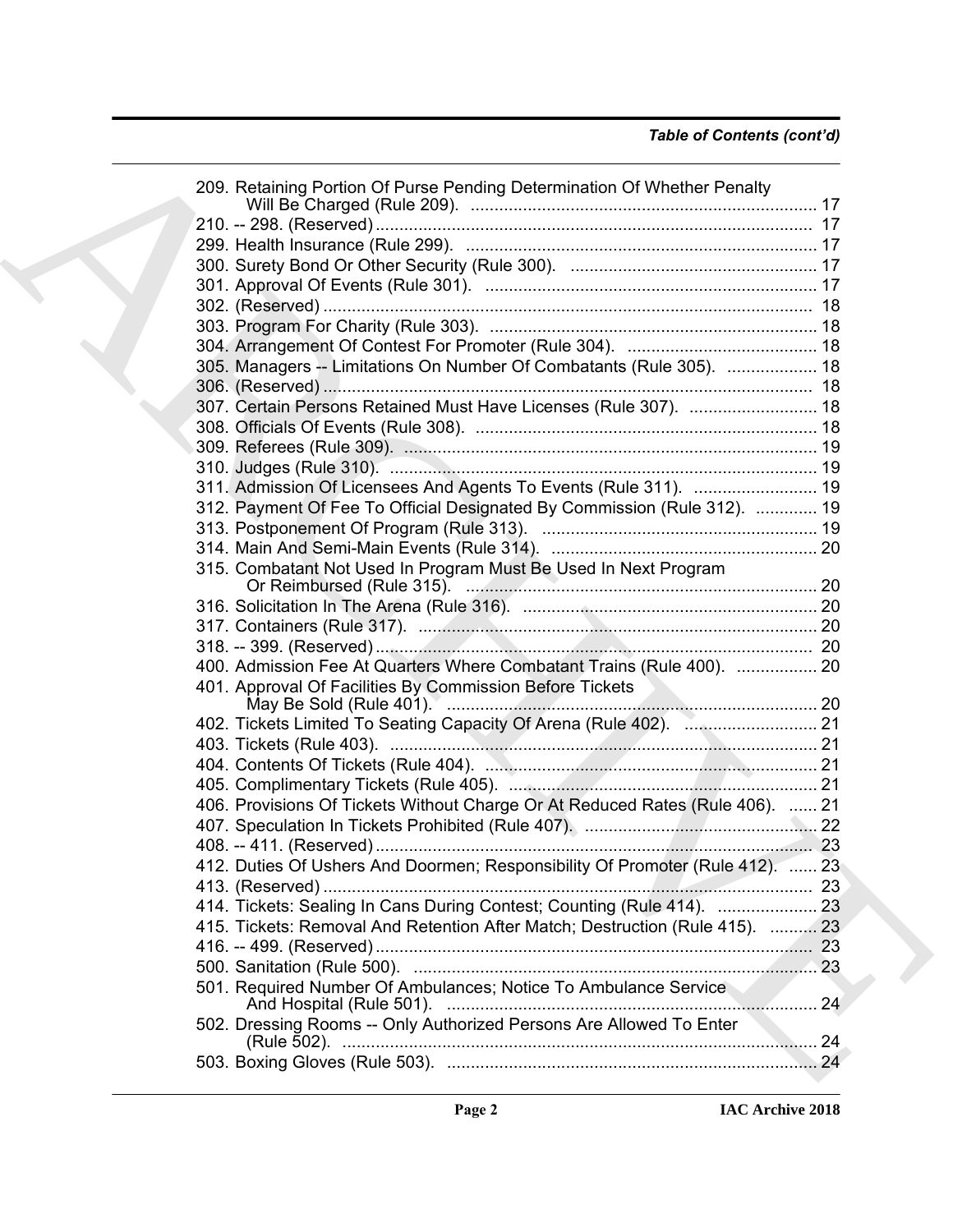| 602. Weigh-in, Examination Of Combatant May Be Ordered By The Commission<br>(Rule 602). 28 |    |
|--------------------------------------------------------------------------------------------|----|
| 603. Advance Appearance Of Combatant Scheduled To Fight In Main Event                      |    |
|                                                                                            |    |
|                                                                                            |    |
|                                                                                            |    |
| 607. Physician -- Suitable Place To Examine Contestant; Fee;                               |    |
| 608. Physician's Determination Of Fitness Of Combatants And Referee;                       |    |
| 609. Combatant's Report Of Own Illness Or Injury; Examination; Fee (Rule 609). 29          |    |
|                                                                                            |    |
|                                                                                            |    |
|                                                                                            |    |
|                                                                                            |    |
|                                                                                            |    |
|                                                                                            |    |
|                                                                                            |    |
|                                                                                            |    |
|                                                                                            |    |
|                                                                                            |    |
| 708. Continuous Presence Of Physician At Ringside (Rule 708).  31                          |    |
|                                                                                            |    |
|                                                                                            |    |
|                                                                                            |    |
|                                                                                            |    |
|                                                                                            |    |
| 714. Fouls: Deduction For Points; Effect Of Claiming Low Blow By Opponent                  | 33 |
| 715. Fouls: Disqualification Of Combatant And Withholding Of Purse (Rule 715).             | 33 |
|                                                                                            |    |
|                                                                                            |    |
| 718. Stopping Of Contest: One-Sided Contest; Risk Of Injury;                               | 33 |
| 719. Stopping The Contest: Combatant Not Honestly Competing (Rule 719).  34                |    |
|                                                                                            |    |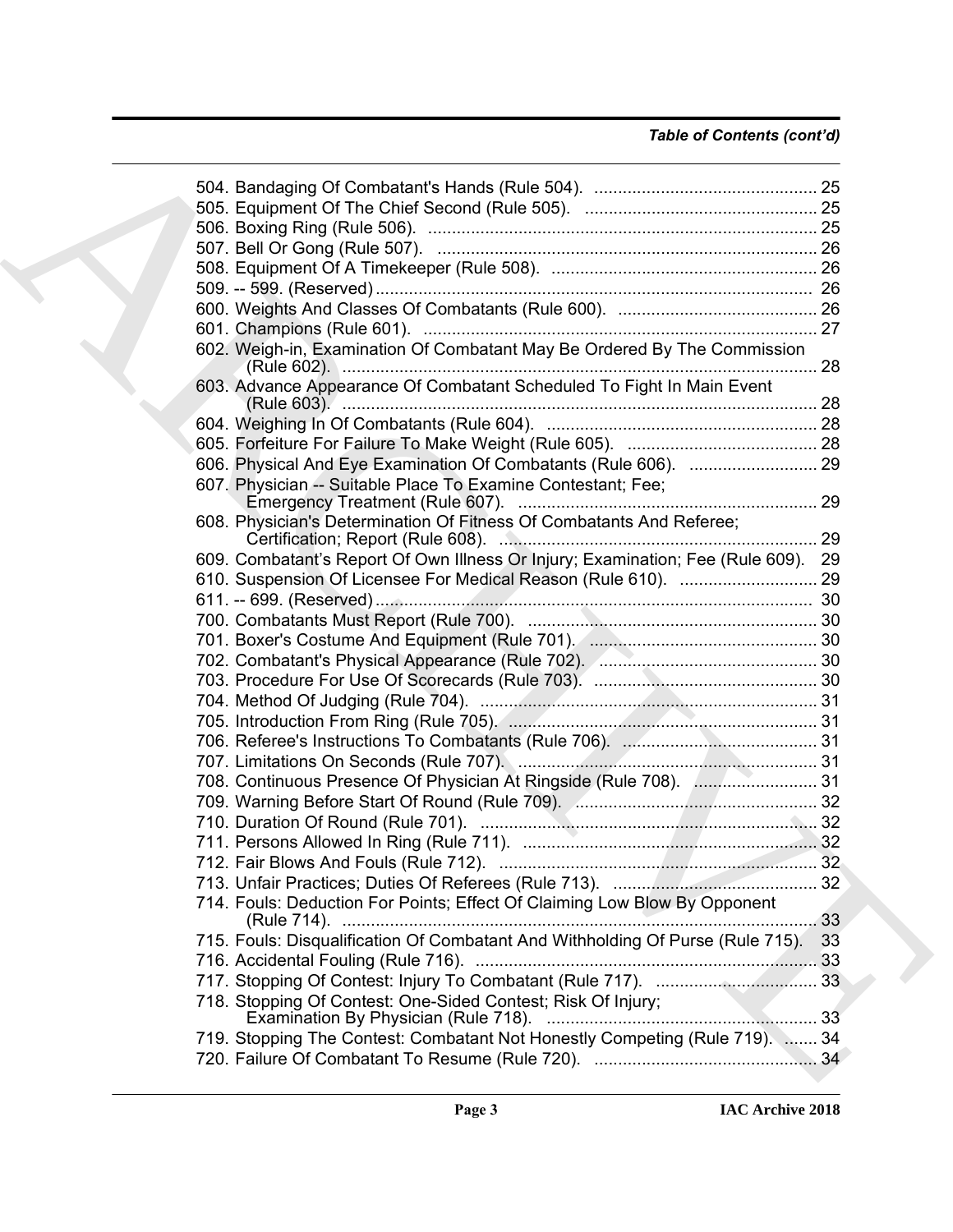### *Table of Contents (cont'd)*

| 721. Gloves To Be Wiped By Referee After Boxer Falls (Rule 721).  34              |  |
|-----------------------------------------------------------------------------------|--|
| 722. Knockdown Of Combatant; Procedure For Counting (Rule 722).  34               |  |
|                                                                                   |  |
|                                                                                   |  |
| 725. Procedure When Combatant Is Knocked Out; Period Before His Next Contest;     |  |
|                                                                                   |  |
| 726. When Combatant Falls From Ring During Round (Rule 726).  35                  |  |
|                                                                                   |  |
|                                                                                   |  |
|                                                                                   |  |
| 730. Physician's Report To Commission After Contest (Rule 730).  36               |  |
|                                                                                   |  |
|                                                                                   |  |
|                                                                                   |  |
| 734. Suspension Of MMA Contest For Unforseen Reasons (Rule 734).  43              |  |
|                                                                                   |  |
|                                                                                   |  |
|                                                                                   |  |
|                                                                                   |  |
|                                                                                   |  |
| 740. Combatant Down After The Sound Of The Bell (Rule 740).  46                   |  |
| 741. Blows At Or After The Bell In MMA Contest (Rule 741).  46                    |  |
| 742. Termination Of A Contest Due To A Fair Blow In MMA Contest (Rule 742).  46   |  |
|                                                                                   |  |
|                                                                                   |  |
| 800. Wrestling: Special License Is Required For A Contest (Rule 800).  46         |  |
| 801. Wrestling: Disqualification For Dangerous Tactics (Rule 801).  47            |  |
|                                                                                   |  |
|                                                                                   |  |
|                                                                                   |  |
| 900. Administration Or Use Of Alcohol, Drugs, Stimulants (Rule 900).  47          |  |
|                                                                                   |  |
| 902. Combatant Not To Have Promoter Or Certain Others Act As Manager              |  |
|                                                                                   |  |
| 903. Report To Commission Of Solicitation To Conduct Contest Fraudulently         |  |
| 904. Suspension Of A License -- Debts In Connection With Training (Rule 904).  48 |  |
|                                                                                   |  |
| 906. Suspension Of License On Ground Of Moral Turpitude (Rule 906).  48           |  |
| 907. Licensees Prohibited From Dealing With Persons Whose Licenses                |  |
|                                                                                   |  |
| 909. Penalties For Certain Violations; Review By Commission (Rule 909).  49       |  |
|                                                                                   |  |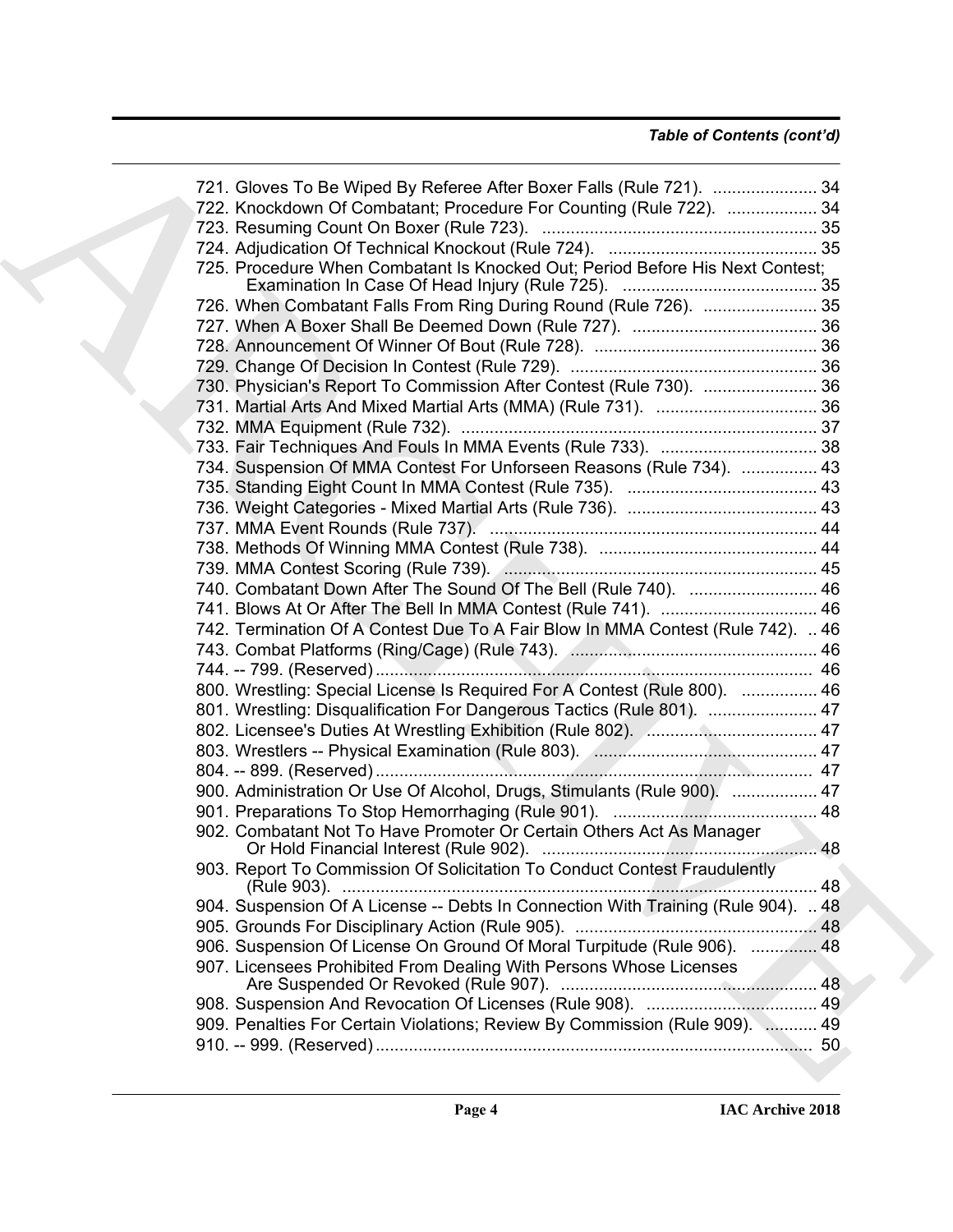#### **IDAPA 03 TITLE 01 CHAPTER 01**

### **IDAPA 03 – STATE ATHLETIC COMMISSION**

### **03.01.01 – RULES OF THE STATE ATHLETIC COMMISSION**

#### <span id="page-4-2"></span><span id="page-4-1"></span>**000. LEGAL AUTHORITY (RULE 000).**

Rulemaking authority is vested in the Athletic Commission in Title 54, Chapter 4, Idaho Code. (3-3-94)

#### <span id="page-4-3"></span>**001. TITLE AND SCOPE (RULE 001).**

These rules are to be known and cited at IDAPA 03.01.01, "Rules of the State Athletic Commission." These rules are intended to provide clarification on the methods and restrictions of unarmed combat in Idaho. (3-3-94)

#### <span id="page-4-4"></span>**002. WRITTEN INTERPRETATIONS (RULE 002).**

In accordance with Section  $67-5201(19)(b)(iv)$ , Idaho Code, this agency does not have written statements which pertain to the interpretation of the rules of this chapter, or to the documentation of compliance with the rules of this chapter. (3-3-94)

#### <span id="page-4-5"></span>**003. ADMINISTRATIVE APPEALS (RULE 003).**

Persons wishing to appeal the provisions of this chapter should seek administrative relief pursuant to the provisions of IDAPA 04.11.01.000, et. seq., "Idaho Rules of Administrative Procedure of the Attorney General." (3-3 IDAPA 04.11.01.000, et. seq., "Idaho Rules of Administrative Procedure of the Attorney General."

#### <span id="page-4-6"></span>**004. PUBLIC RECORDS (RULE 004).**

The records associated with the coordinator are subject to the provisions of the Idaho Public Records Act, Title 74, Chapter 1, Idaho Code.

#### <span id="page-4-18"></span><span id="page-4-7"></span>**005. INCORPORATION BY REFERENCE (RULE 005).**

These rules do not incorporate by reference any document other than those sections of Idaho Code so referenced. (3-26-08)

#### <span id="page-4-11"></span><span id="page-4-8"></span>**006. ADDRESS OF THE IDAHO STATE ATHLETIC COMMISSION (RULE 006).**

<span id="page-4-0"></span>**C[H](mailto:atc@ibol.idaho.gov)APTER 01**<br> **CHAPTER OF THE STATE ATHLETIC COMMISSION**<br> **COLUMN 12001 CHAPTER OF COMMISSION**<br> **COLUMN 12001 CHAPTER ATHLETIC COMMISSION**<br> **COLUMN 12001 ACT[IV](www.ibol.idaho.gov)ENTS INTERFERENCE COMMISSION**<br> **COLUMN 2001 CONTINUATION** The office of the State Athletic Commission is located within the Bureau of Occupational Licenses, 700 W. State Street, Boise, Idaho 83702. The Bureau is open between the hours of 8:00 a.m. and 5:00 p.m. each day except Saturdays, Sundays and holidays. The telephone number of the Board is (208) 334-3233. The Board's fax number is (208) 334-3945. The Board's e-mail address is atc@ibol.idaho.gov. The Board's official website at www.ibol.idaho.gov. (3-29-10)

<span id="page-4-9"></span>**007. -- 009. (RESERVED)**

#### <span id="page-4-10"></span>**010. DEFINITIONS (RULE 010).**

<span id="page-4-15"></span><span id="page-4-14"></span><span id="page-4-13"></span><span id="page-4-12"></span>**01. Bureau**. The Bureau of Occupational Licenses, as prescribed in Section 67- 2602, Idaho Code. (3-26-08)

**02.** Champion. A person who has been formally acknowledged supreme in a branch of athletics or skill and who is ready to contend with any qualified challenger. (3-3-94) game of skill and who is ready to contend with any qualified challenger.

**Combatant**. Any boxer, kickboxer, martial artist, or wrestler who takes part as a competitor in an ant" sometimes is referred to as a "contestant" in these rules. (4-7-11) event. A "combatant" sometimes is referred to as a "contestant" in these rules.

**04. Commission**. The Idaho Athletic Commission created under Title 54, Chapter 4, Idaho Code, or designated agent. (3-26-08)

<span id="page-4-17"></span><span id="page-4-16"></span>**05. Commissioner**. The state athletic commissioner, as prescribed in Section 54-401, Idaho Code.

 $(3-26-08)$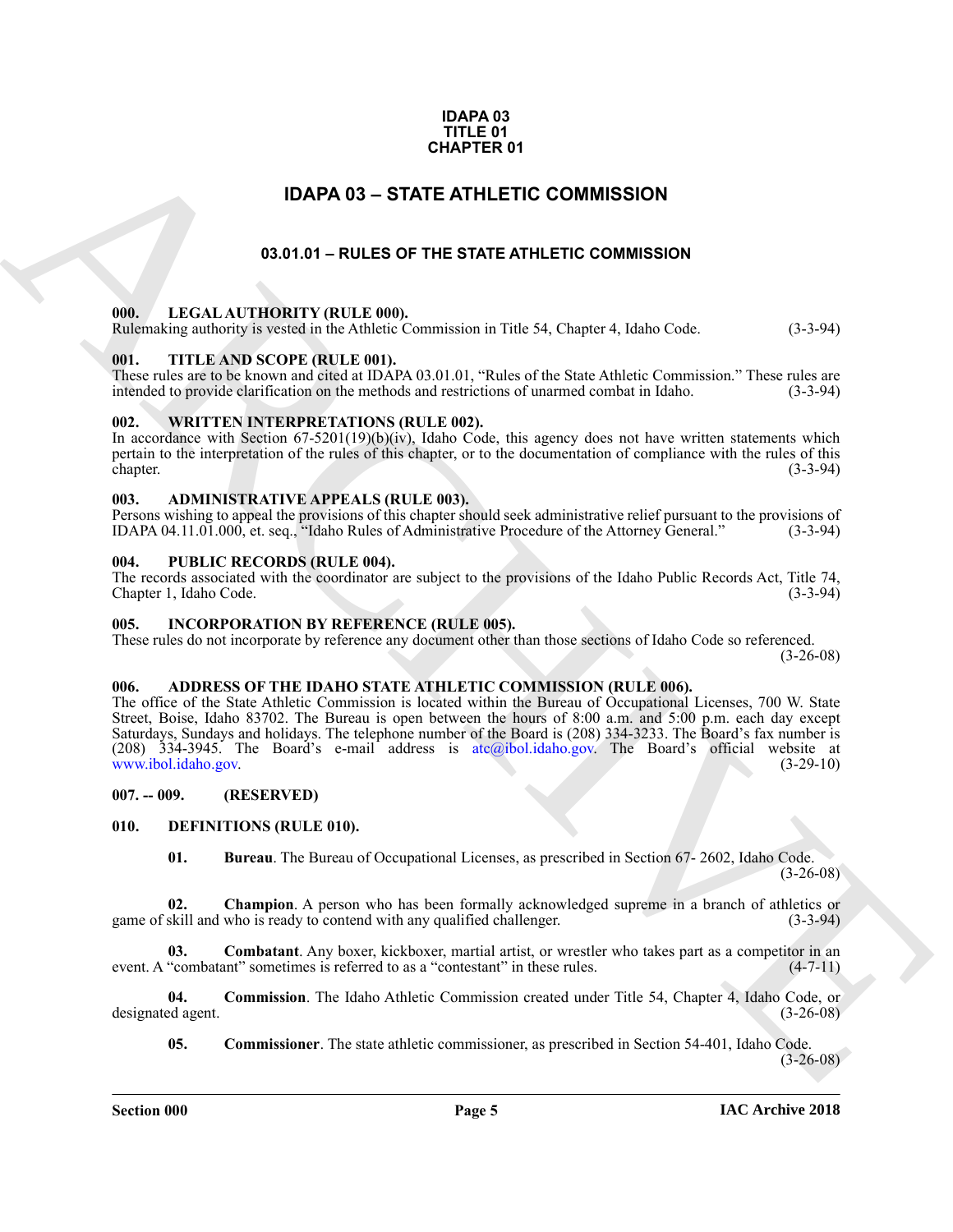#### <span id="page-5-11"></span><span id="page-5-10"></span><span id="page-5-9"></span><span id="page-5-8"></span><span id="page-5-7"></span><span id="page-5-0"></span>**011. -- 099. (RESERVED)**

#### <span id="page-5-13"></span><span id="page-5-12"></span><span id="page-5-1"></span>**100. LICENSING (RULE 100).**

<span id="page-5-6"></span><span id="page-5-5"></span>

|                                       | <b>State Athletic Commission</b>                                                                                                                                                                                                                 | <b>Rules of the State Athletic Commission</b> |             |
|---------------------------------------|--------------------------------------------------------------------------------------------------------------------------------------------------------------------------------------------------------------------------------------------------|-----------------------------------------------|-------------|
| 06.                                   | Event. A program of one (1) or more unarmed combat contests or exhibitions.                                                                                                                                                                      |                                               | $(3-29-10)$ |
| a.                                    | An "amateur event" is an event in which the only combatants are amateur combatants.                                                                                                                                                              |                                               | $(3-29-10)$ |
| b.                                    | A "professional event" is an event in which the only combatants are professional combatants.                                                                                                                                                     |                                               | $(3-29-10)$ |
| c.                                    | A "pro-am" is an event in which combatants include professional combatants and amateur<br>combatants. Professional combatants may not compete against amateur combatants in "pro-am" events.                                                     |                                               | $(3-29-10)$ |
| 07.                                   | Main Event. The headline or marquee contest or exhibition scheduled to occur at an event.                                                                                                                                                        |                                               | $(3-29-10)$ |
| 08.                                   | Mixed Martial Arts (MMA). A full contact sport that allows a wide variety of unarmed combat<br>techniques from a mixture of martial arts traditions to be used in competitions.                                                                  |                                               | $(5-8-09)$  |
| 09.                                   | Physician. A physician licensed by the Idaho Board of Medicine.                                                                                                                                                                                  |                                               | $(5-8-09)$  |
| 10.                                   | Ring Official. Ring officials include referees, judges, timekeepers and glovers.                                                                                                                                                                 |                                               | $(5-8-09)$  |
| 11.<br>the ticket has been collected. | Stub. That part of the ticket retained by a person entering the arena in which an event is held after                                                                                                                                            |                                               | $(3-26-08)$ |
| 12.                                   | Ticket. That document issued by the promoter allowing a person's entrance and attendance at an<br>event and may include that part of the ticket retained by the promoter documenting a person's entrance to an event.                            |                                               | $(3-26-08)$ |
| $011. - 099.$                         | (RESERVED)                                                                                                                                                                                                                                       |                                               |             |
| 100.                                  | LICENSING (RULE 100).                                                                                                                                                                                                                            |                                               |             |
| 01.                                   | Application for License. An application for a license must be submitted to the Bureau on a form<br>supplied by the Commission and be verified under oath by the applicant for each of the following:                                             |                                               | $(3-26-08)$ |
| a.                                    | Combatant;                                                                                                                                                                                                                                       |                                               | $(3-29-10)$ |
| b.                                    | Promoter;                                                                                                                                                                                                                                        |                                               | $(3-3-94)$  |
| c.                                    | Matchmaker;                                                                                                                                                                                                                                      |                                               | $(3-3-94)$  |
| d.                                    | Manager;                                                                                                                                                                                                                                         |                                               | $(3-3-94)$  |
| e.                                    | Second, including a trainer;                                                                                                                                                                                                                     |                                               | $(3-29-10)$ |
| f.                                    | Ring Official; or                                                                                                                                                                                                                                |                                               | $(3-29-10)$ |
| g.                                    | Sanctioning permit for an event.                                                                                                                                                                                                                 |                                               | $(3-29-10)$ |
| 02.                                   | <b>Complete Applications.</b> All applications must be made on a form provided by the Bureau and<br>must be complete and include the required fee and any supporting documentation required before they will be<br>considered by the commission. |                                               | $(5-8-09)$  |
| 101.                                  | AGE AND PHYSICAL CONDITION (RULE 101).                                                                                                                                                                                                           |                                               |             |
|                                       | Age of Combatant. All applications for a combatant license shall be reviewed by the Commission                                                                                                                                                   |                                               |             |

#### <span id="page-5-14"></span><span id="page-5-4"></span><span id="page-5-3"></span><span id="page-5-2"></span>**101. AGE AND PHYSICAL CONDITION (RULE 101).**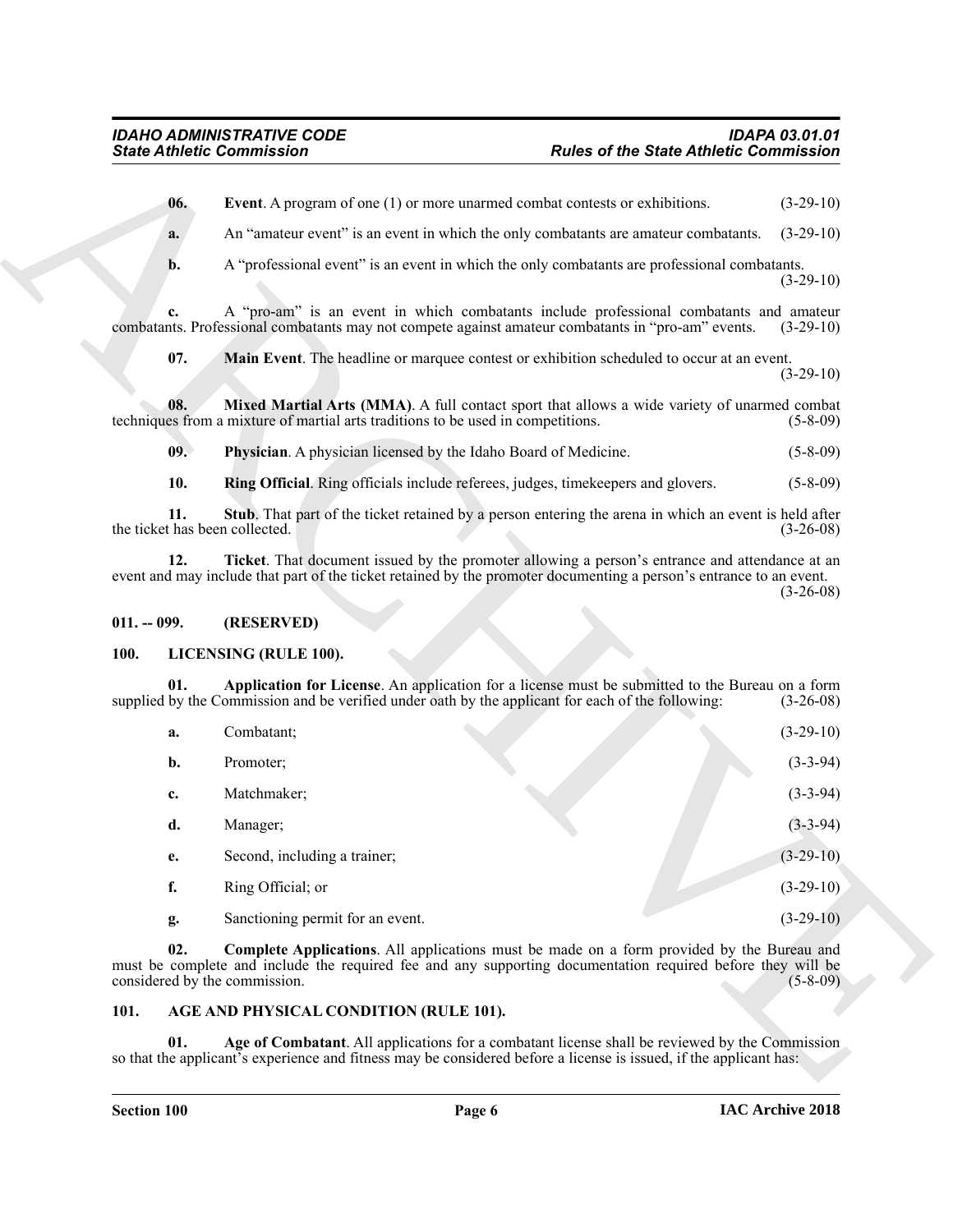(3-26-08)

<span id="page-6-7"></span>

| a. | Not reached eighteen (18) years of age; or | $(3-3-94)$ |
|----|--------------------------------------------|------------|
|    | Reached thirty-six (36) years of age.      | $(3-3-94)$ |

**02. Poor Vision**. The Commission will not issue a license to engage in unarmed combat to any applicant who is found to be blind in one  $(1)$  eye or whose vision in one  $(1)$  eye is so poor that a physician recommends that no license be granted. Exceptions will not be made due to exemplary vision in the good eye.

(3-26-08)

<span id="page-6-6"></span>**03.** Cerebral Hemorrhage. The Commission will not issue a license to engage in unarmed combat to on who has suffered a cerebral hemorrhage. any person who has suffered a cerebral hemorrhage.

<span id="page-6-8"></span>**04.** Serious Head Injuries. The Commission will review the application of any person who has a serious head injury before a license is issued to that person. (3-3-94) suffered a serious head injury before a license is issued to that person.

#### <span id="page-6-5"></span><span id="page-6-3"></span><span id="page-6-0"></span>**102. ABILITY OF COMBATANT (RULE 102).**

**01. Satisfy Commission**. Before a combatant license is issued by the Commission to any person, the Commission must be satisfied of the person's ability to compete. (3-26-08)

**02. Questioned Ability**. If a combatant's ability to perform is questioned for any reason, the Commission may hold a hearing to determine: (3-26-08)

<span id="page-6-4"></span>

| a. | Whether the person's license should be revoked; or | $(3-26-08)$ |
|----|----------------------------------------------------|-------------|
|    |                                                    |             |

<span id="page-6-15"></span><span id="page-6-11"></span>**b.** Whether he should be granted a license. (3-26-08)

#### <span id="page-6-1"></span>**103. PHYSICAL EXAMINATION OF COMBATANT (RULE 103).**

**01. Examination by Physician**. Any combatant who has applied for a license or a renewal of his license must be examined by a physician. The physician will establish the combatant's physical and mental fitness for competition. (5-8-09)

<span id="page-6-12"></span>**02. Additional Examination**. Any combatant licensed by the Commission who participates in a contest outside of the state of Idaho may be required to take this examination again before being allowed to compete in Idaho. (3-26-08)

<span id="page-6-14"></span><span id="page-6-13"></span>**03. Drug Abuse**. The Commission will not issue a license to an athlete who has a recent history of drug abuse, without proof of participation in a recognized drug rehabilitation program and/or submission to urinalysis. (3-3-94)

Since Athletic Commutation<br>
Rodes of the Street Athletic Commutation (19)<br>
13. Northern University (19) peace of the Street Bernstein (20) 2014<br>
13. Northern Minister Schware (20) 2014<br>
13. The Value in the Commutation wi **04. Blood Testing**. The Commission will not issue a license to an athlete, or allow an athlete to compete in an event, if the athlete, within the six (6) months immediately preceding the application for licensure or the event at which the licensee wishes to compete, has tested positive for the HIV virus, Hepatitis B Surface Antigen and Hepatitis C Antibody, or illegal drugs or other substances. Accordingly, when an athlete applies for a license, the athlete must submit with the application a blood test report from a blood test conducted within the six (6) months preceding the application date. The blood test must have tested the athlete for HIV virus, Hepatitis B Surface Antigent, Hepatitis C Antibody, and illegal drugs and substances. Additionally, each combatant who is to compete in an event shall, at the start of the event, provide the Commission with a blood test report from a blood test conducted within the six (6) months immediately preceding the event. Additional blood tests may be requested by the Commission in its discretion. (3-29-10)

#### <span id="page-6-2"></span>**104. FEES (RULE 104).**

<span id="page-6-10"></span><span id="page-6-9"></span>**01. Application**. Application fee: (3-26-08)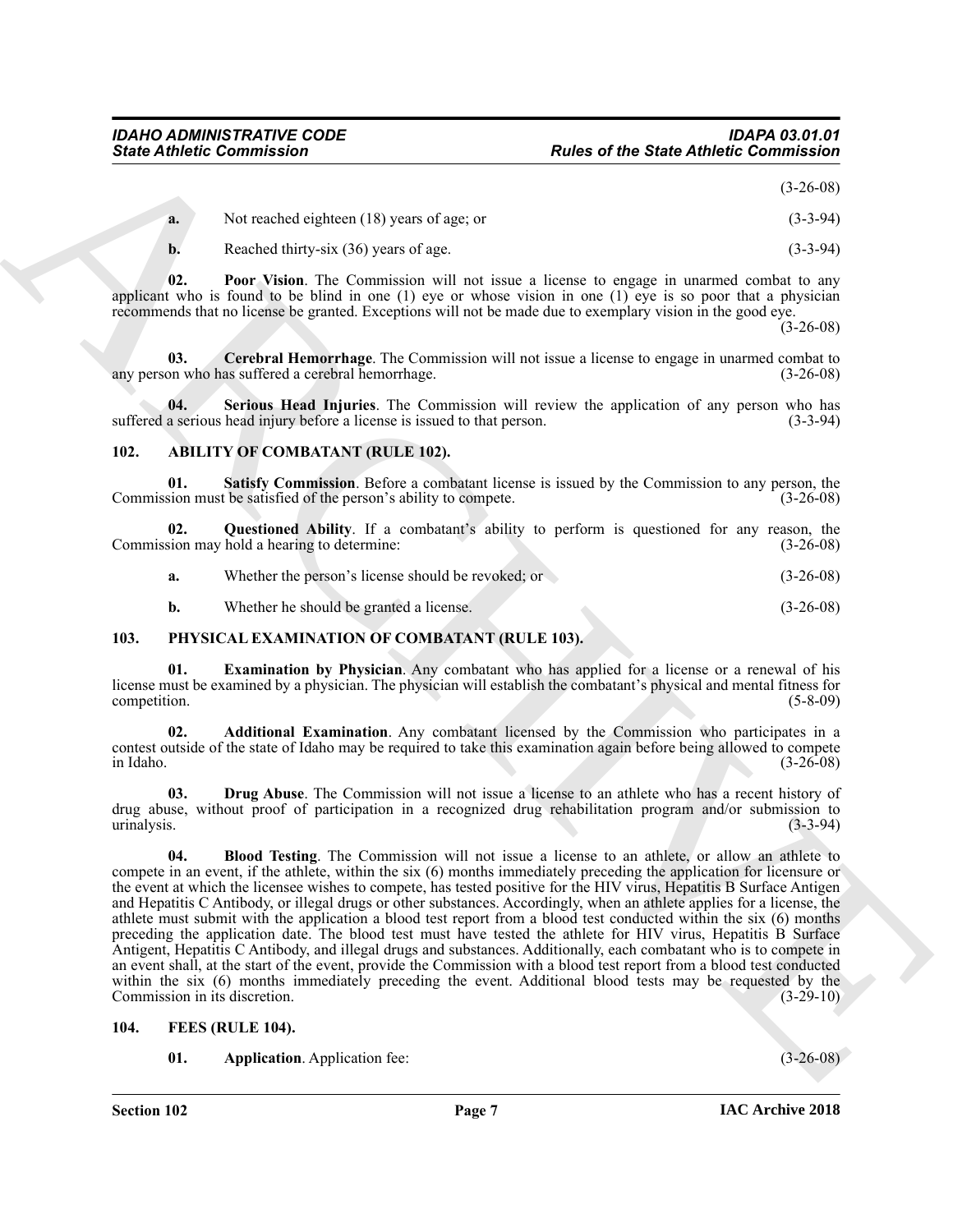| <b>State Athletic Commission</b>                                                                                                                                                                                                                                                                     | <b>Rules of the State Athletic Commission</b> |  |
|------------------------------------------------------------------------------------------------------------------------------------------------------------------------------------------------------------------------------------------------------------------------------------------------------|-----------------------------------------------|--|
| Combatant - one hundred fifty dollars (\$150).<br>a.                                                                                                                                                                                                                                                 | $(3-21-12)$                                   |  |
| Non-combatant - one hundred fifty dollars (\$150).<br>b.                                                                                                                                                                                                                                             | $(3-21-12)$                                   |  |
| Matchmaker - two hundred fifty dollars (\$250).<br>c.                                                                                                                                                                                                                                                | $(3-21-12)$                                   |  |
| Promoter - one thousand dollars (\$1000).<br>d.                                                                                                                                                                                                                                                      | $(3-21-12)$                                   |  |
| Sanction permit - two hundred dollars (\$200).<br>e.                                                                                                                                                                                                                                                 | $(3-21-12)$                                   |  |
| f.<br>Ring official - one hundred fifty dollars (\$150).                                                                                                                                                                                                                                             | $(3-21-12)$                                   |  |
| 02.<br>Renewal of License/Permit. Annual renewal fee:                                                                                                                                                                                                                                                | $(3-26-08)$                                   |  |
| Combatant - one hundred fifty dollars (\$150).<br>a.                                                                                                                                                                                                                                                 | $(3-21-12)$                                   |  |
| Non-combatant - one hundred fifty dollars (\$150).<br>$\mathbf{b}$ .                                                                                                                                                                                                                                 | $(3-21-12)$                                   |  |
| Matchmaker - two hundred fifty dollars (\$250).<br>c.                                                                                                                                                                                                                                                | $(3-21-12)$                                   |  |
| d.<br>Promoter - seven hundred fifty dollars (\$750).                                                                                                                                                                                                                                                | $(3-21-12)$                                   |  |
| Ring official - one hundred fifty dollars (\$150).<br>e.                                                                                                                                                                                                                                             | $(3-21-12)$                                   |  |
| 105.<br>HONORING ACTIONS OF REGULATORY AGENCIES IN OTHER JURISDICTIONS (RULE                                                                                                                                                                                                                         |                                               |  |
| $105$ ).<br>The Commission may honor the following actions of agencies in other jurisdictions which regulate boxing, wrestling,<br>martial arts, or combination thereof:                                                                                                                             | $(5-8-09)$                                    |  |
| 01.<br>Suspension. A suspension of a combatant ordered for:                                                                                                                                                                                                                                          | $(3-26-08)$                                   |  |
| Medical safety;<br>a.                                                                                                                                                                                                                                                                                | $(3-3-94)$                                    |  |
| A violation of a law or rule governing boxing, wrestling, martial arts, or combination thereof which<br>h.<br>also exists in this state; or                                                                                                                                                          | $(5-8-09)$                                    |  |
| Any other conduct which discredits boxing, wrestling, martial arts, or combination thereof as<br>determined by the Commission.                                                                                                                                                                       | $(5-8-09)$                                    |  |
| TIME BETWEEN CONTESTS (RULE 106).<br>106.<br>In no case may a combatant (excluding wrestlers) participate in more than one (1) contest or exhibition in any twenty-<br>four (24) hour period. Without the special permission of the Commission, a combatant may not compete in this state<br>unless: | $(5-8-09)$                                    |  |
| 01.<br>Four Days. Four (4) days have elapsed since the combatant's last contest if the contest lasted not<br>more than four $(4)$ rounds.                                                                                                                                                            | $(3-26-08)$                                   |  |
| 02.<br>Seven Days. Seven (7) days have elapsed since the combatant's last contest if the contest lasted<br>five $(5)$ or six $(6)$ rounds.                                                                                                                                                           | $(3-26-08)$                                   |  |
| Fourteen Days. Fourteen (14) days have elapsed since the combatant's last contest if the contest<br>03.<br>lasted seven $(7)$ or eight $(8)$ rounds.                                                                                                                                                 | $(3-26-08)$                                   |  |
| 04.<br><b>Twenty-One Days.</b> Twenty-one (21) days have elapsed since the combatant's last contest if the<br>contest lasted nine $(9)$ or ten $(10)$ rounds.                                                                                                                                        | $(3-26-08)$                                   |  |
|                                                                                                                                                                                                                                                                                                      |                                               |  |

#### <span id="page-7-3"></span><span id="page-7-2"></span><span id="page-7-0"></span>**105. HONORING ACTIONS OF REGULATORY AGENCIES IN OTHER JURISDICTIONS (RULE 105).**

<span id="page-7-4"></span>

|  | <b>Suspension.</b> A suspension of a combatant ordered for: | $(3-26-08)$ |
|--|-------------------------------------------------------------|-------------|
|--|-------------------------------------------------------------|-------------|

#### <span id="page-7-9"></span><span id="page-7-8"></span><span id="page-7-7"></span><span id="page-7-6"></span><span id="page-7-5"></span><span id="page-7-1"></span>**106. TIME BETWEEN CONTESTS (RULE 106).**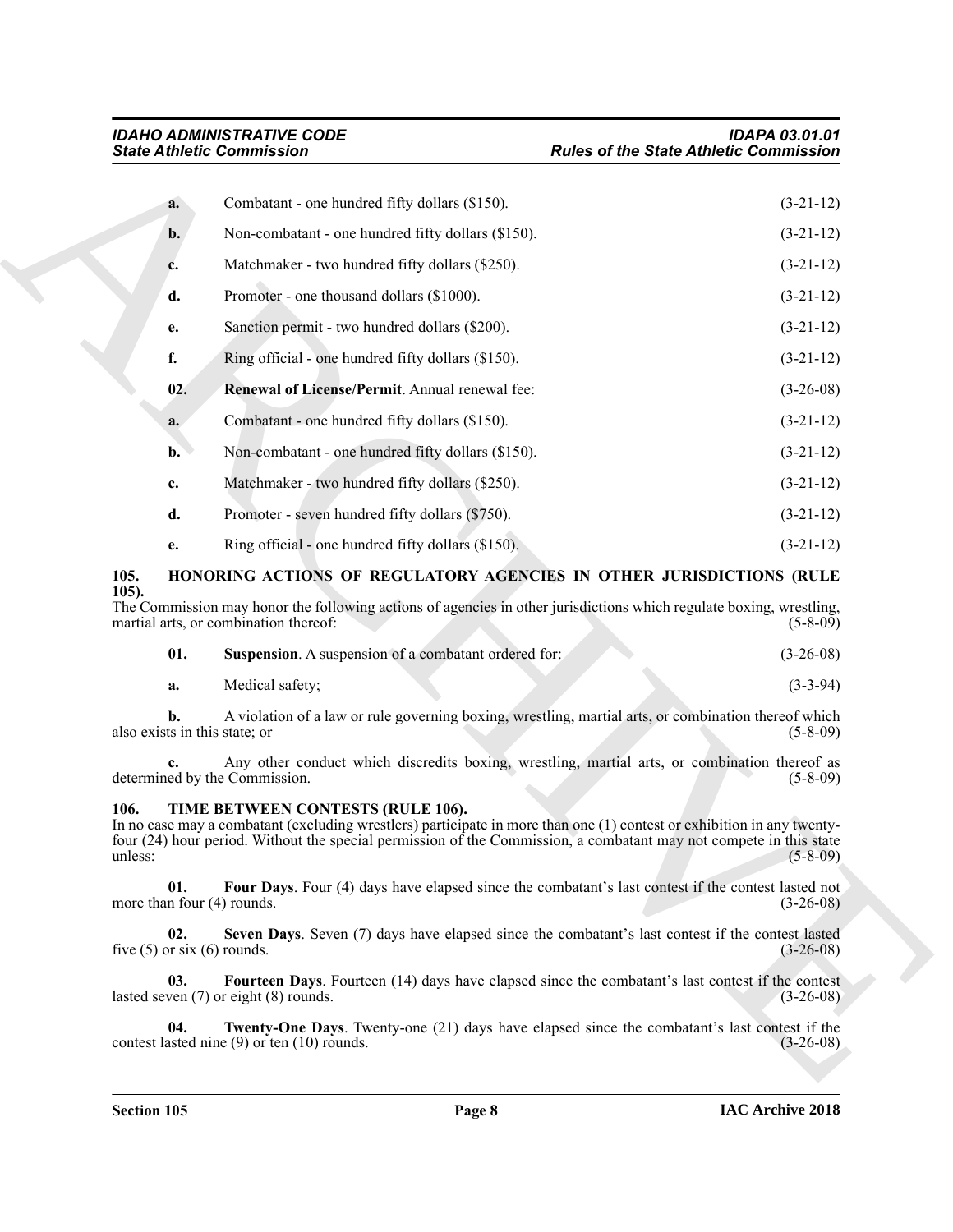<span id="page-8-14"></span>**05.** Forty-Five Days. Forty-five (45) days have elapsed since the combatant's last contest if the contest even (11) or twelve (12) rounds. lasted eleven  $(11)$  or twelve  $(12)$  rounds.

#### <span id="page-8-4"></span><span id="page-8-0"></span>**107. FEMALE COMBATANTS (RULE 107).**

**01.** Qualifications. A female combatant must be qualified to perform as a combatant before she enters a contest.  $(3-26-08)$  $a$  contest.  $(3-26-08)$ 

<span id="page-8-9"></span><span id="page-8-7"></span><span id="page-8-6"></span>**02. Limitation**. A female combatant will not engage in a contest with a male combatant. (5-8-09)

**03. General Requirements**. In addition to meeting such requirements of this chapter as are applicable to combatants generally, a female must: (5-8-09)

- **a.** Submit to pregnancy test within fourteen (14) days of the contest. (5-8-09)
- **b.** Use a mouthpiece specially designed for her mouth; (3-3-94)
- **c.** Wear ten (10) ounce gloves in a boxing contest; (3-26-08)
- **d.** Wear a breast protector as a binder; (3-3-94)

**e.** Have her hair secured in a manner that does not interfere with the vision or safety of either tit, and (3-26-08) combatant; and

<span id="page-8-5"></span>**f.** For each contest in which she competes, have two (2) uniforms in contrasting colors, each uniform g of a body shirt, blouse, and shorts. (3-3-94) consisting of a body shirt, blouse, and shorts.

**Since Zimites Commission** Plate and the State Anthelic Commission<br>
Let  $B$  the state Anti-Bios Plate Commission and the state of the State Commission and the Commission<br>
1971. **EXALLE CONBATANTS (RULE 107).**<br>
1973. **Cons Addendum Requirement**. A female combatant must, in addition to signing the contract, sign an addendum certifying that the combatant is not pregnant and that the contest will not take place during a menstrual period. (5-8-09)

<span id="page-8-8"></span>**05. Limitation on Contest**. A contest between female combatants must be limited to ten (10) rounds of two (2) minutes duration. (3-26-08)

<span id="page-8-10"></span>**06. Separate Dressing Rooms**. The promoters of a contest between female combatants must provide them with adequate separate dressing rooms. (5-8-09)

#### <span id="page-8-11"></span><span id="page-8-1"></span>**108. REQUIREMENTS FOR LICENSE AS A PROMOTER (RULE 108).**

**01. Requirements**. Any person applying for a license as a promoter may be required to appear before the Commission and be prepared to prove his: (3-3-94)

- <span id="page-8-13"></span>**a.** Integrity; (3-3-94)
	- **b.** Financial stability; and (3-3-94)

<span id="page-8-12"></span>**c.** Knowledge of the responsibilities involved in the promotion of relevant combative programs.  $(3-26-08)$ 

**02. Provide Waivers**. The applicant, or a person he has designated if approved by the Commission, must provide all waivers necessary to the conduct of the Commission's investigation of the applicant's suitability.

(3-3-94)

#### <span id="page-8-3"></span><span id="page-8-2"></span>**109. AMATEUR ATHLETIC SANCTIONING ORGANIZATIONS (RULE 109).**

The Commission may approve an entity as an officially recognized amateur athletic sanctioning organization that may sanction amateur events. The Commission is the final authority on whether an entity may be an amateur athletic  $s$ sanctioning organization.  $(4-7-11)$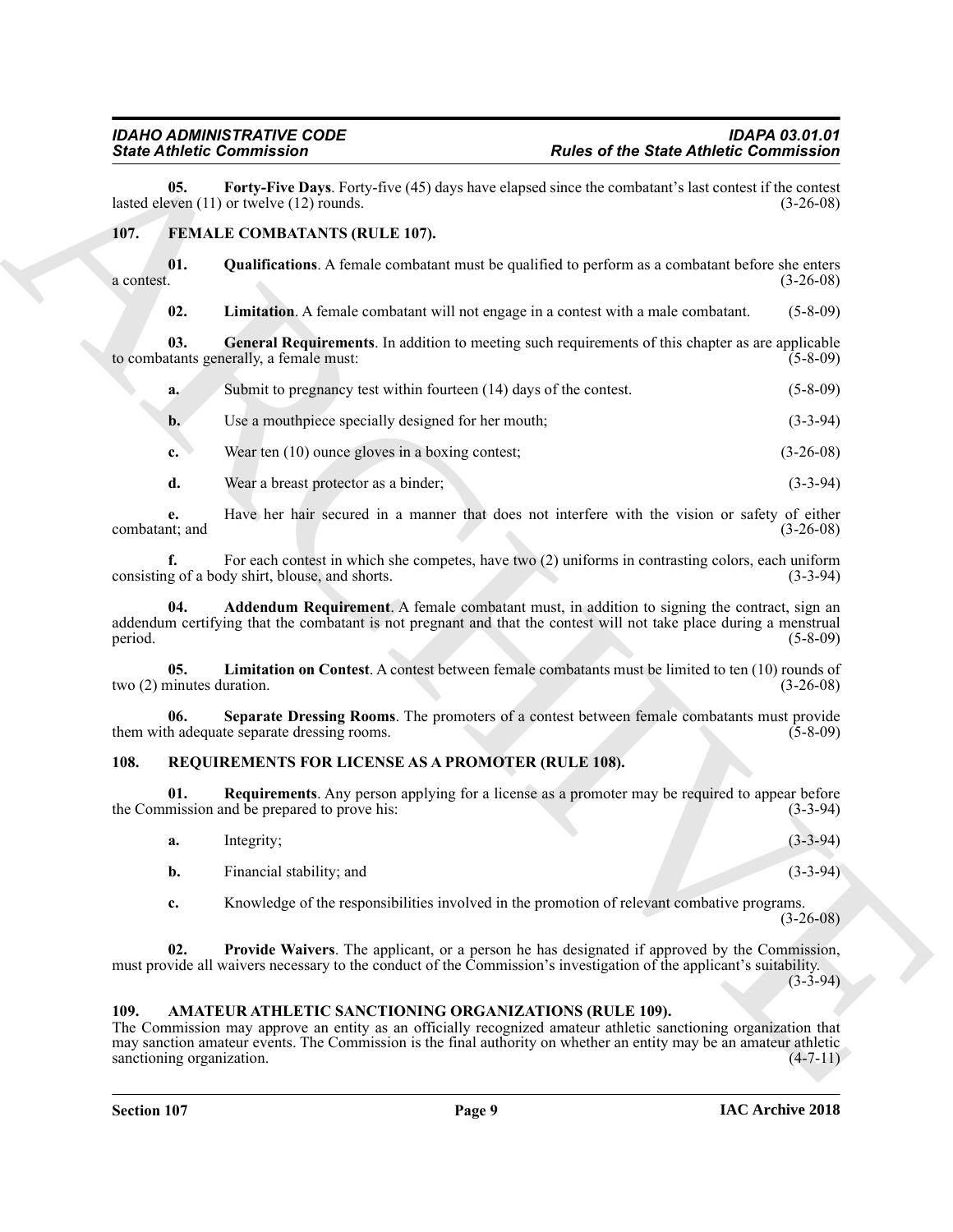**01. Application for Approval**. In order to be considered for approval as an officially recognized, amateur athletic sanctioning organization under Section 54-406(3)(b)(iii), Idaho Code, an entity must:  $(4-7-11)$ 

<span id="page-9-0"></span>**a.** Meet the Criteria for Eligibility set forth in Subsection 109.02 of these rules; (3-29-10)

Since Athletic Commutation<br>
Units of the State of State Athletic Commutation<br>
Units of the Characteristics of the Characteristics of the Characteristics of the Characteristics of the Characteristics of the Characteristics **b.** Submit to the Bureau a completed application form, supplied by the Commission, on which the person signing the application verifies under oath that he is an officer or other person authorized to sign on behalf of the entity, that the information on the application and submitted with the application is true and correct, and that the entity meets the Criteria for Eligibility set forth in Subsection 109.02 of these rules; (3-29-10)

|  | Pay the appropriate fees, which are: |  |
|--|--------------------------------------|--|
|--|--------------------------------------|--|

i. Initial application processing fee: Two hundred fifty dollars (\$250); and (4-7-11)

ii. Initial approval fee: Five hundred dollars (\$500). (4-7-11)

**d.** Provide the Bureau with such documentation as the Bureau may request in the course of reviewing the application, and including, without limitation, a list of the entity's officers and persons claiming an ownership interest in the entity, any requested bylaws, constitution, medical forms, contracts, rules, policies, and procedures used by the entity; and  $(3-29-10)$ 

**e.** If requested, appear before the Commission to answer, to the Commission's satisfaction, any questions the Commission may have about the entity or the application, including, without limitation, any questions regarding whether the entity meets the Criteria for Eligibility set forth in Subsection 109.02 of these rules; (3-29-10)

**02. Criteria for Eligibility**. An entity is eligible for approval as an amateur athletic sanctioning organization if it demonstrates, to the Commission's satisfaction, that it meets the Commission's eligibility criteria. An approved entity's failure to consistently meet these criteria may result in Commission action to suspend or revoke the entity's approved status. The criteria that must be met are: (4-7-11)

<span id="page-9-1"></span>**a.** The entity is incorporated or otherwise legally recognized under the law of its domicile; (3-29-10)

**b.** The entity, if not incorporated or otherwise domiciled in Idaho, is authorized to transact business in (3-29-10) Idaho; (3-29-10)

**c.** The entity and its predecessor entity, if any, have never had an application for approval as an amateur sanctioning authority, organization, or similar body denied or disapproved, or an approval as an amateur sanctioning authority, organization, or similar body suspended, revoked, or restricted in any way, by any state, territory, country, or subdivision thereof. (3-29-10) territory, country, or subdivision thereof.

**d.** No officer or person having an ownership interest in the entity has had a license, of the types issued by the Commission, suspended, revoked, or disciplined in any way by any state, territory, country, or subdivision thereof. (3-29-10)  $t$  thereof.  $(3-29-10)$ 

**e.** All sanctioned events must be conducted in accordance with the sanctioning bodies' rules as approved by the Commission. The entity must adopt and consistently enforce rules that: (3-29-10)

i. Ensure that contests and exhibitions do not unreasonably endanger the health of combatants or ticipants; (3-29-10) other participants;

ii. Provide for the medical safety and care of participants its events; (3-29-10)

iii. Exclude the medically unfit from the contests and exhibitions; (3-29-10)

iv. Require the presence of an ambulance and EMT's on site at all times, and the attendance of an Idaho-licensed medical doctor or osteopathic physician at ringside. (3-29-10)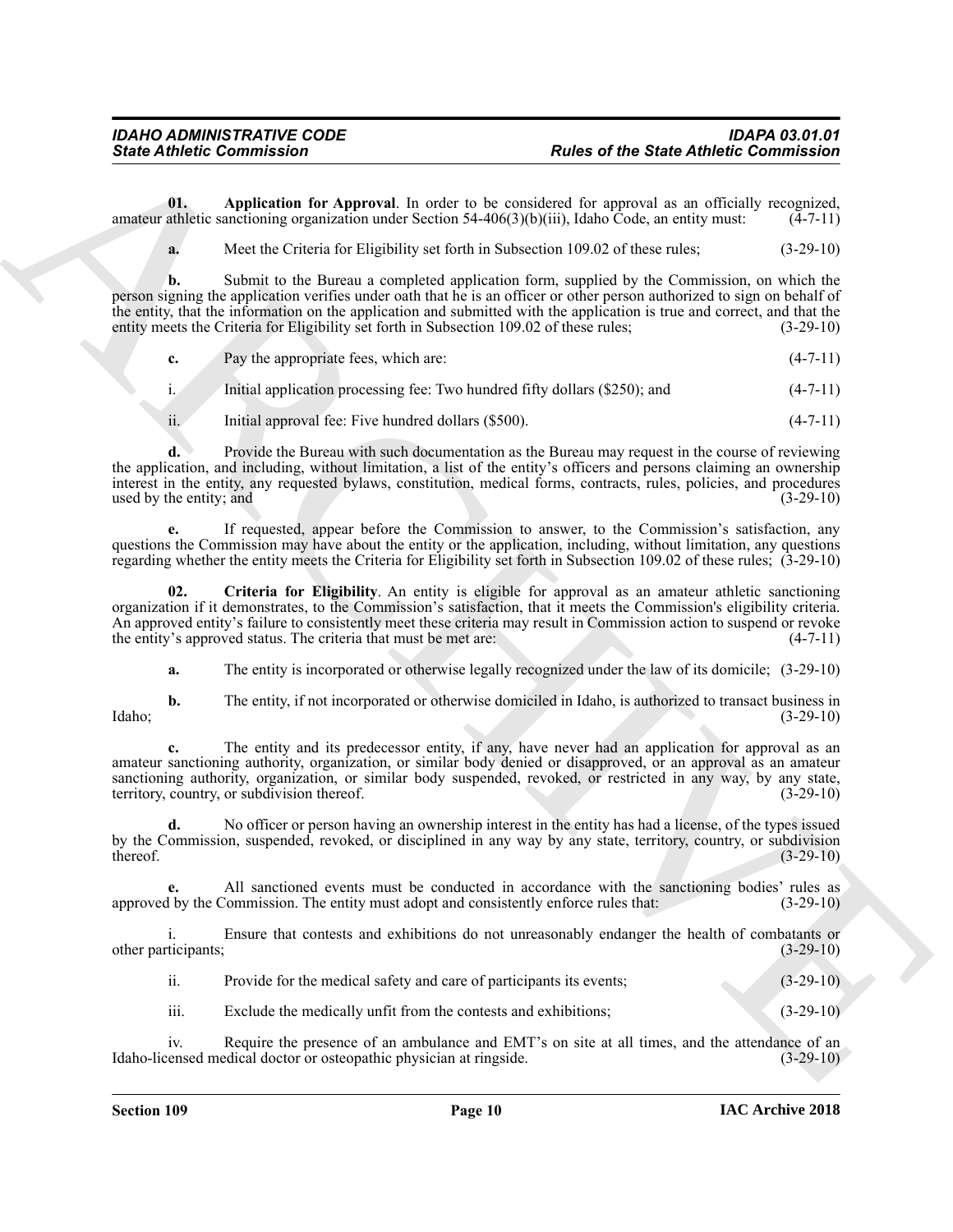Require the event promoter to obtain health insurance sufficient to cover the medical, surgical, and hospital care of all event participants, other than the promoter, for injuries sustained while participating in the event.<br>The insurance obtained must meet the requirements specified in Section 299 of these rules. (4-7-11) The insurance obtained must meet the requirements specified in Section 299 of these rules.

vi. Require drug testing and blood testing consistent with the Commission's rules for events regulated by the Commission. The entity must submit the results of such testing to the Commission within forty-eight (48) hours after the event sanctioned by the entity ends. (3-29-10)

vii. Restrict the types of blows that can be delivered; (3-29-10)

viii. Exclude professional combatants from its contests and exhibitions, and require that combatants are reive any type of purse payment or compensation except as approved by the Commission; (3-29-10) not to receive any type of purse payment or compensation except as approved by the Commission;

ix. Limit the time and frequency of contests and exhibitions, including, without limitation, the times specified in Section 54-407, Idaho Code;

x. Require that the entity oversee weigh-ins, the hand wrapping, the glove placement after inspecting the gloves as required by the entity's rules as approved by the Commission; (3-29-10)

xi. Require that the entity inspect and approve the contest area before the contest starts; (3-29-10)

xii. Require prompt investigation and resolution of complaints for participants, interested persons, and the Commission; (3-29-10)

xiii. Have a system of review to ensure the entity fairly applies its rules, policies, and procedures;

(3-29-10)

xiv. Require the identification of the entity on all advertisements, programs, or handbills issued, used, or distributed in Idaho; (3-29-10)

xv. Require cooperation with the Commission, including without limitation, at least thirty (30) days advance notification to the Commission of sanctioned events to occur in Idaho, and admission of Commission representatives and agents without charge to any sanctioned event, and to any portion of the event. (3-29-10)

xvi. Require that event participants, and the entity, report to the Commission any violations of the ules arising out of a sanctioned event;<br>(3-29-10) entity's rules arising out of a sanctioned event;

xvii. Require all participants, officials, and the entity to appear at reasonable times before the sion and truthfully answer any lawful inquiry of the Commission; (3-29-10) Commission and truthfully answer any lawful inquiry of the Commission;

xviii. Ensure that all ring officials, including, without limitation, all timekeepers, judges, referees, and glovers, and all promoters who ask an entity to sanction an event, are licensed by the Commission; (3-29-10)

xix. Set an appropriate fee schedule for ring officials. (3-29-10)

xx. Require the event promoter to obtain a bond or other form of financial security, payable to the State of Idaho, and otherwise consistent with Section 300 of these rules. (4-7-11)

xxi. Require the event promoter to obtain liability insurance for the event, which insurance must adequately cover the promoter, venue, entity, and the Commission. (3-29-10)

Since Athletic Commutation<br>
Variance of the Street Anthelic Commutation<br>
Variance of the Street Anthelic Commutation<br>
Variance of the Street Anthelic Commutation<br>
Variance of the Commutation Commutation (Commutation Commu xxii. Otherwise require sufficient health and safety standards before, during and after contests and exhibitions to ensure the health, safety, and well-being of any participating amateur combatants. The entity's health and safety standards must be no less stringent than the Commission's health and safety standards for contests and exhibitions for which the Commission may issue a sanctioning permit under Title 54, Chapter 4, Idaho Code. Sections 731 through 799 of these rules establish the minimum safety requirements for MMA events in Idaho. The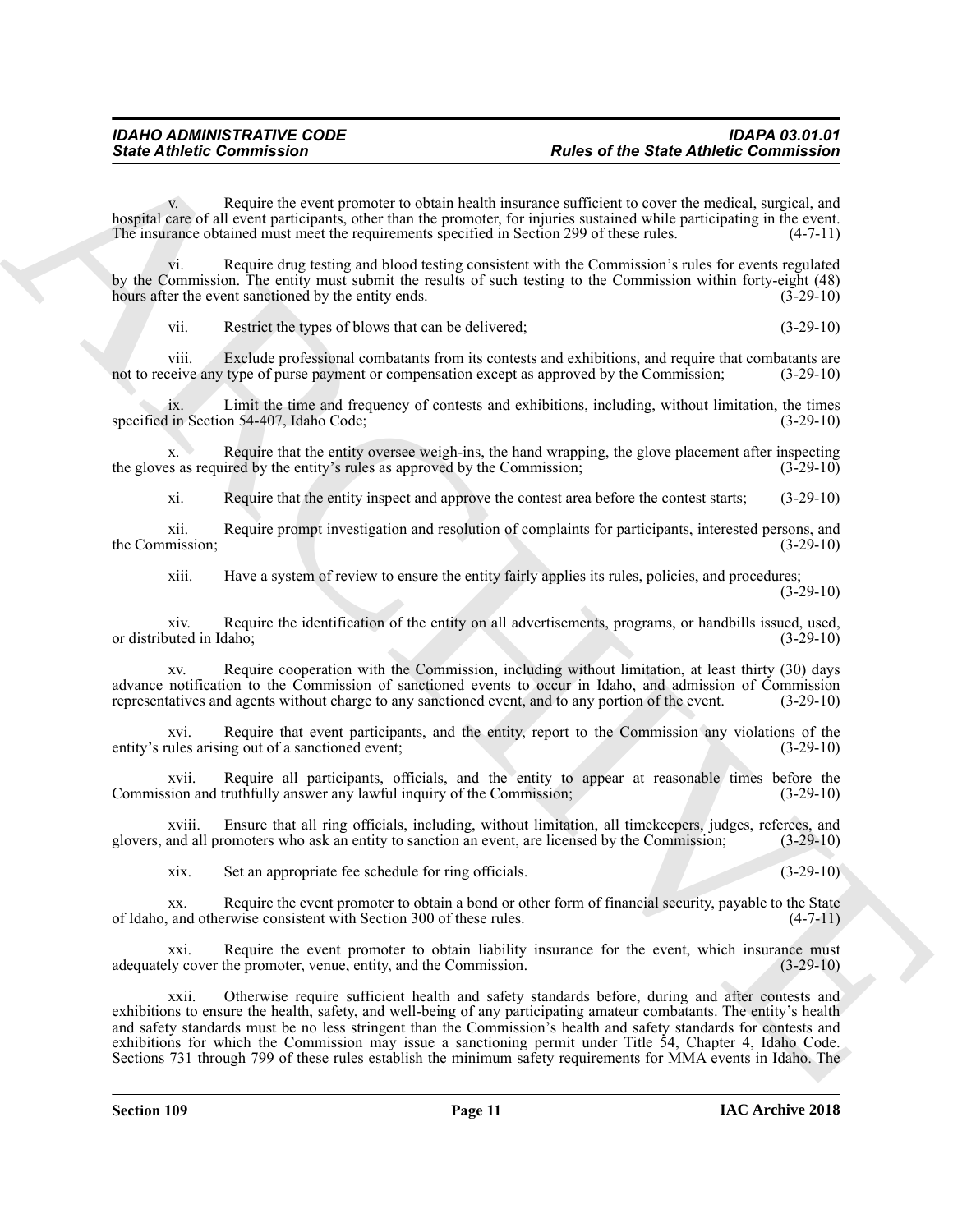entity's health and safety standards for sanctioned MMA events must, at a minimum, comport with the Section 731 through 799 requirements.

For each event to be sanctioned by the entity, the entity must ensure that true and correct copies of the following documents are presented to the Bureau at least thirty (30) days before the event: (3-29-10)

i. The event promoter's bond or other form of financial security as referenced in Subparagraph (3-29-10)<br>(3-29-10)  $109.02$ .e.xx. of these rules.

ii. The health insurance certificate for health insurance obtained by the promoter as referenced in Subparagraph 109.02.e.v. The deductible amount, claims submission instructions, and insurer contact information must also be provided. (3-29-10) must also be provided.

iii. The liability insurance certificate for liability insurance obtained by the promoter as referenced in Subparagraph 109.02.e.xxii. of these rules. (3-29-10)

**g.** The entity does not sanction events where: (3-29-10)

i. Financial ties exist between the promoter and the entity, including, without limitation, when anyone serves as an officer, principal, or manager in both the entity and promotion company, or have an ownership interest in both the entity and the promotion company: (3-29-10) (3-29-10)

<span id="page-11-3"></span>ii. Any ring official, employee, or agent that works for both the promoter and the entity. (3-29-10)

iii. The entity or any of its officers, principals, managers, owners, or employees manages or trains any mbatants. (3-29-10) of the combatants.

<span id="page-11-2"></span>**03. Violations**. The Commission may suspend or revoke its approval of an amateur athletic sanctioning organization if the approved entity or its officers, owners, or agents engage in any conduct that violates or is inconsistent with any of the requirements of this Section or reflects serious discredit on the sport of boxing, or uses dishonest methods to affect the outcome of any contest. (4-7-11) dishonest methods to affect the outcome of any contest.

Since  $\vec{B}$  the matter contribution of the same state of the State Antheir Commission of the State Antheir Commission of the State Antheir Commission of the State Antheir Commission of the State Antheir Commission of th **04. Annual Review of Approval**. An entity's approval to be an amateur athletic sanctioning organization automatically expires one (1) year after issuance. If the entity wishes to remain as an approved amateur sanctioning organization, the entity must submit a timely and complete review application on forms approved by the Commission, along with the appropriate fees. To be timely, a review application and any supporting documentation must be received by the at least thirty (30) days before the automatic expiration date. After receiving a timely review application, the Commission will evaluate the application using the process and criteria set forth in Subsections 109.01 and 109.02. If the Commission is satisfied that the applicant has satisfied all requirements, then the Commission will renew the applicant's approval for another year term. The fees to be paid are:  $(4-7-11)$ Commission will renew the applicant's approval for another year term. The fees to be paid are:

<span id="page-11-4"></span>

|      | а. | Annual application processing fee: Two hundred fifty dollars (\$250); and                                                                  | $(4 - 7 - 11)$ |
|------|----|--------------------------------------------------------------------------------------------------------------------------------------------|----------------|
|      | b. | Annual approval fee: Five hundred dollars (\$500).                                                                                         | $(4-7-11)$     |
| 110. |    | <b>MANAGER ACTING AS SECOND (RULE 110).</b><br>A manager licensed by the Commission may act as a second without having a second's license. | $(3-3-94)$     |

### <span id="page-11-1"></span><span id="page-11-0"></span>**111. REQUIREMENTS FOR LICENSE AS RING OFFICIAL (RULE 111).**

<span id="page-11-6"></span><span id="page-11-5"></span>**01. Qualifications**. To qualify for a license as a ring official of contests, an applicant must: (5-8-09)

**a.** Be at least twenty-one (21) years of age. The Commission may, for good cause shown, lower the minimum age limit for a particular applicant to eighteen (18) years of age; (3-29-10)

**b.** Have no record of conviction of a felony or other crime involving moral turpitude unless approved by the commission; (3-26-08)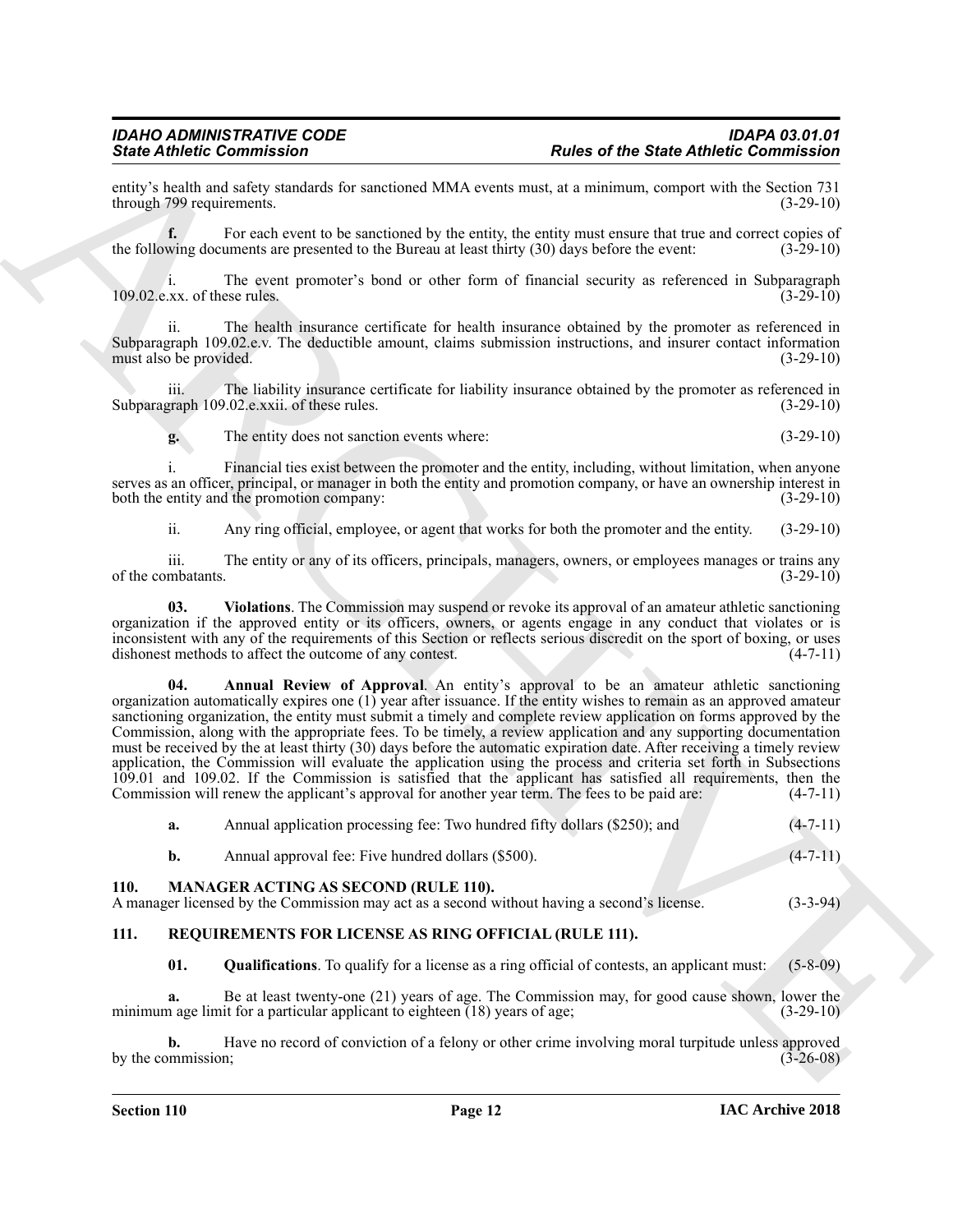- <span id="page-12-7"></span>**a.** Is currently licensed in another state or country; or (3-3-94)
- <span id="page-12-9"></span><span id="page-12-8"></span>**b.** Formerly held an Idaho license which lapsed in good standing. (3-26-08)

#### <span id="page-12-12"></span><span id="page-12-11"></span><span id="page-12-10"></span><span id="page-12-0"></span>**112. REQUIREMENTS FOR RINGSIDE PHYSICIAN (RULE 112).**

#### <span id="page-12-13"></span><span id="page-12-3"></span><span id="page-12-1"></span>**113. APPLICANTS, LICENSEES, AND OFFICIALS (RULE 113).**

#### <span id="page-12-6"></span><span id="page-12-5"></span><span id="page-12-4"></span><span id="page-12-2"></span>**114. GROUNDS FOR DENIAL OR REVOCATION OF LICENSE (RULE 114).**

|                    | <b>State Athletic Commission</b>                                                                                                                                                                                                                                                                                                                 | <b>Rules of the State Athletic Commission</b>                                                           |                 |  |
|--------------------|--------------------------------------------------------------------------------------------------------------------------------------------------------------------------------------------------------------------------------------------------------------------------------------------------------------------------------------------------|---------------------------------------------------------------------------------------------------------|-----------------|--|
|                    | $c_{\cdot}$                                                                                                                                                                                                                                                                                                                                      | Have had at least one (1) year experience in either amateur or professional contest as a ring official; | $(5-8-09)$      |  |
| d.                 |                                                                                                                                                                                                                                                                                                                                                  | Submit verifications from three (3) persons of his proficiency as a ring official; and                  | $(5 - 8 - 09)$  |  |
| e.                 |                                                                                                                                                                                                                                                                                                                                                  | Provide proof that the applicant meets the other requirements of the commission law and rules.          | $(3-26-08)$     |  |
| 02.                | satisfactory evidence of equivalent qualifications possessed by an applicant who:                                                                                                                                                                                                                                                                | Equivalent Qualifications. In lieu of the above qualifications, the Commission may accept               | $(5-8-09)$      |  |
| a.                 | Is currently licensed in another state or country; or                                                                                                                                                                                                                                                                                            |                                                                                                         | $(3-3-94)$      |  |
| b.                 | Formerly held an Idaho license which lapsed in good standing.                                                                                                                                                                                                                                                                                    |                                                                                                         | $(3-26-08)$     |  |
| 03.                | which lapsed in good standing may be licensed by the Commission without examination or internship to perform an<br>officiating function other than that for which he is or was licensed if the Commission determines that he is qualified<br>to perform that function.                                                                           | <b>Other Functions.</b> A person holding a current Idaho license or who formerly held an Idaho license  | $(3-3-94)$      |  |
| 04.                | needed and when licensing examinations for ring officials will be conducted.                                                                                                                                                                                                                                                                     | Ring Officials Determination. The Commission will determine when additional ring officials are          | $(3-3-94)$      |  |
|                    | 05.<br>with Section 67-2614, Idaho Code. The renewal of a license is not automatic. The applicant's past performance and<br>abilities may be considered in evaluating an application for renewal.                                                                                                                                                | Validity of Licenses. Each license issued by the commission is annually renewable in accordance         | $(5-8-09)$      |  |
| 112.               | REQUIREMENTS FOR RINGSIDE PHYSICIAN (RULE 112).                                                                                                                                                                                                                                                                                                  |                                                                                                         |                 |  |
| 01.<br>Medicine.   |                                                                                                                                                                                                                                                                                                                                                  | Board of Medicine. Ringside physicians must be currently licensed by the Idaho Board of                 | $(5-8-09)$      |  |
| 02.                | cardiopulmonary resuscitation.                                                                                                                                                                                                                                                                                                                   | Cardiopulmonary Resuscitation. A ringside physician must be certified to perform                        | $(3-26-08)$     |  |
| 113.               | APPLICANTS, LICENSEES, AND OFFICIALS (RULE 113).<br>Any ring official, any person licensed by the Commission and any applicant for a license must submit to the<br>Commission any forms, records, and statements at the times and manner as directed by the Commission.                                                                          |                                                                                                         | $(3-3-94)$      |  |
| 114.               | <b>GROUNDS FOR DENIAL OR REVOCATION OF LICENSE (RULE 114).</b><br>The Commission may deny an application or suspend or revoke a license or take such other disciplinary action<br>deemed appropriate if it finds that the applicant or licensee or any partner, officer, director, stockholder, or employee<br>of the applicant or licensee has: |                                                                                                         | $(3 - 26 - 08)$ |  |
| 01.<br>commission. |                                                                                                                                                                                                                                                                                                                                                  | Subject to Discipline. Performed any act which constitutes a violation of the laws or rules of the      | $(3-26-08)$     |  |
| 02.                | <b>Specific Conduct.</b>                                                                                                                                                                                                                                                                                                                         |                                                                                                         | $(3-26-08)$     |  |
| a.                 | Has been convicted of a felony;                                                                                                                                                                                                                                                                                                                  |                                                                                                         | $(3-3-94)$      |  |
| b.                 | Engages in illegal bookmaking;                                                                                                                                                                                                                                                                                                                   |                                                                                                         | $(3-3-94)$      |  |
|                    |                                                                                                                                                                                                                                                                                                                                                  |                                                                                                         | $(3-3-94)$      |  |
| c.                 | Engages in any illegal gambling activity;                                                                                                                                                                                                                                                                                                        |                                                                                                         |                 |  |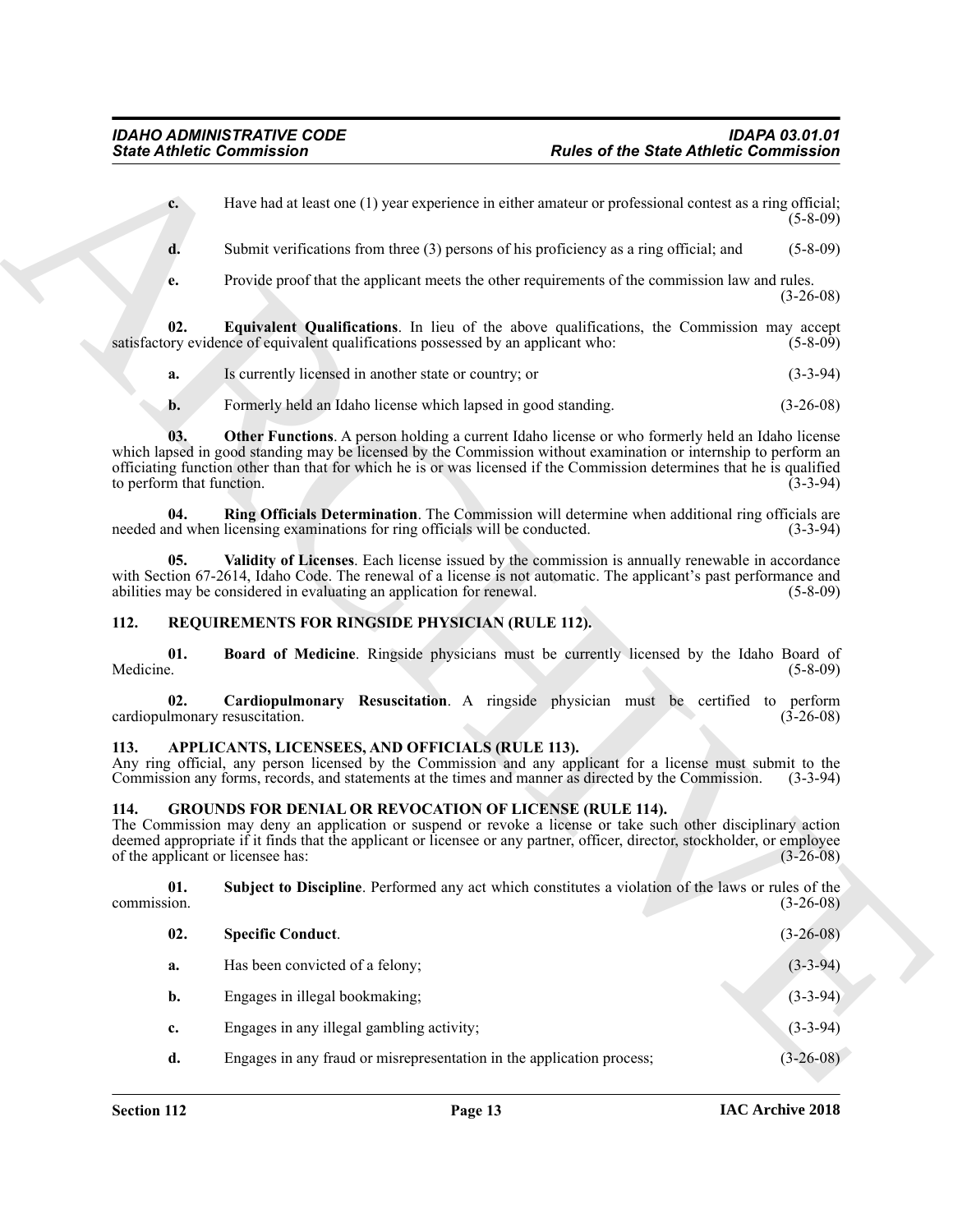**e.** Has a recent history of drug abuse or fails a drug test or refuses to submit to a drug test; (3-26-08)

**f.** Is under suspension from any other commission; or (3-3-94)

**g.** Is engaged in any activity or practice which is detrimental to the best interests of a contest regulated by the commission.

#### <span id="page-13-0"></span>**115. -- 149. (RESERVED)**

#### <span id="page-13-15"></span><span id="page-13-13"></span><span id="page-13-1"></span>**150. RENEWAL OR REINSTATEMENT OF LICENSE (RULE 150).**

**01. Expiration Date**. All licenses expire and must be renewed annually in accordance with Section 67- 2614, Idaho Code. Licenses not renewed prior to expiration shall be cancelled. (3-26-08)

<span id="page-13-16"></span>**02.** Reinstatement. Any license canceled for failure to renew may be reinstated in accordance with  $57-2614$ , Idaho Code. (3-26-08) Section 67-2614, Idaho Code.

<span id="page-13-14"></span>**03. Cancelled License**. A license that has been canceled for a period of more than five (5) years may be re-issued in accordance with section 67-2614, Idaho Code. (3-26-08)

#### <span id="page-13-2"></span>**151. -- 199. (RESERVED)**

#### <span id="page-13-8"></span><span id="page-13-5"></span><span id="page-13-3"></span>**200. CONTRACT BETWEEN MANAGER AND COMBATANT (RULE 200).**

**Since Athletic Commission**<br>
Later of the State Athletic Commission<br>
Later active of the state active of the state of a considered with the state of the state of the state of the state of the state of the state of the sta **01. Contractual Obligations**. The Commission may refuse to honor a contract between a manager and combatant unless it complies with the requirements Section 200 of this rule. A contract between a manager and a combatant shall be for a term of not more than four (4) years. Such a contract may contain an option which permits the manager, at the expiration of the initial term, to renew the contract for an additional period of not more than two (2) years.  $(3-26-08)$ 

<span id="page-13-6"></span>**02. After Contract Services**. A manager may not contract to receive the services of a combatant under his management for a match which is scheduled to take place after the expiration of the contract. (3-26-08)

<span id="page-13-11"></span>**03.** Options. A contract between a combatant and a manager may provide for voluntary binding arbitration of disputes by the Commission. If so agreed, the arbitration must be conducted by a member of the Commission mutually agreed upon by the two (2) parties or, if there is no agreement, by a member of the Commission appointed by the chairman. The arbitration must be conducted pursuant to generally accepted arbitration standards. (3-26-08)

<span id="page-13-7"></span>**04. Contract Approval**. The Commission may approve a contract entered into in another jurisdiction by a person who is not a resident of Idaho if the terms of the contract comply with the requirements of this section. If the terms of the contract exceed the limitations contained in this section, the Commission may honor the contract to the extent of those limitations. (3-26-08)

<span id="page-13-9"></span>**05. Manager Limitations**. A manager may not negotiate or sign for matches for a combatant who is not under contract to him. Any combatant who does not have a contract with a licensed manager must sign for his own contest and sign the receipt for his own purse. A manager or managers may not participate separately or collectively in more than thirty-three and one-third percent (33 1/3%) of the combatant's earnings in the ring.

 $(3-26-08)$ 

<span id="page-13-10"></span>**06. Manager Responsibilities**. If a manager signs only for a combatant's appearance at a contest, a copy of the manager's authorization to negotiate and sign for the combatant must accompany the contract which he concluded with the promoter. If the manager does not send a copy of his authorization, the Commission may deny any application received from the combatant or manager pending a hearing before the Commission. (3-26-08) application received from the combatant or manager pending a hearing before the Commission.

#### <span id="page-13-12"></span><span id="page-13-4"></span>**201. MANAGER'S ADVANCES -- ACCOUNTING (RULE 201).**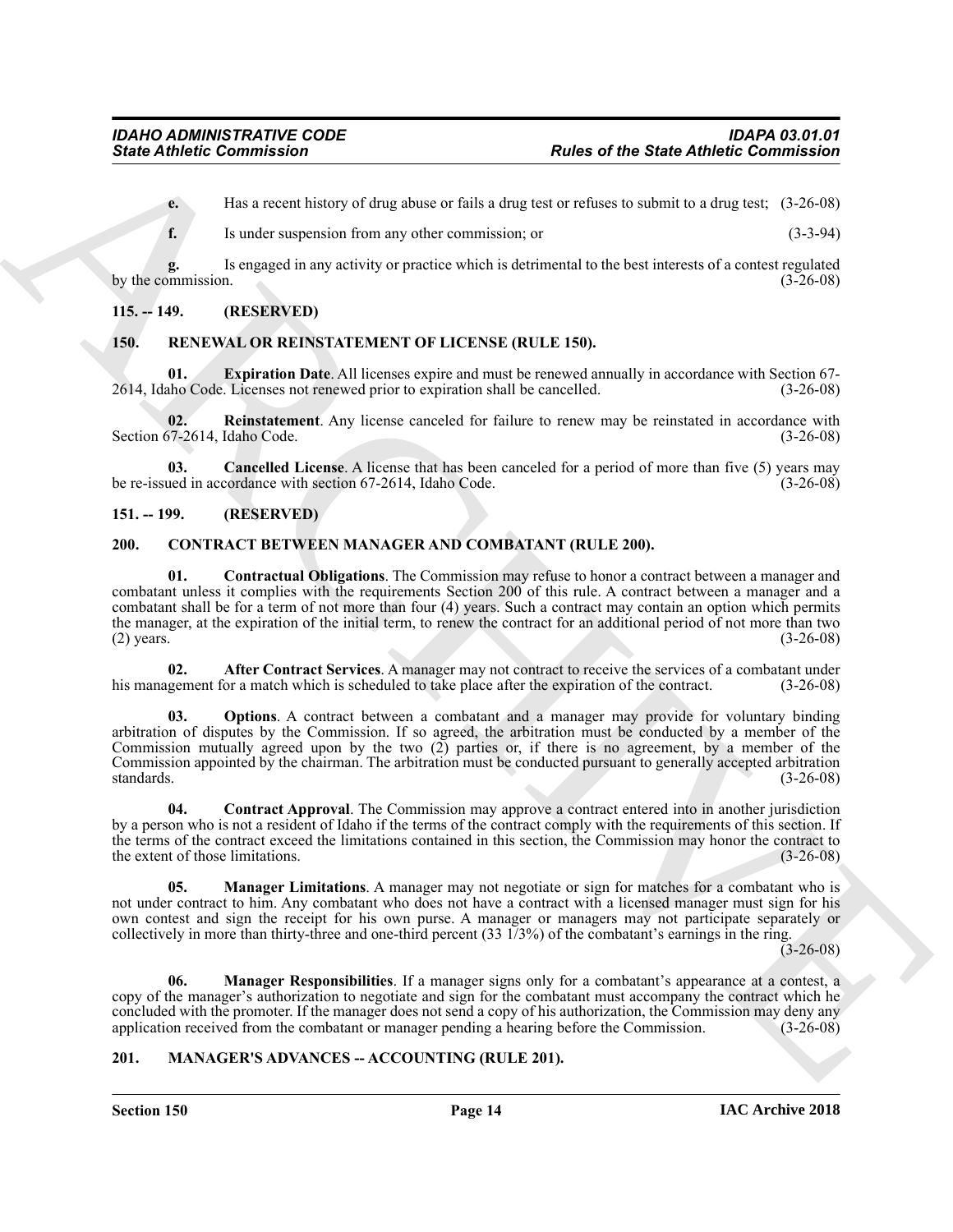Any manager who advances or lends any money to any combatant or incurs indebtedness on behalf of a combatant shall furnish an accounting in writing to the combatant every ninety (90) days. The accounting must be verified by the manager and set forth each item of indebtedness owed by the combatant, the date that the indebtedness occurred, the purpose of the indebtedness, and the name of the person to whom the debt is owed. (3-26-08)

#### <span id="page-14-5"></span><span id="page-14-0"></span>**202. CONTRACT BETWEEN PROMOTER AND COMBATANT (RULE 202).**

Gate Receipts. A promoter may not deduct any amount from the gate receipts, other than for any federal taxes and the fees prescribed herein until all combatants who are to be paid a percentage of the receipts have been paid, unless the amount to be paid to the combatant is specified in the contract. (3-26-08)

#### <span id="page-14-7"></span><span id="page-14-6"></span>**02. Contract Prohibitions**. (3-3-94)

**a.** A contract which provides that a combatant must fight exclusively for or at the option of one (1) promoter is prohibited. (3-26-08)

<span id="page-14-11"></span><span id="page-14-9"></span>**b.** A contract which provides that a combatant is to pay for the services of an opponent is prohibited.  $(3-26-08)$ 

### <span id="page-14-1"></span>**203. FILING CERTAIN CONTRACTS WITH COMMISSION (RULE 203).**

**01. Main and Semi-Main Events**. A contract between a promoter and a combatant for the main and semi-main events of a program must be placed on file with the Commission at least seven (7) working days before the event unless the Commission gives special approval for filing the contract closer to the time of weighing in.

(3-26-08)

<span id="page-14-13"></span>**02. Other Combatants**. Contracts for all combatants who will be contending in the program must be ore the scheduled time for weighing in. (3-26-08) filed before the scheduled time for weighing in.

<span id="page-14-12"></span><span id="page-14-10"></span>**03. Disciplinary Action**. A promoter or matchmaker who fails to file a contract for any participant ame is released to the news media is subject to disciplinary action. (3-3-94) whose name is released to the news media is subject to disciplinary action.

Since  $R$  and the contribution of the since the since of the Since Anti-Bin and the since the since the since the since of the since of the since of the since of the since of the since of the since of the since of the sin **04. Media Contracts**. Any contract by the promoter for the sale, lease or other use of rights to broadcast, televise including a right to make a closed-circuit telecast, or take motion pictures of a contest must be placed on file with the Commission at least five (5) working days before the even unless the promoter obtains special approval from the Commission for filing the contract at a time closer to the event. (3-26-08)

#### <span id="page-14-14"></span><span id="page-14-2"></span>**204. PERCENTAGE OF GATE RECEIPTS TO COMBATANT (RULE 204).**

Each combatant working on a percentage basis, must be paid on the basis of the net receipts of each exhibition after state and federal taxes, ring expenses and the price of complimentary tickets upon which a price is specified, have been deducted. (3-26-08)

#### <span id="page-14-15"></span><span id="page-14-3"></span>**205. PROMOTER'S ADVANCES TO COMBATANT OR MANAGER OR OCCURRENCE OF DEBT ON HIS BEHALF (RULE 205).**

<span id="page-14-17"></span>**01. Restrictions**. A promoter licensed by the Commission shall not directly or indirectly make any loan or advance to any combatant or manager except as provided in this rule. (3-26-08)

<span id="page-14-16"></span>**02.** Any Indebtedness Restricted. A promoter shall not, directly or indirectly, create any indebtedness which becomes the obligation of a combatant or manager unless the promoter has the express written permission of the Commission for that action. (3-26-08)

### <span id="page-14-8"></span><span id="page-14-4"></span>**206. FAILURE OF COMBATANT TO APPEAR (RULE 206).**

Any combatant who fails to appear in an event in which the combatant signed a contract to appear, without a written excuse determined to be valid by the Commission or a certificate from a physician designated by the Commission in advance in case of physical disability is subject to disciplinary action. Any combatant who files a certificate from a physician designated by the Commission stating that he is unable to fulfill a contract because of physical disability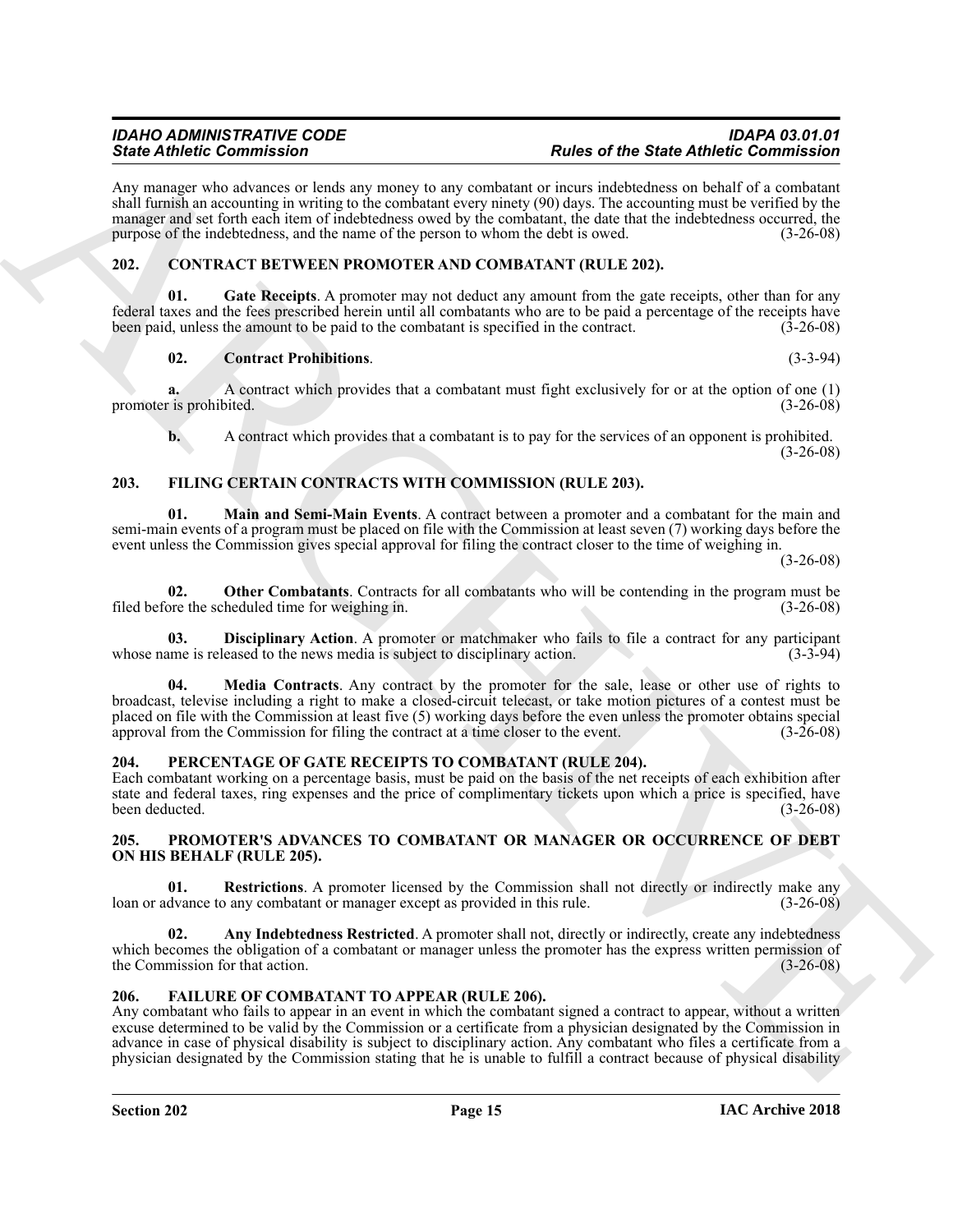shall, on being restored to the eligible list, fulfill his contract with the same opponent or a suitable substitute specified in the contract within a reasonable time, that period to be set by the Commission, unless the combatant is released from the contract by mutual agreement. (3-26-08)

#### <span id="page-15-2"></span><span id="page-15-0"></span>**207. PAYMENT OF COMBATANT (RULE 207).**

<span id="page-15-4"></span>**01. Payment in Full**. Every combatant must be paid in full according to the combatant's contract, and no part of the combatant's remuneration may be withheld except by order of the Commission, nor may any part of the combatant's remuneration be returned through arrangement with the combatant's manager to any matchmaker or promoter, except as otherwise provided in this section. (3-26-08)

<span id="page-15-7"></span>**02. Prior Written Commitments**. With the prior written permission of a member of the Commission, a promoter may withhold from the purse of a combatant money advanced to the combatant for transportation and maintenance in preparation for a contest, if their agreement so provides. (3-26-08)

<span id="page-15-3"></span>**03. Manager's Share**. A manager's share of the purse may be deducted and paid directly to the if the contract so specifies. (3-3-94) manager if the contract so specifies.

**04. Pending Action**. If arbitration of a contract entered into by a manager and combatant is pending before the Commission or if the contract is in litigation in a court of competent jurisdiction, the Commission may:

(3-26-08)

<span id="page-15-5"></span>**a.** Withhold the amount in dispute in the Commission's trust fund until resolution of the dispute; or (3-3-94)

<span id="page-15-6"></span>**b.** Pay the disputed amount to the clerk of the court in which the litigation is pending. (3-3-94)

**05. Prior Approval of Commission**. Neither a combatant nor his manager may assign his share of the purse, or any portion thereof, without the approval of the Commission. If a combatant or manager wants to assign his share of the purse, he must file a written request with the Commission at least seven (7) working days before the contest. (3-26-08)

#### <span id="page-15-1"></span>**208. PAYMENT OF PURSE (RULE 208).**

<span id="page-15-10"></span><span id="page-15-8"></span>

| Payment Made. All payment of purses must be made: | $(3-3-94)$ |
|---------------------------------------------------|------------|
|                                                   |            |

<span id="page-15-12"></span>**a.** Immediately after the contest or exhibition; or (3-3-94)

**b.** If the combatant is to receive a percentage of the net receipts, immediately after that percentage is ed by a person designated by the Commission, unless otherwise ordered by the Commission. (3-26-08) determined by a person designated by the Commission, unless otherwise ordered by the Commission.

<span id="page-15-11"></span>**02. Signatures**. Immediately after the contest or exhibition, the person designated by the Commission will release the checks or cash to the entitled persons and will obtain their signatures on a list in which they acknowledge the payment. (3-3-94) acknowledge the payment.

Since Contents and the specific term is the specific term of the specific distribution of the Since Contents and the specific term is the specific of the specific term is the specific of the specific term is a specific te **03. Reconciliation**. The promoter may withhold an amount of not more than ten percent (10%) of the purse for payment of expenses incurred by the combatant. A reconciliation of those expenses and payment of the undistributed portion of the purse must be made to the Commission on the Commission's form within seven (7) working days after the contest. The reconciliation must bear written approval of the combatant before it is submitted. If good cause is shown, the chairman of the Commission may grant an extension of the date for reconciliation for a period not to exceed thirty  $(30)$  days after the contest.  $(3-26-08)$ period not to exceed thirty  $(30)$  days after the contest.

**04. Alternative Payment**. The Commission may permit a form of payment other than those specified in this section. A promoter who wishes to pay the purse by an alternative method of payment shall: (3-3-94)

<span id="page-15-9"></span>**a.** Submit a written request to the Commission at least thirty (30) days before the contest. (3-26-08)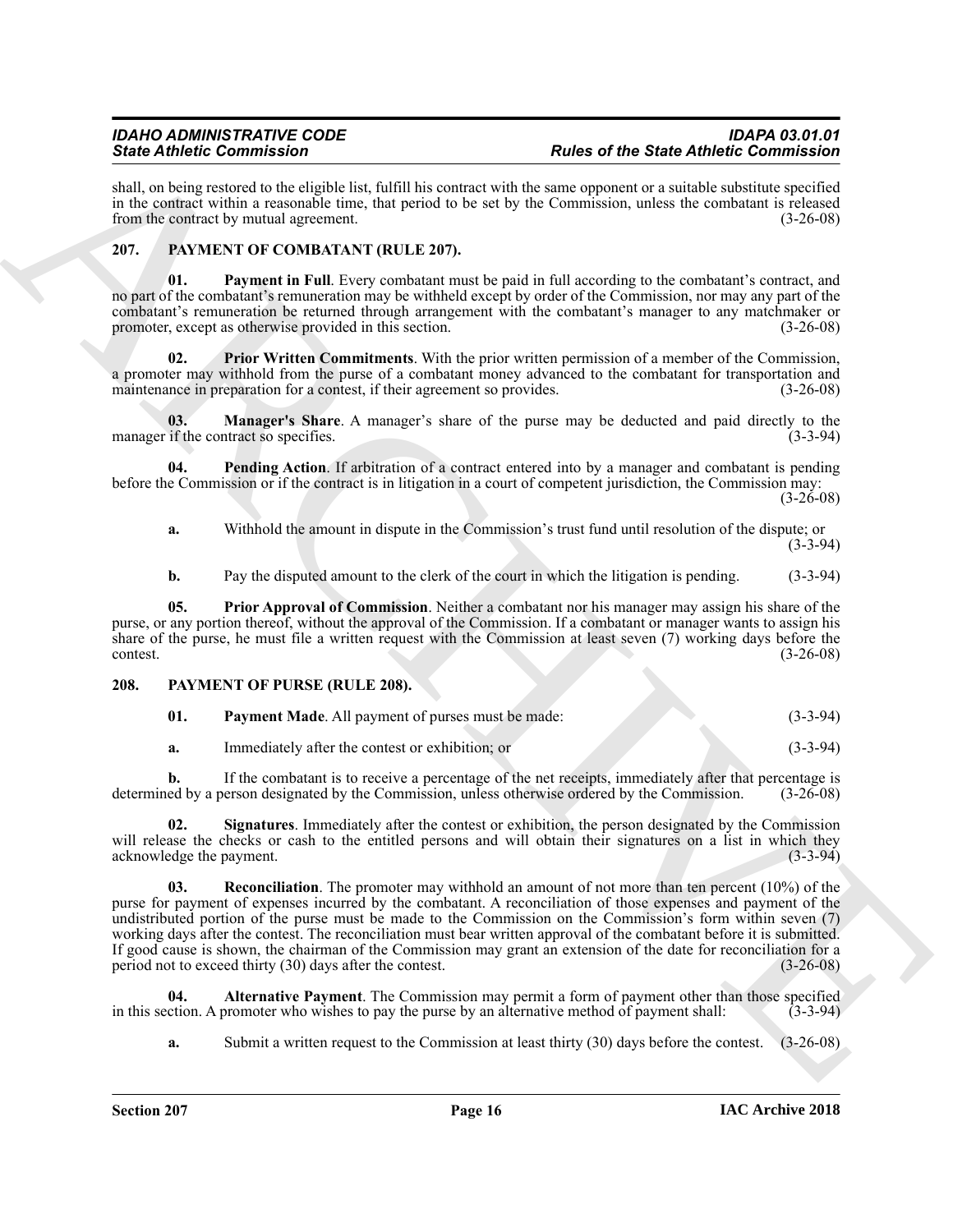**b.** Describe in detail the alternative method of payment contemplated. (3-3-94)

**c.** Show good cause for a waiver of the provisions as outlined in Section 208 of this rule. (3-26-08)

**d.** Comply with all requirements of the Commission regarding the production of relevant information. (3-3-94)

<span id="page-16-7"></span>**e.** Follow precisely the procedural directives of the Commission if the request is granted. (3-3-94)

**05. Non-Payment of Amateurs**. Consistent with Section 54-402, Idaho Code, a promoter may not compensate any amateur for participating in or being associated in any way with the promoter's event. This ban absolutely bars a promoter from paying an amateur to sell tickets or merchandise or provide services related to an event. (4-7-11)  $(4-7-11)$ 

#### <span id="page-16-8"></span><span id="page-16-0"></span>**209. RETAINING PORTION OF PURSE PENDING DETERMINATION OF WHETHER PENALTY WILL BE CHARGED (RULE 209).**

At any time before the award of a purse to a contestant, a Commissioner may specify any amount not to exceed twenty-five thousand dollars (\$25,000) which must be retained from the contestant's purse and transferred from the promoter to the Commission. The money will not be given to the contestant until the Commission determines that no penalty in lieu of revoking the contestant's license will be charged for any action or condition of the contestant. Any amount so specified is not a limitation upon the amount of a penalty which may be charged. (3-3-94)

### <span id="page-16-1"></span>**210. -- 298. (RESERVED)**

#### <span id="page-16-6"></span><span id="page-16-2"></span>**299. HEALTH INSURANCE (RULE 299).**

Since Athletic Commission<br>
Under or the State Athletic Commission<br>
Under or the State Athletic Commission<br>
Under or the state of the State Athletic Commission<br>
Complex with all requirements of the Commission regarding the An event promoter must obtain health insurance sufficient to cover the medical, surgical, and hospital care of all event participants, other than the promoter, for injuries sustained while participating in the event. The insurance shall provide primary coverage for each such participant, and the minimum amount coverage per participant shall be ten thousand dollars (\$10,000). The participant may not be required to pay a deductible associated with care provided under this insurance. If a participant pays for the medical, surgical or hospital care, the insurance proceeds must be paid to the participant or the participant's beneficiaries for reimbursement for the payment. (4-7-11) paid to the participant or the participant's beneficiaries for reimbursement for the payment.

#### <span id="page-16-9"></span><span id="page-16-3"></span>**300. SURETY BOND OR OTHER SECURITY (RULE 300).**

<span id="page-16-10"></span>**01. Requirement**. Every promoter who applies for a sanctioning permit shall furnish a surety bond or other form of financial security to the Commission consistent with Section 54-408, Idaho Code. The bond or other form of financial security shall be in an amount deemed by the Commission to be adequate to guarantee payment of all taxes, fees, fines, and other moneys due and payable under Title 54, Chapter 4, Idaho Code and the Commission's rules, including reimbursement to the purchasers of tickets for the event. (4-7-11)

<span id="page-16-13"></span>**02. Various Locations**. The promoter may apply one (1) bond or other form of financial security to multiple locations if only one (1) of the covered locations is scheduled for an event on any given calendar date.

 $(3-29-10)$ 

<span id="page-16-12"></span>**03. Total Sum**. Each bond or other form of financial security must be conditioned for the payment to mission of a sum equivalent to the total sale of tickets: (3-29-10) the Commission of a sum equivalent to the total sale of tickets:

**a.** If the main event is not held on the date advertised, unless the event is subsequently held on a date fixed by the Commission; and (3-3-94) (3-3-94)

**b.** If the main event is neither held on the original date advertised nor on a subsequent date fixed by the Commission. (3-3-94)

<span id="page-16-11"></span>**04.** Sum Due. The sum is due within fifteen (15) days after default, to ensure reimbursement to the rs of tickets for the event, if the reimbursement of ticket holders is ordered by the Commission. (3-3-94) purchasers of tickets for the event, if the reimbursement of ticket holders is ordered by the Commission.

#### <span id="page-16-5"></span><span id="page-16-4"></span>**301. APPROVAL OF EVENTS (RULE 301).**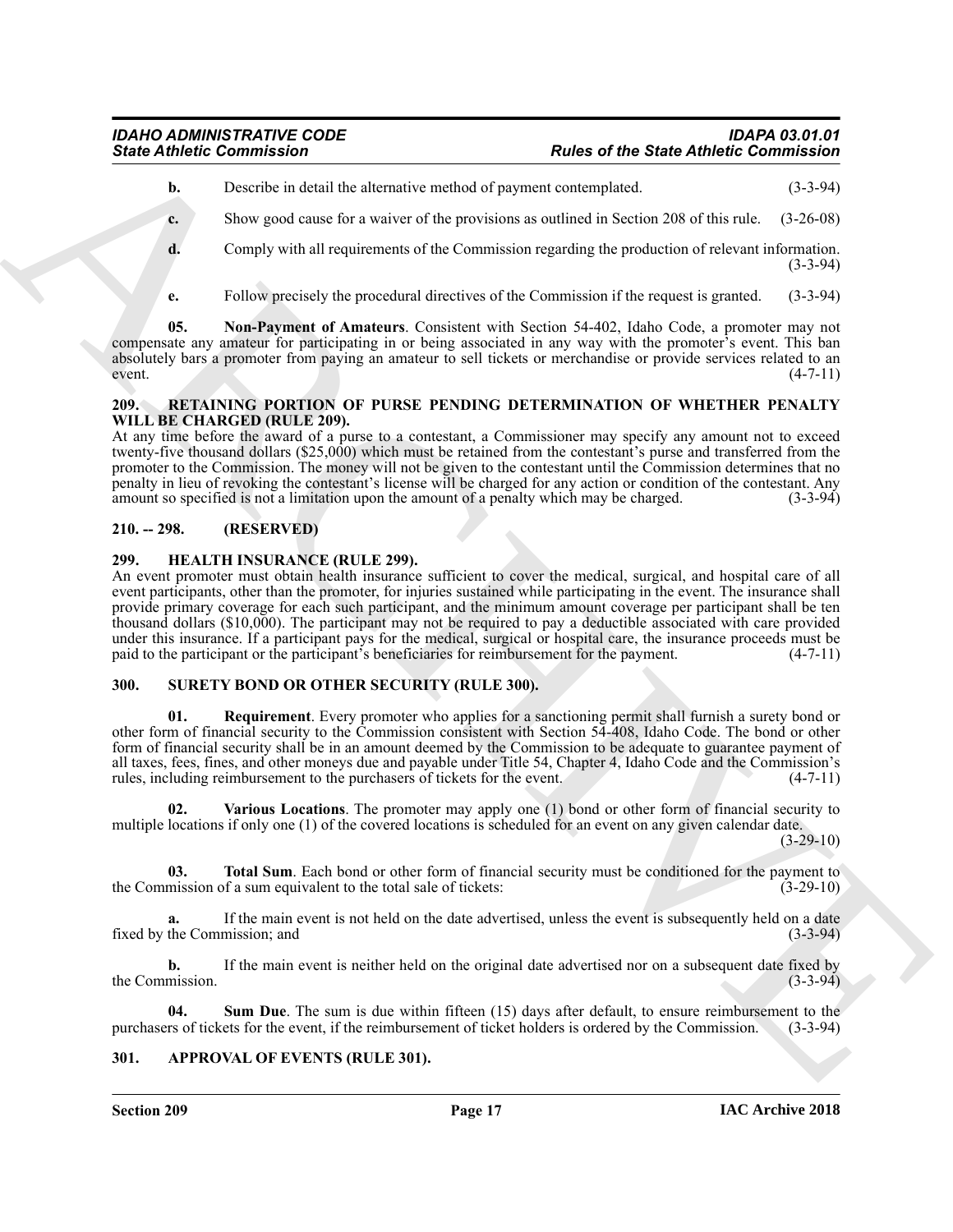#### <span id="page-17-8"></span><span id="page-17-7"></span><span id="page-17-0"></span>**302. (RESERVED)**

#### <span id="page-17-19"></span><span id="page-17-18"></span><span id="page-17-1"></span>**303. PROGRAM FOR CHARITY (RULE 303).**

<span id="page-17-20"></span>

| a. | May suspend or revoke the promoter's license. |  |  |  |
|----|-----------------------------------------------|--|--|--|
|----|-----------------------------------------------|--|--|--|

#### <span id="page-17-10"></span><span id="page-17-2"></span>**304. ARRANGEMENT OF CONTEST FOR PROMOTER (RULE 304).**

#### <span id="page-17-16"></span><span id="page-17-3"></span>**305. MANAGERS -- LIMITATIONS ON NUMBER OF COMBATANTS (RULE 305).**

#### <span id="page-17-4"></span>**306. (RESERVED)**

#### <span id="page-17-17"></span><span id="page-17-15"></span><span id="page-17-14"></span><span id="page-17-13"></span><span id="page-17-12"></span><span id="page-17-11"></span><span id="page-17-6"></span><span id="page-17-5"></span>**307. CERTAIN PERSONS RETAINED MUST HAVE LICENSES (RULE 307).**

<span id="page-17-9"></span>

|           | <b>State Athletic Commission</b>                                                                                                            | <b>Rules of the State Athletic Commission</b>                                                                                                                                                                                                                                                                                                                                                                                                                               |
|-----------|---------------------------------------------------------------------------------------------------------------------------------------------|-----------------------------------------------------------------------------------------------------------------------------------------------------------------------------------------------------------------------------------------------------------------------------------------------------------------------------------------------------------------------------------------------------------------------------------------------------------------------------|
|           | 01.<br>a form provided by the Bureau.                                                                                                       | <b>Prior Approval.</b> No contest will be held without the prior approval of the Commission. A<br>promoter must submit a completed application for a sanctioning permit to hold an event on a specific date, and a<br>permit be issued by the commission before the event may be announced or advertised. Application must be made on<br>$(5-8-09)$                                                                                                                         |
|           | 02.                                                                                                                                         | <b>Deadline.</b> A complete application for a sanctioning permit together with application fees,<br>applicable bond amount, proof of insurance, and information regarding the combatants named in the main and semi-<br>main contest must be received by the commission no less than thirty (30) days prior to the date requested for the event<br>named in the application. Combatants named in contests may be changed at the discretion of the commission.<br>$(5-8-09)$ |
|           | 03.<br>disciplinary action.                                                                                                                 | <b>Cancellation.</b> The failure of the promoter to notify the Commission of a cancellation at least seven<br>(7) calendar days before the date for the program will result in the forfeiture of all fees and will be grounds for<br>$(5-8-09)$                                                                                                                                                                                                                             |
| 302.      | (RESERVED)                                                                                                                                  |                                                                                                                                                                                                                                                                                                                                                                                                                                                                             |
| 303.      | PROGRAM FOR CHARITY (RULE 303).                                                                                                             |                                                                                                                                                                                                                                                                                                                                                                                                                                                                             |
|           | 01.<br>and the amount or percentage of the receipts of the program which is to be paid to the charity.                                      | Application. A person who wishes to present a program or event under the jurisdiction of the<br>commission for charitable purposes must file with the Commission a sanction application to present the program. The<br>application must contain the name of the charity, charitable fund or organization which is to benefit from the program<br>$(3-26-08)$                                                                                                                |
|           | 02.<br>file the statement within the prescribed time, the Commission:                                                                       | Certified, Itemized Statement. Within seventy-two (72) hours after such a program is held, the<br>promoter shall furnish to the Commission a certified itemized statement of the receipts and expenditures in<br>connection with the program and the net amount paid to the charitable fund or organization. If the promoter fails to<br>$(3-3-94)$                                                                                                                         |
|           | May suspend or revoke the promoter's license.<br>a.                                                                                         | $(3-3-94)$                                                                                                                                                                                                                                                                                                                                                                                                                                                                  |
| purposes. | b.                                                                                                                                          | Shall not thereafter issue a permit to the promoter for the holding of any program for charitable<br>$(3-3-94)$                                                                                                                                                                                                                                                                                                                                                             |
| 304.      | ARRANGEMENT OF CONTEST FOR PROMOTER (RULE 304).<br>A contest may not be arranged on behalf of any promoter except by a licensed matchmaker. | $(5-8-09)$                                                                                                                                                                                                                                                                                                                                                                                                                                                                  |
| 305.      | <b>MANAGERS -- LIMITATIONS ON NUMBER OF COMBATANTS (RULE 305).</b><br>permission to do so has been obtained from the Commission.            | A manager may not have more than three $(3)$ combatants under management in any one $(1)$ program unless written<br>$(3-26-08)$                                                                                                                                                                                                                                                                                                                                             |
| 306.      | (RESERVED)                                                                                                                                  |                                                                                                                                                                                                                                                                                                                                                                                                                                                                             |
| 307.      | <b>CERTAIN PERSONS RETAINED MUST HAVE LICENSES (RULE 307).</b>                                                                              | No person will be retained for any of the following positions unless currently licensed by the Commission:<br>$(5 - 8 - 09)$                                                                                                                                                                                                                                                                                                                                                |
|           | 01.<br>Second.                                                                                                                              | $(3-3-94)$                                                                                                                                                                                                                                                                                                                                                                                                                                                                  |
|           | 02.<br>Combatant.                                                                                                                           | $(3-26-08)$                                                                                                                                                                                                                                                                                                                                                                                                                                                                 |
|           | Matchmaker.<br>03.                                                                                                                          | $(3-3-94)$                                                                                                                                                                                                                                                                                                                                                                                                                                                                  |
|           | 04.<br><b>Ring Official.</b>                                                                                                                | $(5 - 8 - 09)$                                                                                                                                                                                                                                                                                                                                                                                                                                                              |
|           |                                                                                                                                             |                                                                                                                                                                                                                                                                                                                                                                                                                                                                             |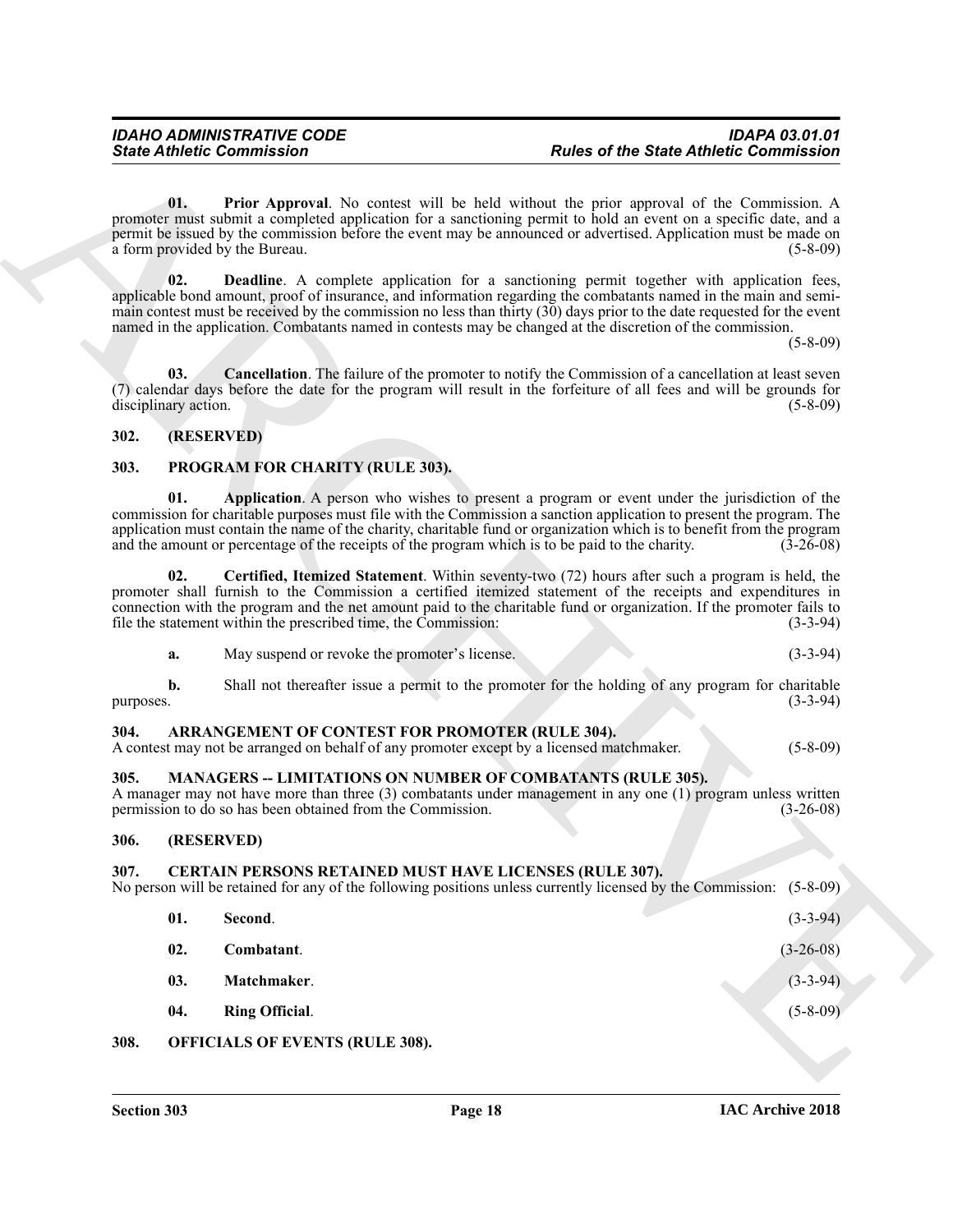<span id="page-18-15"></span>**01. Officials Described**. The officials of events are the referee, judges, timekeeper, physician, and the sion's agents. (5-8-09) Commission's agents.

<span id="page-18-14"></span>**02. Commission Involvement**. All the officials must be approved and assigned by the Commission. The promoter may select the announcer, subject to the Commission's approval. (5-8-09) (5-8-09)

#### <span id="page-18-18"></span><span id="page-18-0"></span>**309. REFEREES (RULE 309).**

<span id="page-18-21"></span><span id="page-18-20"></span>**01. Selection**. The Commission shall select the referee for the main event in championship events and for events that the Commission considers to be special events. The Commission shall set the fee and reasonable expenses that the referee is entitled to receive for an event. (3-26-08) expenses that the referee is entitled to receive for an event.

Since Zahme, Commission<br>
Commission Carrier (Exception To-values) of overtrained the Same Antheir Columnistics of the Same Antheir Commission<br>
The gradient space of the Same Antheir Commission of the second commission of **02. Protests**. If any licensee of the Commission protests the assignment of a referee, the protesting licensee will be given a hearing by the Commission if time permits. If time does not permit, the matter will be heard by two (2) Commissioners in order to make such disposition of the protest as the facts may justify. Protests not made<br>in a timely manner may be summarily rejected. in a timely manner may be summarily rejected.

<span id="page-18-19"></span>**Physical Examination**. Each referee licensed by the Commission must annually undergo a complete physical examination, including an eye examination conducted by an optometrist or ophthalmologist. The licensee must produce all records of the examination at the request of the Commission. (3-3-94) licensee must produce all records of the examination at the request of the Commission.

#### <span id="page-18-8"></span><span id="page-18-1"></span>**310. JUDGES (RULE 310).**

<span id="page-18-12"></span>**01.** Selection. The Commission will select the judges for the main event in championship events and ther events which the Commission considers to be special events. (3-26-08) for any other events which the Commission considers to be special events.

<span id="page-18-11"></span>**02. Protests**. If any licensee of the Commission protests the assignment of a judge, the protesting license will be given a hearing by the Commission if time permits. If time does not permit, the matter will be heard by two (2) Commissioners in order to make such disposition of the protest as the facts may justify. Protests not made in a timely manner may be summarily rejected. (3-3-94)

**03. Fees**. The Commission will set the fee and reasonable expenses which the judges are entitled to receive for an event. (3-26-08)

<span id="page-18-13"></span><span id="page-18-10"></span><span id="page-18-9"></span>**04. Station of Judges**. The judges must be stationed ringside at places designated by the Commission. (3-3-94)

**05. Physical Examination**. Each judge licensed by the Commission may be required to submit to or provide proof of a complete physical examination, including an eye examination. (3-3-94)

#### <span id="page-18-5"></span><span id="page-18-2"></span>**311. ADMISSION OF LICENSEES AND AGENTS TO EVENTS (RULE 311).**

The promoter of any event under the jurisdiction of the commission shall admit the following to said event without a ticket:<br>(3-26-08) ticket: (3-26-08)

<span id="page-18-7"></span>**01. Participants**. Any individual who is licensed by the Commission and who has been authorized by the commission to participate in said event upon such individual's presentation of a current and valid license issued by the commission.  $(3-26-08)$ 

<span id="page-18-6"></span>**02. Commissioner or Agent**. The Athletic Commissioner, any Deputy Commissioner, and any agent of the Bureau upon presentation of valid identification that identifies the holder as a member of the commission or an agent of the Bureau. (3-26-08)

#### <span id="page-18-16"></span><span id="page-18-3"></span>**312. PAYMENT OF FEE TO OFFICIAL DESIGNATED BY COMMISSION (RULE 312).**

A promoter must pay the fee and reasonable expenses set by the Commission to any person whom the Commission directs to officiate in an event promoted by that promoter. (3-26-08) directs to officiate in an event promoted by that promoter.

#### <span id="page-18-17"></span><span id="page-18-4"></span>**313. POSTPONEMENT OF PROGRAM (RULE 313).**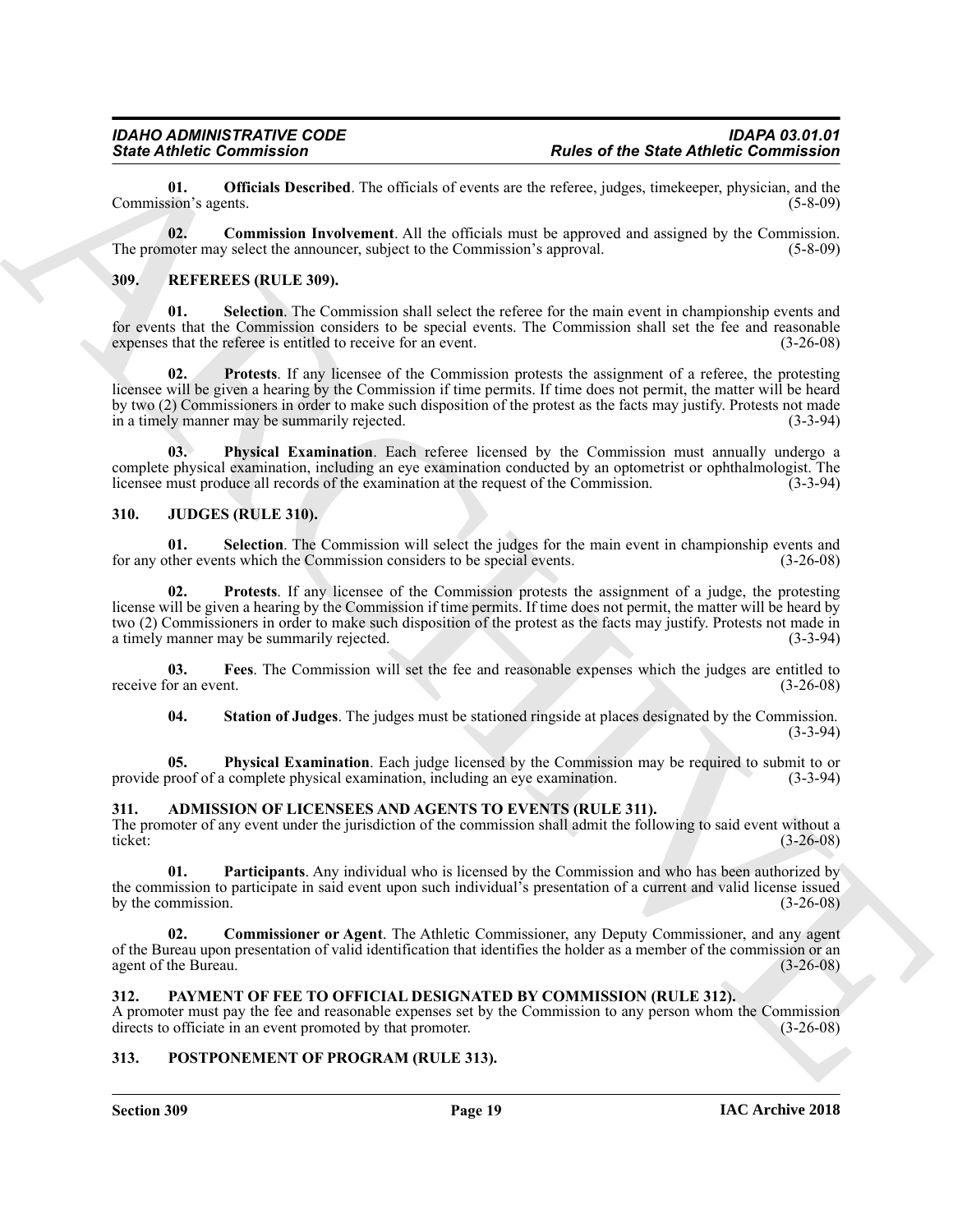<span id="page-19-21"></span>**01. Prior Approval**. A promoter may not postpone a sanctioned event unless the postponement is approved by the Commission. (3-26-08)

<span id="page-19-20"></span>**02. No Fault Postponement**. If a postponement of a sanctioned event becomes necessary through no fault of the promoter, the Commission will grant an extension of the contracts and set a new date. (3-26-08)

<span id="page-19-19"></span>**03. Limitations on Postponement**. A small advance sale is not a legitimate reason for postponement. Indoor boxing and wrestling programs may not be called off or canceled on account of storms or for any other reason not expressed in this chapter except as approved by the Commission. (3-26-08)

**04. Advance Notice**. A sanctioned event must not be called off by the promoter without one (1) week tten approval of the Commission. (3-26-08) prior written approval of the Commission.

#### <span id="page-19-0"></span>**314. MAIN AND SEMI-MAIN EVENTS (RULE 314).** This section applies to the main and semi-main events. (5-8-09)

<span id="page-19-18"></span><span id="page-19-16"></span><span id="page-19-15"></span><span id="page-19-14"></span>

**Since Athletic Commutation**<br>
U. The Approval. A presenter taxy not postpay a statistical contract the first and the postpay and the statistical contract of the Approximation of the Approximation of the Approximation of t **01. Notice**. The promoter must request Commission approval of any change in an announced or advertised program for the main and semi-main events at least one (1) week before the event. Notice of any change or substitution must also be conspicuously posted at the box office of the premises where the program is to be held and announced from the ring before the opening contest. (5-8-09)

**02. Refunds**. If such change occurs and any patron desires a refund of the ticket price, the promoter must provide a refund upon presentation of the ticket or the ticket stub at the box office before the event is scheduled to begin. The box office must remain open a reasonable length of time to redeem such tickets. (3-26-08)

<span id="page-19-17"></span>**03. Substitutions**. A combatant may not substitute for another combatant in a contest which is the main and semi-main events unless the Commission approves the substitution. (5-8-09)

#### <span id="page-19-12"></span><span id="page-19-1"></span>**315. COMBATANT NOT USED IN PROGRAM MUST BE USED IN NEXT PROGRAM OR REIMBURSED (RULE 315).**

If a promoter engages a combatant for a contest but does not use him in the scheduled event, he must be used in the next event staged by the promoter or be reimbursed pursuant to their contract.  $(3-26-08)$ 

#### <span id="page-19-22"></span><span id="page-19-2"></span>**316. SOLICITATION IN THE ARENA (RULE 316).**

A person may not solicit in any arena without the written permission of the Commission. (5-8-09)

#### <span id="page-19-13"></span><span id="page-19-3"></span>**317. CONTAINERS (RULE 317).**

All drinks at an event must be dispensed in paper or plastic cups. (5-8-09)

#### <span id="page-19-4"></span>**318. -- 399. (RESERVED)**

#### <span id="page-19-7"></span><span id="page-19-5"></span>**400. ADMISSION FEE AT QUARTERS WHERE COMBATANT TRAINS (RULE 400).**

<span id="page-19-8"></span>**01. Fee**. An admission fee may not be charged to enter the quarters where a combatant is training unless the Commission has authorized the charging of admission. Where such an admission fee is charged, the Commission will consider the charge to be for the privilege of seeing an exhibition. (5-8-09)

<span id="page-19-9"></span>**02.** State Fee. The state fee on those gross receipts, exclusive of any federal taxes paid thereon, must b the Commission with the report. be sent to the Commission with the report.

#### <span id="page-19-10"></span><span id="page-19-6"></span>**401. APPROVAL OF FACILITIES BY COMMISSION BEFORE TICKETS MAY BE SOLD (RULE 401).**

The sale of tickets for any proposed contest or exhibition is prohibited until: (3-3-94)

<span id="page-19-11"></span>Approval. Plans and statements showing the seating arrangements, the location of tickets of each price, and other aspects of the physical layout of the ring and apron have been approved by the Commission; and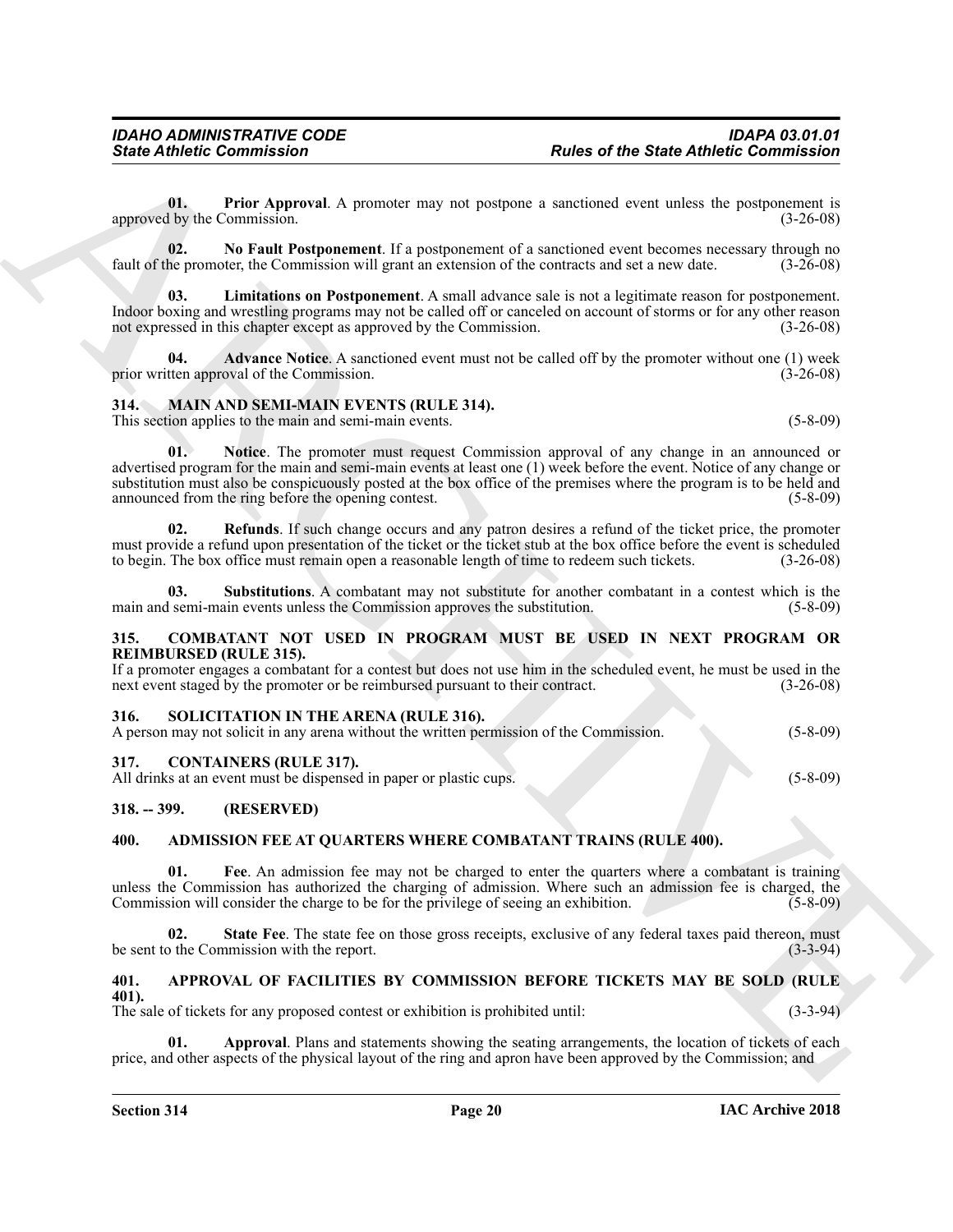(3-26-08)

<span id="page-20-5"></span>**02. Other Considerations**. The aisle spacing, exit facilities, and the location of appliances to extinguish fires have been approved by the appropriate county or municipal authority. (3-3-94)

#### <span id="page-20-19"></span><span id="page-20-0"></span>**402. TICKETS LIMITED TO SEATING CAPACITY OF ARENA (RULE 402).**

The sale of tickets for an event may not exceed the seating capacity of an indoor arena and no ticket may be issued for standing room. A person may not be sold the right of admission without a ticket. (3-3-94) standing room. A person may not be sold the right of admission without a ticket.

#### <span id="page-20-20"></span><span id="page-20-1"></span>**403. TICKETS (RULE 403).**

**01.** Inventory. The ticket outlet shall to the Commission an inventory, which he affirms under oath to the Commission and inventory, which he affirms under oath to (3-3-94) be correct, of all the tickets issued.

<span id="page-20-14"></span><span id="page-20-13"></span><span id="page-20-11"></span><span id="page-20-9"></span>**02.** Notification. The promoter shall notify the ticket outlet of the requirements of this section.

(3-3-94)

#### <span id="page-20-2"></span>**404. CONTENTS OF TICKETS (RULE 404).**

**01.** General. Every ticket must have the price, name of the promoter, and date of the program plainly (3-3-94) on it.  $(3-3-94)$ 

<span id="page-20-10"></span>**02. Changes**. Requests for changes in ticket prices or dates of programs must be made in writing to the Commission for approval. (3-3-94) (3-3-94)

<span id="page-20-12"></span>**03. License to Sell**. Tickets may not be sold by any person except through an agency holding a license to sell the tickets unless the sale is first approved by the Commission. (3-3-94)

#### <span id="page-20-7"></span><span id="page-20-6"></span><span id="page-20-3"></span>**405. COMPLIMENTARY TICKETS (RULE 405).**

Since Athletic Commutation<br>
(a) Other Carolinesium, The nice spacing, extra facilities, and the basis of spacing and<br>
solicition of the Since of Since 1988 (a) and the Since of the Since of the Since of Since of Since 198 **01. Limitation**. A promoter may not issue complimentary tickets for more than two percent (2%) of the seats in the house without the Commission's written authorization. The Commission does not consider complementary tickets which it authorizes under this section to constitute part of the total gross receipts from admission fees for the purposes of calculating the Commission taxes. (3-3-94)

<span id="page-20-8"></span>**02. More Than Two Percent Issued**. If complimentary tickets are issued for more than two percent he tickets sold: (3-26-08)  $(2%)$  of the tickets sold:

**a.** Each combatant who is working on a percentage must be paid his percentage of the normal price of all complimentary tickets in excess of two percent (2%) of the tickets sold unless the contract between him and the promoter provides otherwise and stipulates the number of complimentary tickets which will be issued; and (3-26-08)

**b.** If a service charge is made for complimentary tickets, the combatant is entitled to be paid his ge of that service charge, less any deduction for federal taxes and fees. (3-26-08) percentage of that service charge, less any deduction for federal taxes and fees.

#### <span id="page-20-15"></span><span id="page-20-4"></span>**406. PROVISIONS OF TICKETS WITHOUT CHARGE OR AT REDUCED RATES (RULE 406).**

<span id="page-20-18"></span>**01.** Without Charge. Each promoter shall provide tickets without charge to holders of lifetime passes y the Commission. (3-26-08) issued by the Commission.

**02. No Fees**. Persons who receive tickets pursuant to this section are not liable for the payment of any fees for those tickets. (3-3-94)

<span id="page-20-17"></span><span id="page-20-16"></span>**03. Optional Charges**. Each promoter may provide tickets without charge or at a reduced rate to: (3-3-94)

**a.** Any of his employees, and if the promoter is a corporation, to a director or officer, who is regularly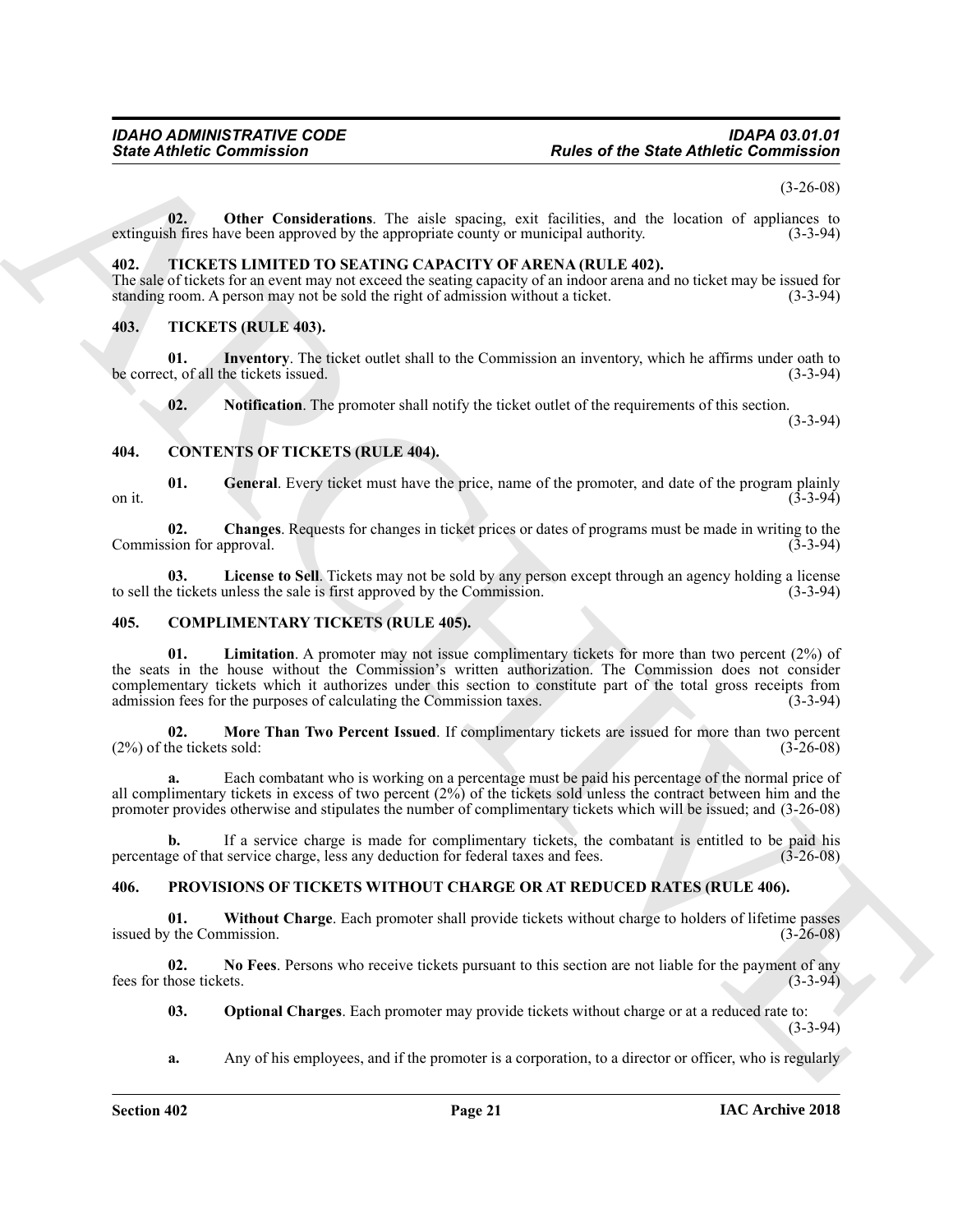employed or engaged in promoting such programs, whether or not his duties require him to be admitted to the particular program and whether or not he is on duty at the time of that program: (3-3-94) particular program and whether or not he is on duty at the time of that program;

**b.** A journalist who is performing his duties as such; and (3-3-94)

<span id="page-21-2"></span>**c.** A fireman or police officer who is performing his duties as such. (3-3-94)

**04. Duties Required**. Each promoter shall perform the following duties in relation to the issuance of complimentary tickets issued: (3-3-94)

a. Each ticket issued to a journalist must be clearly marked "PRESS." No more tickets may be issued lists than will permit comfortable seating in the press area. (3-3-94) to journalists than will permit comfortable seating in the press area.

Sink differential contents and the state of the State difference of the State direction in the state of the State direction in the state of the State distance of the State distance of the State distance of the State of th **b.** The promoter may allocate seats for the media, subject to the commission's final approval of the allocation. Seating at the press tables or in the press area must be limited to journalists who are actually covering the contest and to other persons designated by the Commission. (3-26-08)

**c.** A list of passes issued to journalists must be submitted to the Commission. (3-3-94)

**d.** Only one (1) complimentary ticket may be issued to any one (1) manager, second, combatant, or other person licensed by the Commission. (3-26-08)

**e.** Any credential issued by the promoter which allows an admission to the event without a ticket must be approved in advance by the Commission. Requests for the issuance of such credentials must be made at least five (5) hours before the first contest on the program. (3-3-94)

<span id="page-21-1"></span>**05. Admission Criteria**. Admission of any person who does not hold a ticket or who is not specifically exempted pursuant to this section is grounds for suspension or revocation of the promoter's license or the assessment of a penalty. (3-26-08) of a penalty.

<span id="page-21-3"></span>**06. Fees**. The Commission shall collect all fees and taxes due on any ticket which is not specifically exempt pursuant to this section, and for any person who is admitted without a ticket in violation of this section.

(3-3-94)

#### <span id="page-21-4"></span><span id="page-21-0"></span>**407. SPECULATION IN TICKETS PROHIBITED (RULE 407).**

<span id="page-21-7"></span>**01. Prevent Speculation**. A promoter who holds programs or events under the jurisdiction of the commission shall exercise extraordinary caution to prevent speculation in tickets. (3-26-08)

<span id="page-21-6"></span>**02. No Other Price**. The promoter may not sell any tickets for a price other than the price printed  $t = (3-26-08)$ 

**a.** The promoter may not, without the Commission's written permission, change the price of tickets at any time after they have been placed on sale or sell them at any time during the program for a different price than tickets for the same seats were offered or sold before the program commenced. (3-26-08)

**b.** Any ticket sold for other than the price printed on the ticket must be over stamped with the actual price charged. The over stamp must be placed on the printed face of the ticket as well as the stub retained by the holder of the ticket. (3-26-08) holder of the ticket.

**03.** Exchange. A person may only exchange tickets at the box office. A ticket may not be redeemed after the show has taken place. Tickets that have not sold must be returned to the box office not later than one (1) hour before the show is scheduled to begin. (3-26-08)

<span id="page-21-8"></span><span id="page-21-5"></span>**04. Removal and Possession of Stub**. A holder of a ticket for a program or event must not be allowed: (3-26-08)

**Section 407 Page 22**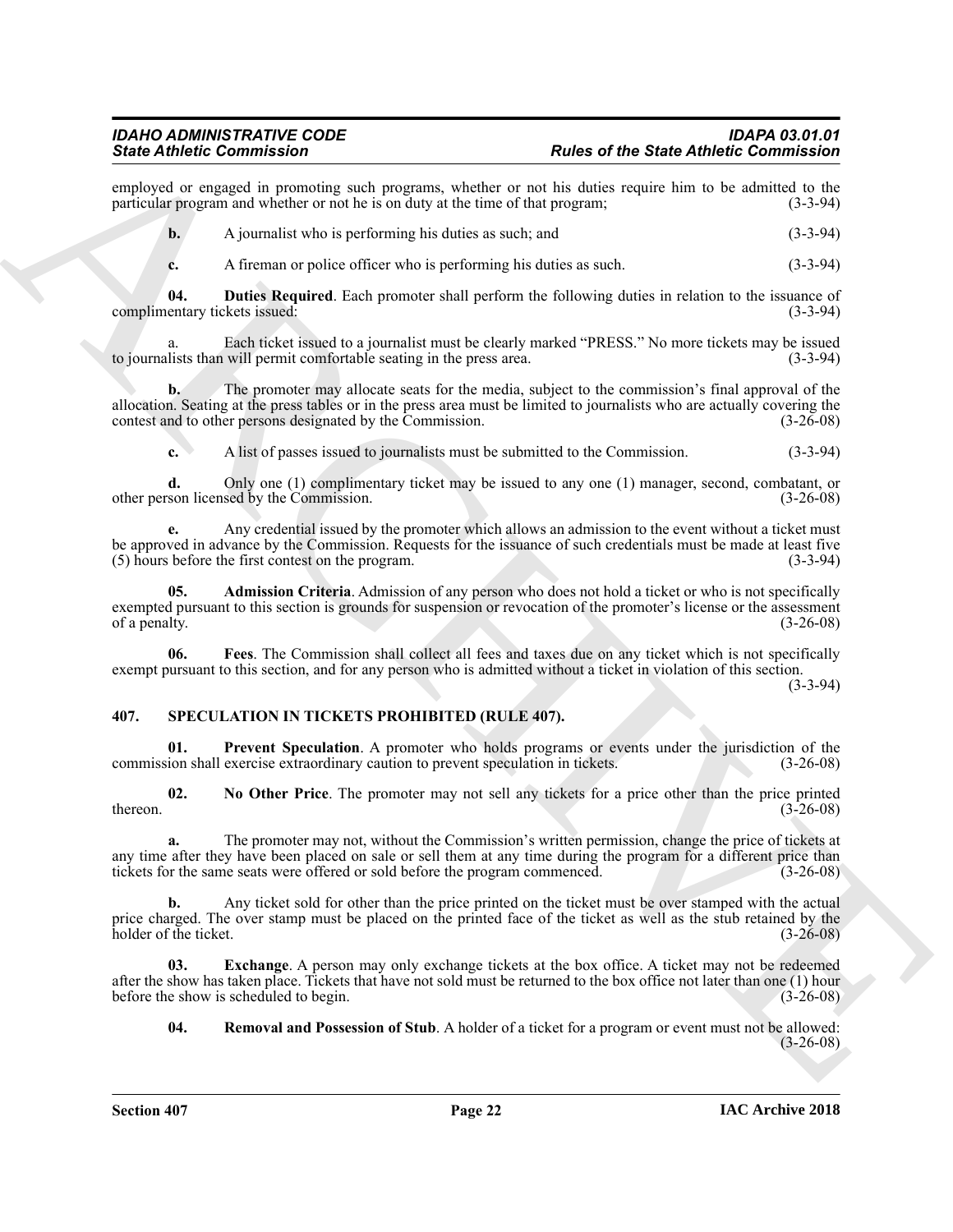To pass through the gate of the premises where the program is being held unless his ticket is estub: or (3-26-08) separated from the stub; or

<span id="page-22-14"></span>**b.** To occupy a seat unless he is in possession of the stub.  $(3-26-08)$ 

**05. Tickets for Readmission**. A promoter may not issue a ticket to any person for the purpose of readmission due to leaving the arena and later reentering the arena, useless the promoter has obtained the commission's written permission for such an issuance. (3-26-08)

#### <span id="page-22-0"></span>**408. -- 411. (RESERVED)**

#### <span id="page-22-1"></span>**412. DUTIES OF USHERS AND DOORMEN; RESPONSIBILITY OF PROMOTER (RULE 412).**

<span id="page-22-10"></span><span id="page-22-8"></span>

| Usher Duties. An usher shall see that:                           | $(3-3-94)$ |
|------------------------------------------------------------------|------------|
| Patrons get the seats corresponding with their ticket stubs; and | $(3-3-94)$ |

**b.** Anyone who occupies a seat for which he does not have the ticket stub is asked to vacate or, if necessary, is ejected. (3-3-94)

<span id="page-22-9"></span>**02. Promoter Responsibilities**. The promoter is subject to disciplinary action by the Commission if: (3-3-94)

**a.** Any usher allows an unsold seat to be occupied by a patron not holding a stub for the seat. (3-3-94)

**b.** Any doorman admits entrance to a program or event to any person, other than members of the commission, agents of the Bureau, or participants, without a ticket for said program or event. (3-26-08)

#### <span id="page-22-2"></span>**413. (RESERVED)**

#### <span id="page-22-7"></span><span id="page-22-3"></span>**414. TICKETS: SEALING IN CANS DURING CONTEST; COUNTING (RULE 414).**

The Commission may check numbers and places of containers for tickets at gates and have the containers sealed and padlocked. After the program or event the Commission may require the containers to be opened and the tickets counted under its supervision. (3-26-08)

#### <span id="page-22-4"></span>**415. TICKETS: REMOVAL AND RETENTION AFTER MATCH; DESTRUCTION (RULE 415).**

<span id="page-22-16"></span><span id="page-22-15"></span>**01. Removal**. All tickets and stubs sold or unsold, other than unsold reel tickets, used for any program or event may be removed to the office of the Bureau by the Commission after the Commission has completed the computation of gate receipts and tax due thereon. (3-26-08) computation of gate receipts and tax due thereon.

Since Athletic Commission<br>
space of the Saturday technology the space of the Saturday technology in the space of the Saturday technology is<br>
the above that the space of the Saturday technology is the space of the space of **02. Destruction**. After the tickets and stubs have been held for at least fifteen (15) days by the Commission, the Commission will destroy them. If the tickets are not taken by the Commission, they must be retained by the promoters for at least six (6) months. Those tickets may be destroyed after they have been held for at least thirty (30) days and written permission has been granted by the Commission for the destruction of such tickets. Tickets must be kept in separate packages for each show so that an audit can be made at any time by the Commission.  $(3-26-08)$ 

#### <span id="page-22-5"></span>**416. -- 499. (RESERVED)**

#### <span id="page-22-11"></span><span id="page-22-6"></span>**500. SANITATION (RULE 500).**

**01. Sanitary Conditions**. Each promoter shall be responsible for and must correct any violation of the regulations of the Commission or the public health district regarding the sanitary condition of dressing rooms, showers, water bottles, towels or other equipment. (3-26-08) showers, water bottles, towels or other equipment.

<span id="page-22-13"></span><span id="page-22-12"></span>**02.** Reporting. Physicians and the Commission or its agents shall make a particular examination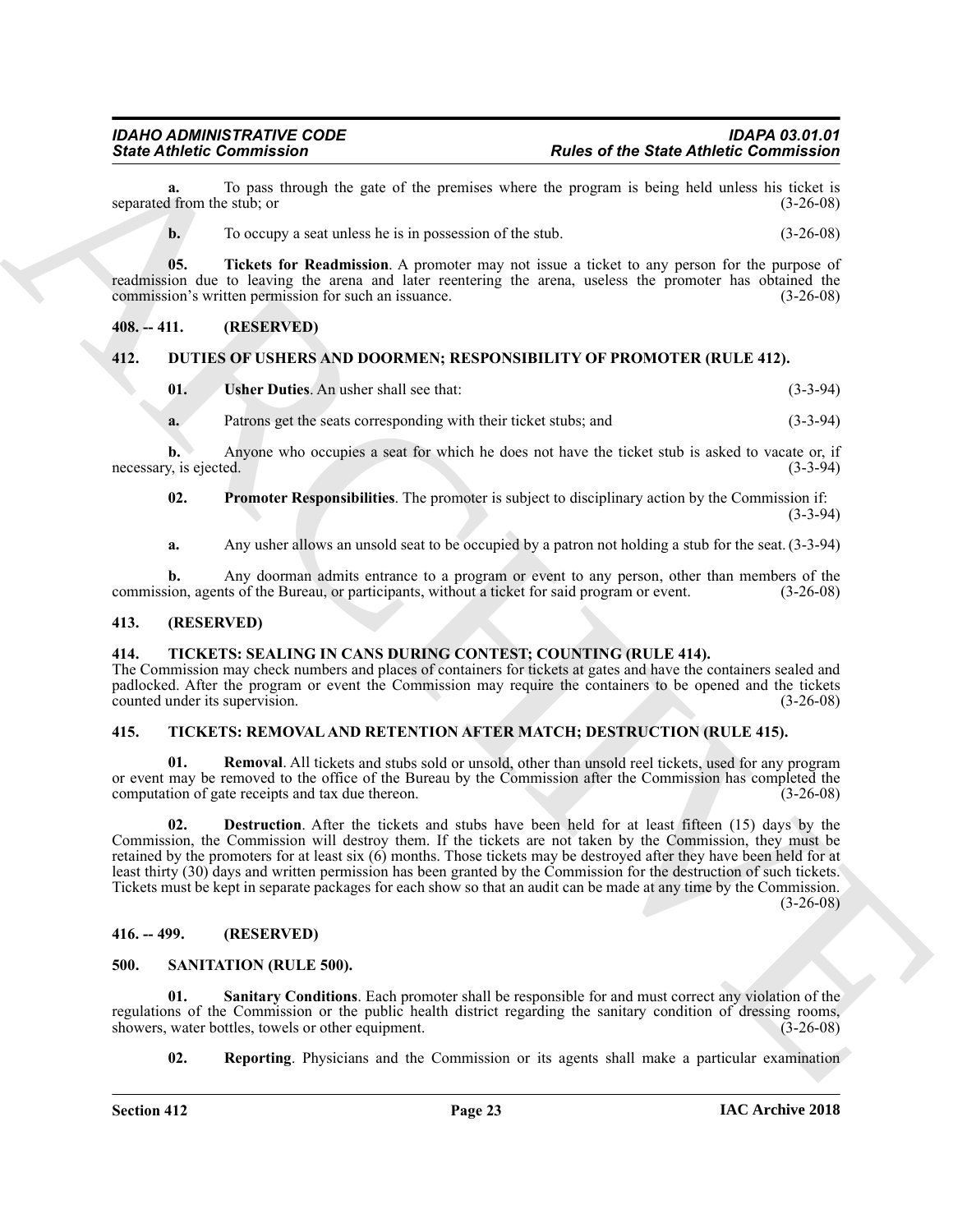#### <span id="page-23-11"></span><span id="page-23-10"></span><span id="page-23-9"></span><span id="page-23-0"></span>**501. REQUIRED NUMBER OF AMBULANCES; NOTICE TO AMBULANCE SERVICE AND HOSPITAL (RULE 501).**

#### <span id="page-23-7"></span><span id="page-23-1"></span>**502. DRESSING ROOMS -- ONLY AUTHORIZED PERSONS ARE ALLOWED TO ENTER (RULE 502).**

|                                     | <b>State Athletic Commission</b>                                                                              | <b>Rules of the State Athletic Commission</b>                                                                                                                                                                        |                                          |
|-------------------------------------|---------------------------------------------------------------------------------------------------------------|----------------------------------------------------------------------------------------------------------------------------------------------------------------------------------------------------------------------|------------------------------------------|
|                                     | reported to the Commission immediately.                                                                       | before or during each program or event to discover any violation of such regulations, and any such violation must be                                                                                                 | $(3-26-08)$                              |
| 501.<br><b>HOSPITAL (RULE 501).</b> |                                                                                                               | REQUIRED NUMBER OF AMBULANCES; NOTICE TO AMBULANCE SERVICE AND                                                                                                                                                       |                                          |
| 01.                                 | site of any program or event under the jurisdiction of the commission:                                        | Required Number of Ambulances. The following number of ambulances must be present at the                                                                                                                             | $(3-26-08)$                              |
| a.                                  | thousand $(8,000)$ persons, one $(1)$ ambulance is required.                                                  | Where the anticipated attendance is four thousand $(4,000)$ persons or more but less than eight                                                                                                                      | $(3-3-94)$                               |
| $\mathbf{b}$ .<br>are required.     |                                                                                                               | Where the anticipated attendance is eight thousand $(8,000)$ persons or more, two $(2)$ ambulances                                                                                                                   | $(3-3-94)$                               |
| 02.<br>the anticipated attendance:  |                                                                                                               | Promoter Requirements. Each promoter of a program or event shall, without regard to the size of                                                                                                                      | $(3-26-08)$                              |
| a.                                  | required for one (1) of its ambulances to reach the site.                                                     | Give notice of the time, date and site of the program to the ambulance service or emergency<br>medical service which is located nearest to the site of the program and ascertain from the service the length of time | $(3-3-94)$                               |
| b.                                  |                                                                                                               | Give such a notice to the nearest hospital and the persons in charge of its emergency room.                                                                                                                          | $(3-3-94)$                               |
| c.                                  | requirements of this section have been met.                                                                   | Before the start of the program or event, certify to a member of the Commission that the                                                                                                                             | $(3-26-08)$                              |
| 502.<br>$502$ ).                    |                                                                                                               | DRESSING ROOMS -- ONLY AUTHORIZED PERSONS ARE ALLOWED TO ENTER (RULE                                                                                                                                                 |                                          |
| 01.                                 | dressing room of a combatant;                                                                                 | Authorized Persons to Enter. On the day of a contest only the following people are allowed in the                                                                                                                    | $(3-3-94)$                               |
| a.                                  | The combatant's manager;                                                                                      |                                                                                                                                                                                                                      | $(3-26-08)$                              |
| $\mathbf{b}$ .                      | The combatant's seconds;                                                                                      |                                                                                                                                                                                                                      | $(3-26-08)$                              |
| c.                                  | Any authorized agent of the promoter; and                                                                     |                                                                                                                                                                                                                      | $(3-26-08)$                              |
| d.                                  | Members of the Commission or its agent.                                                                       |                                                                                                                                                                                                                      | $(3-26-08)$                              |
| 02.                                 | rooms to enforce this section.                                                                                | Other Persons. The promoter shall furnish a doorman or doormen at the entrance to the dressing                                                                                                                       | $(3-3-94)$                               |
|                                     |                                                                                                               |                                                                                                                                                                                                                      |                                          |
| 503.                                | <b>BOXING GLOVES (RULE 503).</b><br>The gloves used in a boxing contest must meet the following requirements: |                                                                                                                                                                                                                      |                                          |
| 01.                                 | before the contest starts. No breaking, roughing or twisting of gloves is permitted.                          | General. The gloves must be examined by the Commission and the referee. If padding in any of the<br>gloves is found to be misplaced or lumpy or if any of the gloves are found to be imperfect, they must be changed |                                          |
| 02.                                 | combatants, furnished by the promoter, and of the size specified by the Commission.                           | Glove Specifications. The gloves for every main event must be new, of the same brand for both                                                                                                                        | $(3-3-94)$<br>$(3-26-08)$<br>$(3-26-08)$ |

#### <span id="page-23-8"></span><span id="page-23-6"></span><span id="page-23-5"></span><span id="page-23-4"></span><span id="page-23-3"></span><span id="page-23-2"></span>**503. BOXING GLOVES (RULE 503).**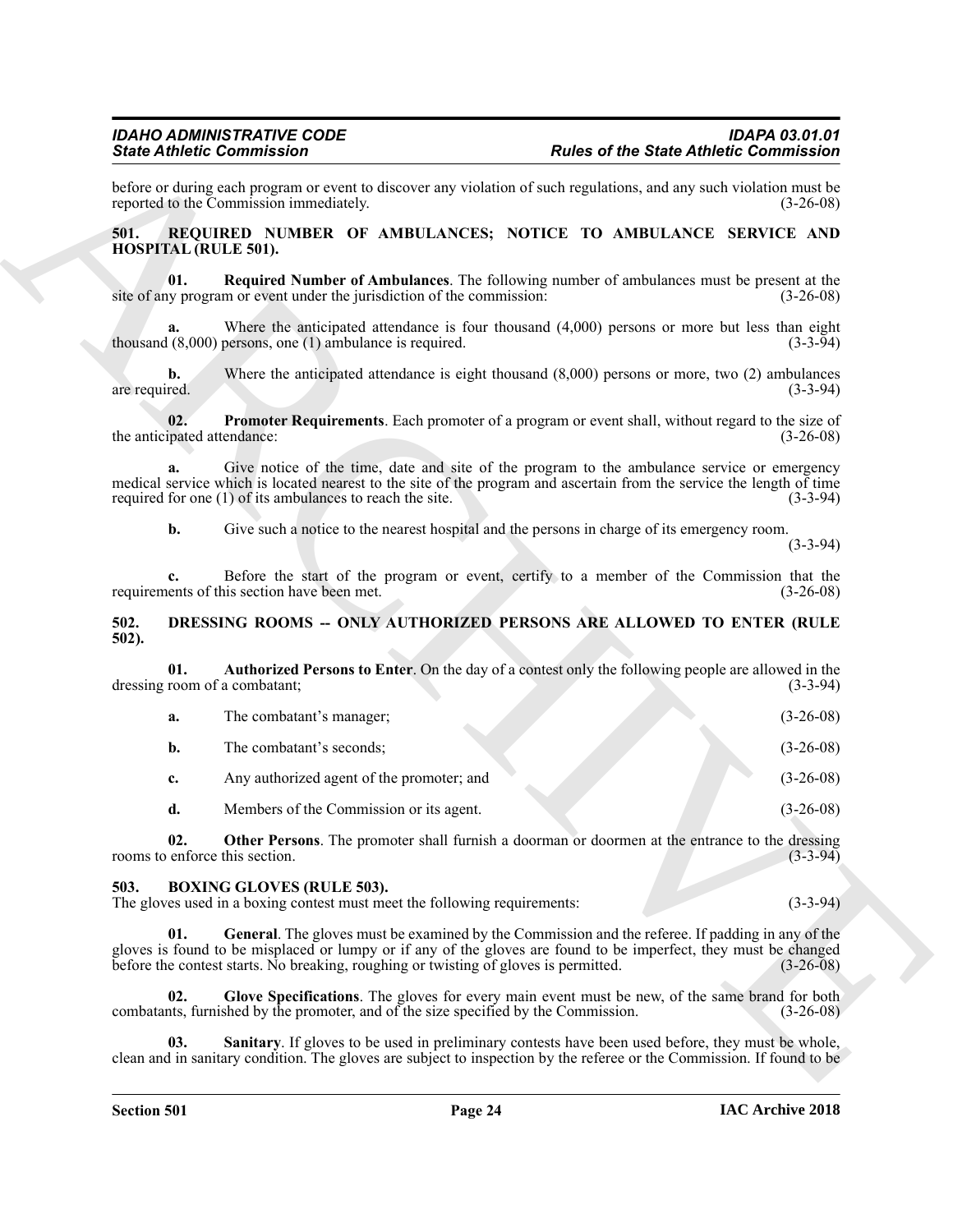#### <span id="page-24-9"></span><span id="page-24-8"></span><span id="page-24-7"></span><span id="page-24-5"></span><span id="page-24-4"></span><span id="page-24-3"></span><span id="page-24-0"></span>**504. BANDAGING OF COMBATANT'S HANDS (RULE 504).**

#### <span id="page-24-13"></span><span id="page-24-11"></span><span id="page-24-6"></span><span id="page-24-1"></span>**505. EQUIPMENT OF THE CHIEF SECOND (RULE 505).**

|                                                                                                                                                                                                                          | <b>State Athletic Commission</b>                                                                                                                                                                                                                                                                                                                                                                                                                                | <b>Rules of the State Athletic Commission</b>         |
|--------------------------------------------------------------------------------------------------------------------------------------------------------------------------------------------------------------------------|-----------------------------------------------------------------------------------------------------------------------------------------------------------------------------------------------------------------------------------------------------------------------------------------------------------------------------------------------------------------------------------------------------------------------------------------------------------------|-------------------------------------------------------|
|                                                                                                                                                                                                                          | unfit, they must be immediately discarded and replaced with gloves meeting the requirements of this section.                                                                                                                                                                                                                                                                                                                                                    | $(3-26-08)$                                           |
| 04.                                                                                                                                                                                                                      | Extra Set. Each promoter must have an extra set of gloves of the appropriate weight available at<br>the glove table to be used in case gloves are broken or otherwise damaged during the course of a contest. (3-26-08)                                                                                                                                                                                                                                         |                                                       |
| 05.<br>ounce gloves.                                                                                                                                                                                                     | Weight of Gloves. Each combatant must wear gloves that are not less than eight (8) ounces and not<br>more than ten (10) ounces in weight except that the Commission will set the weight of gloves to be used in a<br>championship fight. Eight (8) ounce gloves must be used for all weight classes through welterweight (one hundred<br>forty-seven $(147)$ lbs). Super welterweight (above one hundred forty-seven $(147)$ lbs) and above must use ten $(10)$ | $(5-8-09)$                                            |
| 06.                                                                                                                                                                                                                      | <b>Distal Portion.</b> All gloves must have the distal portion of the thumb attached to the body of the<br>glove so as to minimize the possibility of injury to an opponent's eye.                                                                                                                                                                                                                                                                              | $(3-3-94)$                                            |
| 504.                                                                                                                                                                                                                     | <b>BANDAGING OF COMBATANT'S HANDS (RULE 504).</b>                                                                                                                                                                                                                                                                                                                                                                                                               |                                                       |
| 01.<br>clenched to make a fist.                                                                                                                                                                                          | General. Bandages may not exceed one (1) winding of surgeon's adhesive tape, not over one and<br>one-half $(1\ 1/2)$ inches wide, placed directly on the hand to protect the part of the hand near the wrists. The tape may<br>cross the back of the hand twice but may not extend within three-fourths (3/4) inch of the knuckles when the hand is                                                                                                             | $(3-3-94)$                                            |
| 02.                                                                                                                                                                                                                      | Additional Requirements. Each combatant shall use soft surgical bandage not over two (2) inches<br>wide, held in place by not more than six $(6)$ feet of surgeon's adhesive tape for each hand. Up to one $(1)$ fifteen $(15)$<br>yard roll of bandage may be used to complete the wrappings for each hand. Strips of tape may be used between the<br>fingers to hold down the bandages.                                                                       | $(3-26-08)$                                           |
| Witnesses. Bandages must be adjusted in the dressing room in the presence of the Commission and<br>03.<br>both combatants. Either combatant may waive his privilege of witnessing the bandaging of the opponent's hands. |                                                                                                                                                                                                                                                                                                                                                                                                                                                                 |                                                       |
|                                                                                                                                                                                                                          |                                                                                                                                                                                                                                                                                                                                                                                                                                                                 |                                                       |
| 505.                                                                                                                                                                                                                     | EQUIPMENT OF THE CHIEF SECOND (RULE 505).                                                                                                                                                                                                                                                                                                                                                                                                                       |                                                       |
| 01.                                                                                                                                                                                                                      | <b>Equipment</b> . The chief second shall equip himself with:                                                                                                                                                                                                                                                                                                                                                                                                   |                                                       |
| a.                                                                                                                                                                                                                       | A clear plastic water bottle;                                                                                                                                                                                                                                                                                                                                                                                                                                   |                                                       |
| b.                                                                                                                                                                                                                       | A bucket containing ice;                                                                                                                                                                                                                                                                                                                                                                                                                                        | $(3-3-94)$                                            |
| c.                                                                                                                                                                                                                       | A solution of a kind approved by the Commission for stopping hemorrhaging;                                                                                                                                                                                                                                                                                                                                                                                      | $(3-3-94)$                                            |
| d.                                                                                                                                                                                                                       | Adhesive tape;                                                                                                                                                                                                                                                                                                                                                                                                                                                  | $(3-3-94)$                                            |
| e.                                                                                                                                                                                                                       | Gauze;                                                                                                                                                                                                                                                                                                                                                                                                                                                          | $(3-3-94)$                                            |
| f.                                                                                                                                                                                                                       | Scissors; and                                                                                                                                                                                                                                                                                                                                                                                                                                                   | $(3-26-08)$<br>$(3-3-94)$<br>$(3-3-94)$<br>$(3-3-94)$ |
| g.                                                                                                                                                                                                                       | One (1) extra mouthpiece.                                                                                                                                                                                                                                                                                                                                                                                                                                       | $(3-3-94)$                                            |
| 02.                                                                                                                                                                                                                      | Ammonia. No ammonia may be used in the ring.                                                                                                                                                                                                                                                                                                                                                                                                                    | $(3-3-94)$                                            |
| 03.<br>chief second's first-aid kit.                                                                                                                                                                                     | Ring Physician. The ring physician or the Commission may at any time inspect the contents of the                                                                                                                                                                                                                                                                                                                                                                | $(3-26-08)$                                           |

#### <span id="page-24-14"></span><span id="page-24-12"></span><span id="page-24-10"></span><span id="page-24-2"></span>**506. BOXING RING (RULE 506).**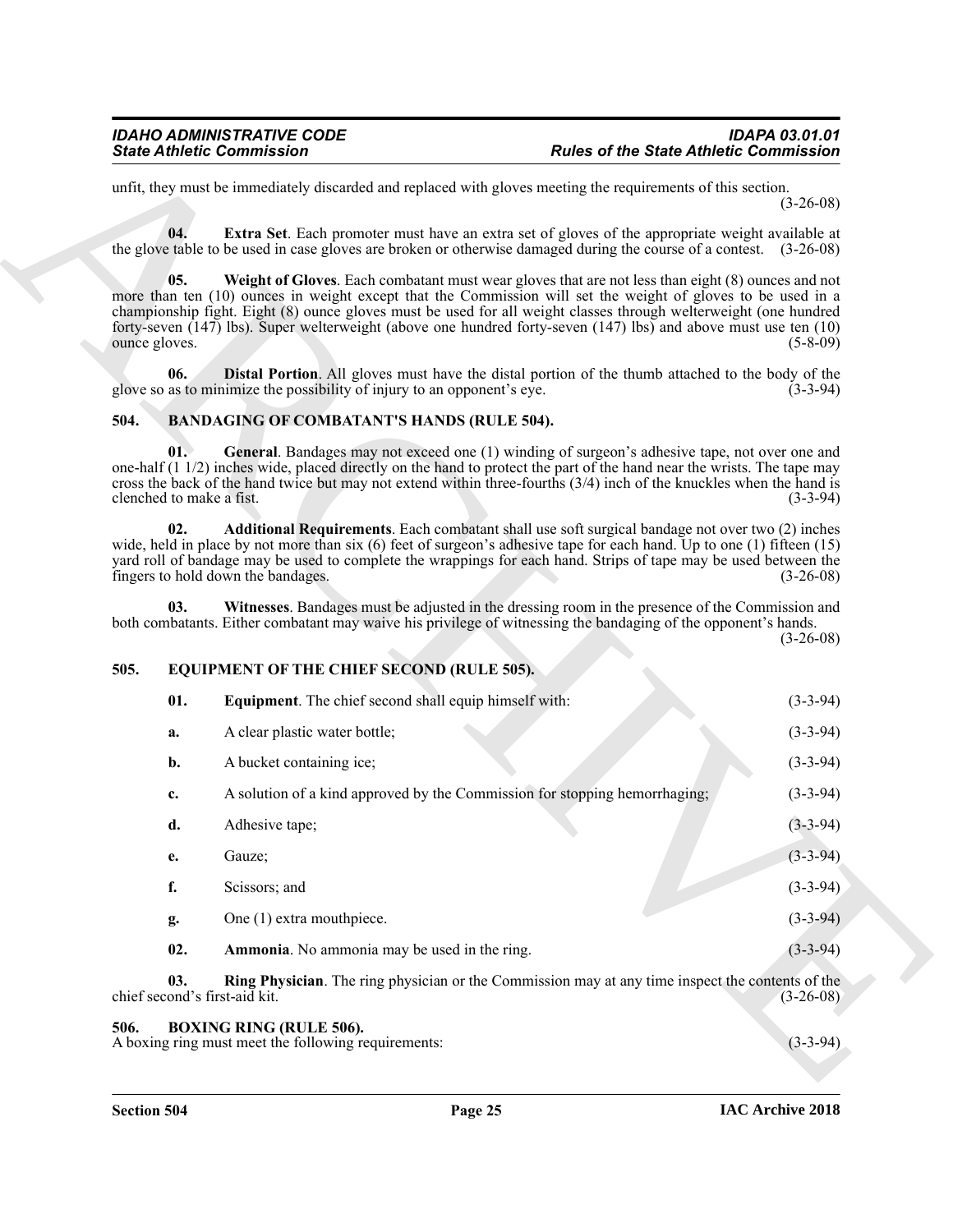#### <span id="page-25-7"></span><span id="page-25-6"></span><span id="page-25-4"></span><span id="page-25-0"></span>**507. BELL OR GONG (RULE 507).**

#### <span id="page-25-8"></span><span id="page-25-1"></span>**508. EQUIPMENT OF A TIMEKEEPER (RULE 508).**

#### <span id="page-25-2"></span>**509. -- 599. (RESERVED)**

#### <span id="page-25-10"></span><span id="page-25-9"></span><span id="page-25-3"></span>**600. WEIGHTS AND CLASSES OF COMBATANTS (RULE 600).**

<span id="page-25-5"></span>

| <b>State Athletic Commission</b> |                 |                                                                                                                                                                                                                                                                                                                                                                                                                                                                                                                                                                                 | <b>Rules of the State Athletic Commission</b> |             |
|----------------------------------|-----------------|---------------------------------------------------------------------------------------------------------------------------------------------------------------------------------------------------------------------------------------------------------------------------------------------------------------------------------------------------------------------------------------------------------------------------------------------------------------------------------------------------------------------------------------------------------------------------------|-----------------------------------------------|-------------|
|                                  | 01.             | <b>Ring Dimensions.</b> The ring must be not less than sixteen (16) feet square not more than twenty-<br>four (24) feet square within the ropes. The ring floor must extend at least eighteen (18) inches beyond the ropes. The<br>ring floor must be padded with ensolite or another similar closed-cell foam. Padding must extend beyond the ring<br>ropes and over the edge of the platform, with a top covering of canvas, duck or similar material tightly stretched and<br>laced to the ring platform. Material that tends to gather in lumps or ridges must not be used. |                                               | $(3-3-94)$  |
|                                  | 02.             | <b>Ring Platform</b> . The ring platform must not be more than four (4) feet above the floor of the<br>building, and must be provided with suitable steps for use of contestants. Ring posts must be of metal, not more than<br>three (3) inches in diameter, extending from the floor of the building to a height of fifty-eight (58) inches above the<br>ring floor. Rings posts must be at least eighteen (18) inches away from the ropes.                                                                                                                                   |                                               | $(3-3-94)$  |
|                                  | 03.             | Ropes. There must be four (4) padded ring ropes, not less than one (1) inch in diameter and<br>wrapped in soft material. The lower rope must be eighteen $(18)$ inches above the ring floor and offset four $(4)$ inches<br>to the outside of the ring from the ropes above.                                                                                                                                                                                                                                                                                                    |                                               | $(3-3-94)$  |
| 507.                             |                 | <b>BELL OR GONG (RULE 507).</b><br>There must be a bell or gong at the ring no higher than the floor level of the ring. The bell or gong must produce a<br>clear tone easily heard by the contestants.                                                                                                                                                                                                                                                                                                                                                                          |                                               | $(3-3-94)$  |
| 508.                             | the Commission. | EQUIPMENT OF A TIMEKEEPER (RULE 508).<br>Every time keeper shall have the equipment prescribed by the Commission and shall carry out the duties directed by                                                                                                                                                                                                                                                                                                                                                                                                                     |                                               | $(3-26-08)$ |
| $509. - 599.$                    |                 | (RESERVED)                                                                                                                                                                                                                                                                                                                                                                                                                                                                                                                                                                      |                                               |             |
| 600.                             |                 | WEIGHTS AND CLASSES OF COMBATANTS (RULE 600).                                                                                                                                                                                                                                                                                                                                                                                                                                                                                                                                   |                                               |             |
|                                  | 01.             | Classes and Weights. The classes and weights for each class are shown in the following schedule:                                                                                                                                                                                                                                                                                                                                                                                                                                                                                |                                               | $(3-3-94)$  |
|                                  | a.              | Strawweight -- up to one hundred five (105) pounds.                                                                                                                                                                                                                                                                                                                                                                                                                                                                                                                             |                                               | $(3-3-94)$  |
|                                  | b.              | Light-Flyweight -- over one hundred five (105) to one hundred eight (108) pounds.                                                                                                                                                                                                                                                                                                                                                                                                                                                                                               |                                               | $(3-3-94)$  |
|                                  | c.              | Flyweight -- over one hundred eight (108) to one hundred twelve (112) pounds.                                                                                                                                                                                                                                                                                                                                                                                                                                                                                                   |                                               | $(3-3-94)$  |
|                                  | d.              | Super Flyweight -- over one hundred twelve $(112)$ to one hundred fifteen $(115)$ pounds.                                                                                                                                                                                                                                                                                                                                                                                                                                                                                       |                                               | $(3-3-94)$  |
|                                  | e.              | Bantamweight -- over one hundred fifteen (115) to one hundred eighteen (118) pounds.                                                                                                                                                                                                                                                                                                                                                                                                                                                                                            |                                               | $(3-3-94)$  |
|                                  | f.              | Super Bantamweight -- over one hundred eighteen (118) to one hundred twenty-two (122) pounds.                                                                                                                                                                                                                                                                                                                                                                                                                                                                                   |                                               | $(3-3-94)$  |
|                                  | g.              | Featherweight -- over one hundred twenty-two (122) to one hundred twenty-six (126) pounds.                                                                                                                                                                                                                                                                                                                                                                                                                                                                                      |                                               | $(3-3-94)$  |
|                                  | h.              | Super Featherweight -- over one hundred twenty-six (126) to one hundred thirty (130) pounds.                                                                                                                                                                                                                                                                                                                                                                                                                                                                                    |                                               | $(3-3-94)$  |
|                                  | i.              | Lightweight -- over one hundred thirty (130) to one hundred thirty-five (135) pounds.                                                                                                                                                                                                                                                                                                                                                                                                                                                                                           |                                               | $(3-3-94)$  |
|                                  | j.              | Super Lightweight -- over one hundred thirty-five (135) to one hundred forty (140) pounds.                                                                                                                                                                                                                                                                                                                                                                                                                                                                                      |                                               | $(3-3-94)$  |
|                                  | k.              | Welterweight -- over one hundred forty (140) to one hundred forty-seven (147) pounds.                                                                                                                                                                                                                                                                                                                                                                                                                                                                                           |                                               | $(3-3-94)$  |
|                                  | $\mathbf{l}$ .  | Super Welterweight -- over one hundred forty-seven (147) to one hundred fifty-four (154) pounds.                                                                                                                                                                                                                                                                                                                                                                                                                                                                                |                                               |             |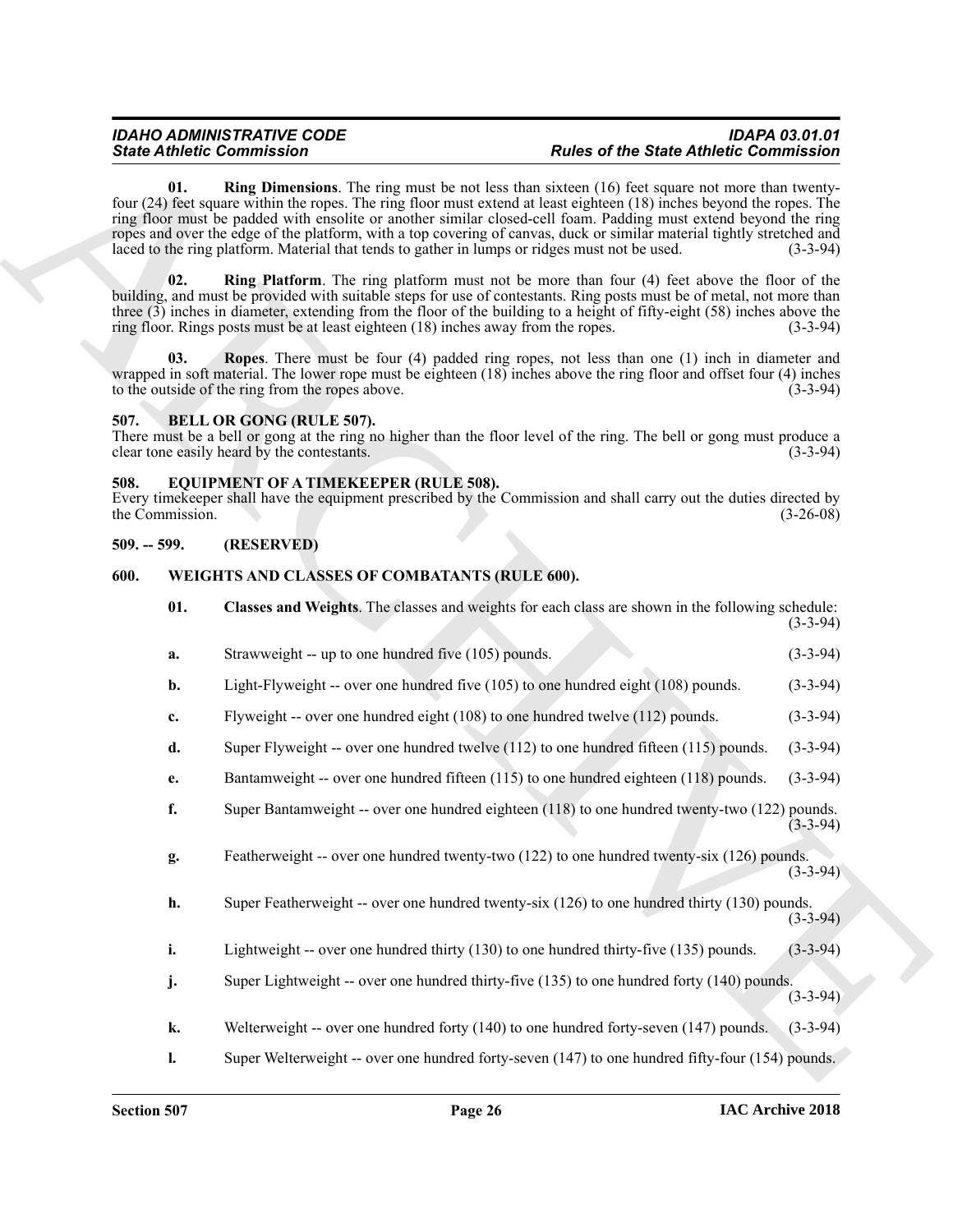<span id="page-26-5"></span>

| Middleweight -- over one hundred fifty-four $(154)$ to one hundred sixty $(160)$ pounds.<br>m.<br>Super Middleweight -- over one hundred sixty (160) to one hundred sixty-eight (168) pounds.<br>n.<br>Light-Heavyweight -- over one hundred sixty-eight (168) to one hundred seventy-five (175)<br>0.<br>pounds.<br>Cruiserweight -- over one hundred seventy-five (175) to one hundred ninety-five (195) pounds.<br>p.<br>Heavyweight -- all over one hundred ninety-five (195) pounds.<br>q.<br><b>Exceeding Weight Allowances</b> . No contest may be scheduled and no combatant may engage in a<br>02.<br>boxing contest without the approval of the Commission if the difference in weight between combatants exceeds the<br>allowance shown in the following schedule:<br>Up to one hundred eighteen $(118)$ pounds -- not more than three $(3)$ pounds.<br>a.<br>b.<br>One hundred eighteen $(118)$ to one hundred twenty-six $(126)$ pounds -- not more than five $(5)$<br>pounds.<br>One hundred twenty-six $(126)$ to one hundred thirty-five $(135)$ pounds -- not more than seven $(7)$<br>c.<br>pounds.<br>One hundred thirty-five $(135)$ to one hundred forty-seven $(147)$ pounds -- not more than nine $(9)$<br>d.<br>pounds.<br>One hundred forty-seven $(147)$ to one hundred sixty $(160)$ pounds -- not more than eleven $(11)$<br>e.<br>pounds.<br>f.<br>One hundred sixty $(160)$ to one hundred seventy-five $(175)$ -- not more than twelve $(12)$ pounds.<br>One hundred seventy-five (175) to one hundred ninety-five (195) pounds -- not more than twenty<br>$(20)$ pounds.<br>h.<br>One hundred ninety-five (195) pounds and over -- no limit.<br>Weigh-Ins on Day of Contest. If a weigh-in is scheduled on the day of the contest, weight loss in<br>03.<br>excess of two (2) pounds after the time of the weigh-in is not permitted.<br>601.<br><b>CHAMPIONS (RULE 601).</b><br>01.<br>General. This section applies to a boxer who has been declared the champion of his class. (3-3-94) | <b>Rules of the State Athletic Commission</b> |  |
|----------------------------------------------------------------------------------------------------------------------------------------------------------------------------------------------------------------------------------------------------------------------------------------------------------------------------------------------------------------------------------------------------------------------------------------------------------------------------------------------------------------------------------------------------------------------------------------------------------------------------------------------------------------------------------------------------------------------------------------------------------------------------------------------------------------------------------------------------------------------------------------------------------------------------------------------------------------------------------------------------------------------------------------------------------------------------------------------------------------------------------------------------------------------------------------------------------------------------------------------------------------------------------------------------------------------------------------------------------------------------------------------------------------------------------------------------------------------------------------------------------------------------------------------------------------------------------------------------------------------------------------------------------------------------------------------------------------------------------------------------------------------------------------------------------------------------------------------------------------------------------------------------------------------------------------------------------------------------------------------------------------------------|-----------------------------------------------|--|
|                                                                                                                                                                                                                                                                                                                                                                                                                                                                                                                                                                                                                                                                                                                                                                                                                                                                                                                                                                                                                                                                                                                                                                                                                                                                                                                                                                                                                                                                                                                                                                                                                                                                                                                                                                                                                                                                                                                                                                                                                            | $(3-3-94)$                                    |  |
|                                                                                                                                                                                                                                                                                                                                                                                                                                                                                                                                                                                                                                                                                                                                                                                                                                                                                                                                                                                                                                                                                                                                                                                                                                                                                                                                                                                                                                                                                                                                                                                                                                                                                                                                                                                                                                                                                                                                                                                                                            | $(3-3-94)$                                    |  |
|                                                                                                                                                                                                                                                                                                                                                                                                                                                                                                                                                                                                                                                                                                                                                                                                                                                                                                                                                                                                                                                                                                                                                                                                                                                                                                                                                                                                                                                                                                                                                                                                                                                                                                                                                                                                                                                                                                                                                                                                                            | $(3-3-94)$                                    |  |
|                                                                                                                                                                                                                                                                                                                                                                                                                                                                                                                                                                                                                                                                                                                                                                                                                                                                                                                                                                                                                                                                                                                                                                                                                                                                                                                                                                                                                                                                                                                                                                                                                                                                                                                                                                                                                                                                                                                                                                                                                            | $(3-3-94)$                                    |  |
|                                                                                                                                                                                                                                                                                                                                                                                                                                                                                                                                                                                                                                                                                                                                                                                                                                                                                                                                                                                                                                                                                                                                                                                                                                                                                                                                                                                                                                                                                                                                                                                                                                                                                                                                                                                                                                                                                                                                                                                                                            | $(3-3-94)$                                    |  |
|                                                                                                                                                                                                                                                                                                                                                                                                                                                                                                                                                                                                                                                                                                                                                                                                                                                                                                                                                                                                                                                                                                                                                                                                                                                                                                                                                                                                                                                                                                                                                                                                                                                                                                                                                                                                                                                                                                                                                                                                                            | $(3-3-94)$                                    |  |
|                                                                                                                                                                                                                                                                                                                                                                                                                                                                                                                                                                                                                                                                                                                                                                                                                                                                                                                                                                                                                                                                                                                                                                                                                                                                                                                                                                                                                                                                                                                                                                                                                                                                                                                                                                                                                                                                                                                                                                                                                            | $(3-26-08)$                                   |  |
|                                                                                                                                                                                                                                                                                                                                                                                                                                                                                                                                                                                                                                                                                                                                                                                                                                                                                                                                                                                                                                                                                                                                                                                                                                                                                                                                                                                                                                                                                                                                                                                                                                                                                                                                                                                                                                                                                                                                                                                                                            | $(3-3-94)$                                    |  |
|                                                                                                                                                                                                                                                                                                                                                                                                                                                                                                                                                                                                                                                                                                                                                                                                                                                                                                                                                                                                                                                                                                                                                                                                                                                                                                                                                                                                                                                                                                                                                                                                                                                                                                                                                                                                                                                                                                                                                                                                                            | $(3-3-94)$                                    |  |
|                                                                                                                                                                                                                                                                                                                                                                                                                                                                                                                                                                                                                                                                                                                                                                                                                                                                                                                                                                                                                                                                                                                                                                                                                                                                                                                                                                                                                                                                                                                                                                                                                                                                                                                                                                                                                                                                                                                                                                                                                            | $(3-3-94)$                                    |  |
|                                                                                                                                                                                                                                                                                                                                                                                                                                                                                                                                                                                                                                                                                                                                                                                                                                                                                                                                                                                                                                                                                                                                                                                                                                                                                                                                                                                                                                                                                                                                                                                                                                                                                                                                                                                                                                                                                                                                                                                                                            | $(3-3-94)$                                    |  |
|                                                                                                                                                                                                                                                                                                                                                                                                                                                                                                                                                                                                                                                                                                                                                                                                                                                                                                                                                                                                                                                                                                                                                                                                                                                                                                                                                                                                                                                                                                                                                                                                                                                                                                                                                                                                                                                                                                                                                                                                                            | $(3-3-94)$                                    |  |
|                                                                                                                                                                                                                                                                                                                                                                                                                                                                                                                                                                                                                                                                                                                                                                                                                                                                                                                                                                                                                                                                                                                                                                                                                                                                                                                                                                                                                                                                                                                                                                                                                                                                                                                                                                                                                                                                                                                                                                                                                            | $(3-3-94)$                                    |  |
|                                                                                                                                                                                                                                                                                                                                                                                                                                                                                                                                                                                                                                                                                                                                                                                                                                                                                                                                                                                                                                                                                                                                                                                                                                                                                                                                                                                                                                                                                                                                                                                                                                                                                                                                                                                                                                                                                                                                                                                                                            | $(3-3-94)$                                    |  |
|                                                                                                                                                                                                                                                                                                                                                                                                                                                                                                                                                                                                                                                                                                                                                                                                                                                                                                                                                                                                                                                                                                                                                                                                                                                                                                                                                                                                                                                                                                                                                                                                                                                                                                                                                                                                                                                                                                                                                                                                                            | $(3-3-94)$                                    |  |
|                                                                                                                                                                                                                                                                                                                                                                                                                                                                                                                                                                                                                                                                                                                                                                                                                                                                                                                                                                                                                                                                                                                                                                                                                                                                                                                                                                                                                                                                                                                                                                                                                                                                                                                                                                                                                                                                                                                                                                                                                            | $(3-3-94)$                                    |  |
|                                                                                                                                                                                                                                                                                                                                                                                                                                                                                                                                                                                                                                                                                                                                                                                                                                                                                                                                                                                                                                                                                                                                                                                                                                                                                                                                                                                                                                                                                                                                                                                                                                                                                                                                                                                                                                                                                                                                                                                                                            |                                               |  |
|                                                                                                                                                                                                                                                                                                                                                                                                                                                                                                                                                                                                                                                                                                                                                                                                                                                                                                                                                                                                                                                                                                                                                                                                                                                                                                                                                                                                                                                                                                                                                                                                                                                                                                                                                                                                                                                                                                                                                                                                                            |                                               |  |
| 02.<br>Title Not at Stake. A champion may engage in a contest in which his title is not at stake if the<br>Commission consents to the contest.                                                                                                                                                                                                                                                                                                                                                                                                                                                                                                                                                                                                                                                                                                                                                                                                                                                                                                                                                                                                                                                                                                                                                                                                                                                                                                                                                                                                                                                                                                                                                                                                                                                                                                                                                                                                                                                                             | $(3-3-94)$                                    |  |
| 03.<br>Title at Stake. The title of a champion is at stake if at the official weigh-in his opponent shows and<br>is determined to be within the maximum weight limit of the class. Contests for the championship of the state must be<br>held at twelve (12) rounds. If a champion in a match which has been approved by the Commission for the<br>championship of the state has, within two (2) hours after the scheduled time for the weigh-in, failed to make the<br>specified weight, his title must be declared vacant.                                                                                                                                                                                                                                                                                                                                                                                                                                                                                                                                                                                                                                                                                                                                                                                                                                                                                                                                                                                                                                                                                                                                                                                                                                                                                                                                                                                                                                                                                               | $(3-26-08)$                                   |  |

#### <span id="page-26-6"></span><span id="page-26-4"></span><span id="page-26-3"></span><span id="page-26-2"></span><span id="page-26-1"></span><span id="page-26-0"></span>**601. CHAMPIONS (RULE 601).**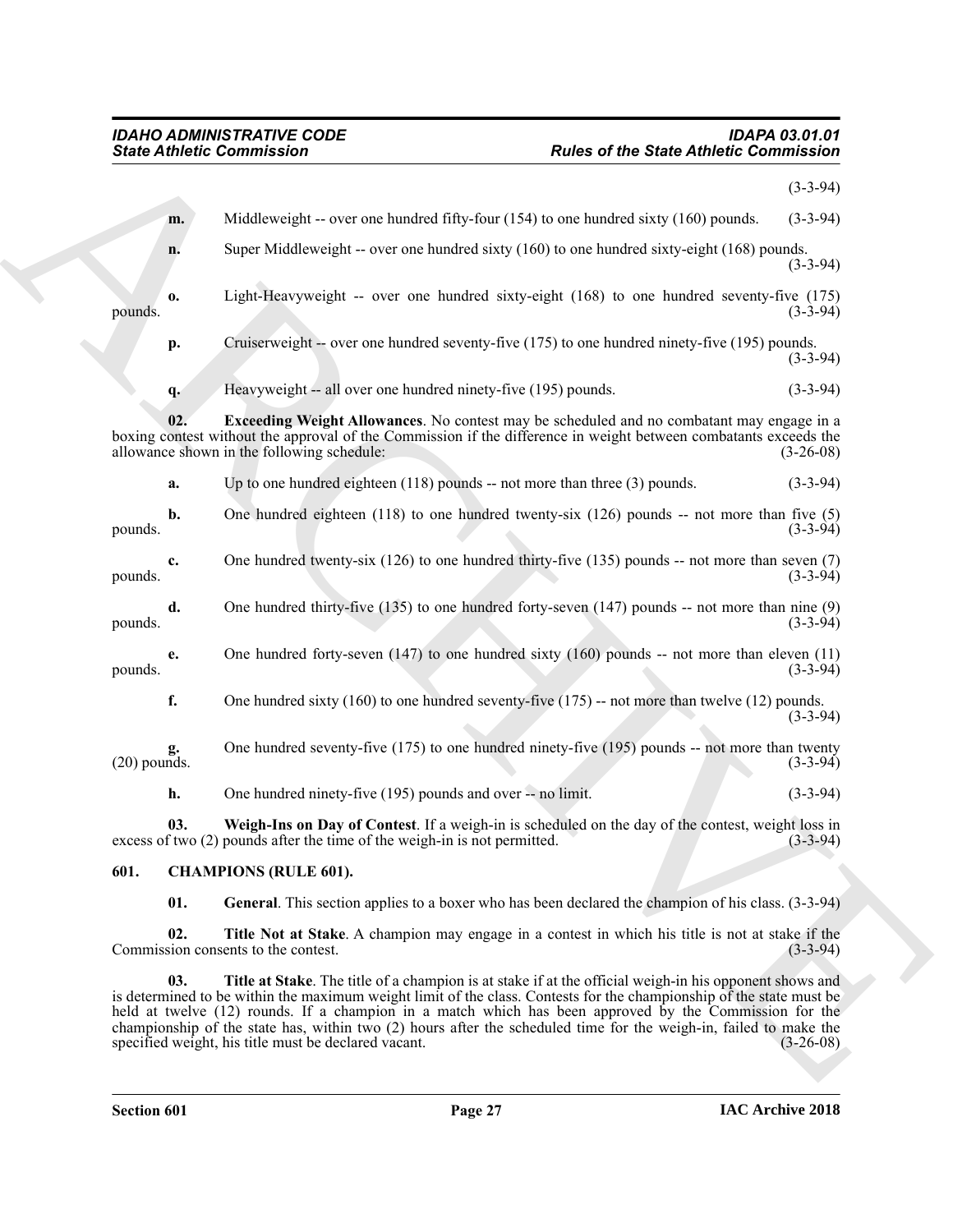Since *Commission* and the commission in the two states of the Since *Commission* and the commission in the commission in the commission of the commission in the commission of the commission of the commission in the commi **04. Fighting a Boxer from Heavier Class**. The Commission may permit a champion to fight a boxer belonging to a heavier class, but no restriction of minimum weight may be placed on the opponent to prevent his weighing in as a contender for the title. The difference in weight between the combatants may not exceed twenty (20) pounds unless both weigh over one hundred ninety-five (195) pounds. (3-26-08)

<span id="page-27-9"></span><span id="page-27-7"></span>**05. Commission Names Champions**. The Commission may name professional boxing champions of the state each year in each weight class. A championship may be lost by default, forfeit or inability to make the weight, but a championship may only be won in a contest. weight, but a championship may only be won in a contest.

<span id="page-27-8"></span>**Defending a Title**. The titles of champions of the state must be defended at least once every six (6) months. If a boxer does not defend his title within this period, his title is automatically vacated. (3-3-94)

<span id="page-27-10"></span>**07. Presentation of Championship Belt to Commission Before Title Contest**. Every boxer who holds a belt for winning the championship of the state must present the belt to the Commission when the title is being defended. Any donor of a championship belt must be approved by the Commission. (3-26-08)

#### <span id="page-27-13"></span><span id="page-27-0"></span>**602. WEIGH-IN, EXAMINATION OF COMBATANT MAY BE ORDERED BY THE COMMISSION (RULE 602).**

Any combatant who has signed a contract to box on a promoter's program is subject to an order by the Commission to appear at any time to be weighed or examined by any physician designated by the Commission. (5-8-09)

#### <span id="page-27-6"></span><span id="page-27-1"></span>**603. ADVANCE APPEARANCE OF COMBATANT SCHEDULED TO FIGHT IN MAIN EVENT (RULE 603).**

<span id="page-27-5"></span>**01. When to Appear**. Each combatant who is scheduled to fight in a main event, except a combatant in a regularly scheduled weekly contest, must be present in any place specified by the promoter at least three (3) days before the scheduled day of the contest for the purpose of training, publicity, and whatever other purpose the promoter may desire, unless the combatant has the Commission's express written approval to be absent. (5-8-09) promoter may desire, unless the combatant has the Commission's express written approval to be absent.

<span id="page-27-4"></span>**Expenses**. Unless otherwise provided for in the contract, the combatant's expenses for this purpose must be borne by the promoter. If a boxer fails to comply with this requirement, the promoter, subject to approval of the Commission, may deduct ten percent  $(10\%)$  of the offending combatant's purse. (5-8-09)

#### <span id="page-27-14"></span><span id="page-27-2"></span>**604. WEIGHING IN OF COMBATANTS (RULE 604).**

<span id="page-27-16"></span>**01. Attendees and Scales Used at Weigh-In**. Each combatant must be weighed in the presence of the public, the other combatant, the Commission and an official representing the promoter, on scales approved by the Commission at any place designated by the Commission. (3-26-08)

<span id="page-27-17"></span>**02. Attire**. The combatant must have all weights stripped from his body before he is weighed in, but he may wear shorts.  $(5-8-09)$ 

<span id="page-27-15"></span>**03. Attendance by Media**. Representatives of newspapers and the electronic news media who provide dentification as such will be admitted to each official weighing in of a combatant. (5-8-09) official identification as such will be admitted to each official weighing in of a combatant.

<span id="page-27-18"></span>**04. Security**. The owner or operator of the premises in which the weighing in is held must provide adequate security for the combatant and other persons who are present. (5-8-09)

#### <span id="page-27-11"></span><span id="page-27-3"></span>**605. FORFEITURE FOR FAILURE TO MAKE WEIGHT (RULE 605).**

**01. Failure to Make Weight**. Any combatant who fails to make the weight agreed upon in his contract forfeits: (3-26-08)

<span id="page-27-12"></span>**a.** Ten percent (10%) of his purse if no lesser amount is set by the Commission; or (3-26-08)

**b.** A lesser amount set by the Commission, unless the weight difference is one (1) pound or less.

 $(3-3-94)$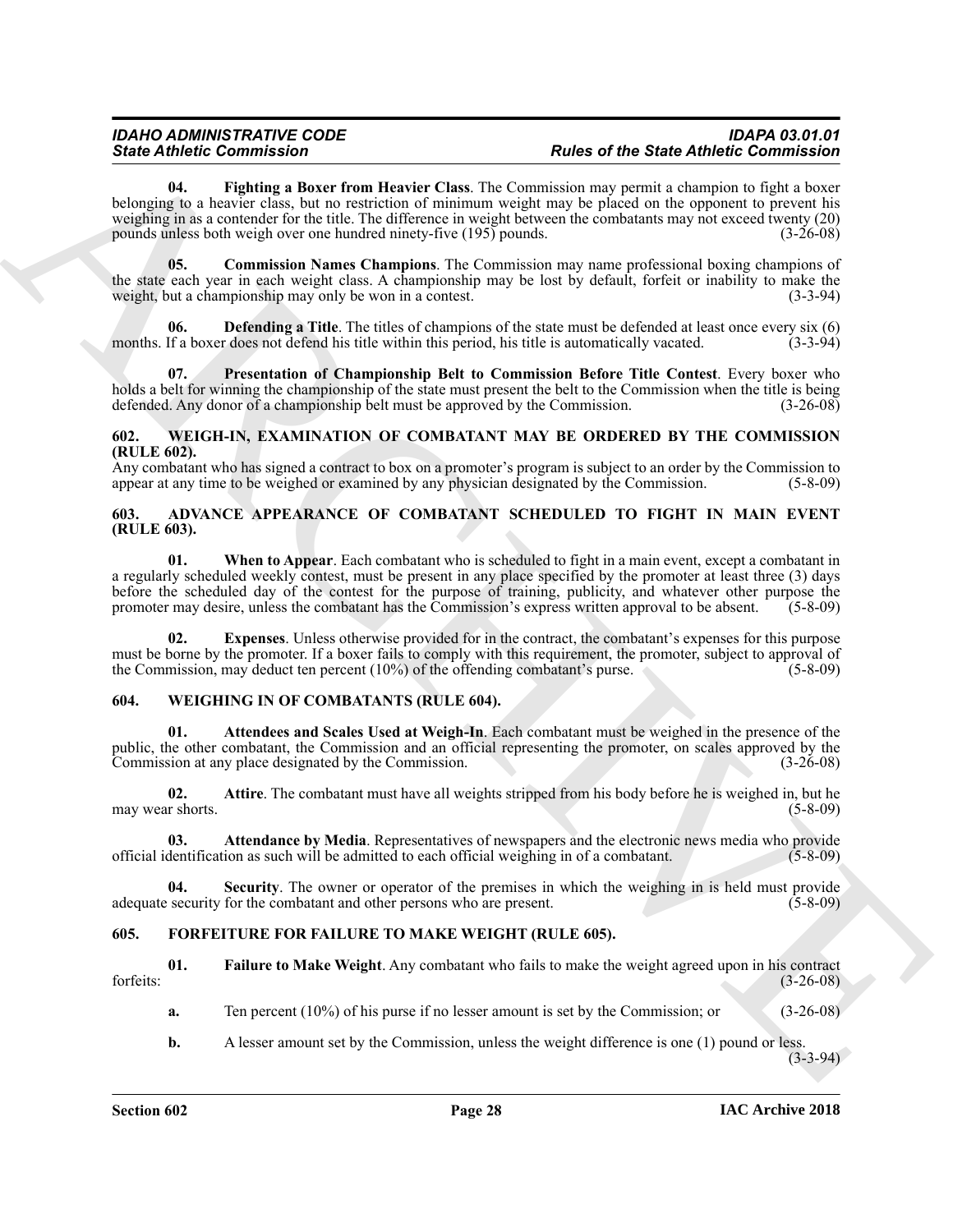<span id="page-28-11"></span><span id="page-28-10"></span>**02. Dividing Forfeit**. A forfeit must be divided equally between the other combatant and the Commission. (3-26-08)

**Since Atthese Commutation**<br> **Rother of the State Attitude of the State Attitude Commutation<br>
(Eq. 1) Dividing Perfuit. A fortal must be disclosed equally between the value ventical and be<br>
resulted by the state of the st 03.** Exception. Except as otherwise provided, if, during the two (2) hours following the time of the weigh-in, a combatant is able to make the weight or weighs less than one (1) pound outside the agreed limits, no<br>forfeit may be imposed or fine assessed upon him. forfeit may be imposed or fine assessed upon him.

#### <span id="page-28-12"></span><span id="page-28-0"></span>**606. PHYSICAL AND EYE EXAMINATION OF COMBATANTS (RULE 606).**

A physician designated by the Commission must give each combatant a thorough physical and eye examination within thirty-six (36) hours, but not less than two (2) hours, before the contest or exhibition in which the combatant will participate. (3-29-10) (3-29-10)

#### <span id="page-28-1"></span>**607. PHYSICIAN -- SUITABLE PLACE TO EXAMINE CONTESTANT; FEE; EMERGENCY TREATMENT (RULE 607).**

**01. Suitable Examination Place**. The promoter shall provide the physician designated by the Commission a suitable place to examine each contestant.

<span id="page-28-8"></span><span id="page-28-7"></span><span id="page-28-6"></span>**02. Fees**. The physician is entitled to receive a fee for his services at a bout. (3-3-94)

**03. Emergency Treatment**. The physician shall give any injured contestant temporary or emergency t in the arena or dressing room and no additional fee may be charged. (3-3-94) treatment in the arena or dressing room and no additional fee may be charged.

#### <span id="page-28-2"></span>**608. PHYSICIAN'S DETERMINATION OF FITNESS OF COMBATANTS AND REFEREE; CERTIFICATION; REPORT (RULE 608).**

**01. Determination of Physician**. The physician who examines any combatant or referee who has contracted to participate in an event will determine that a combatant or referee will not participate in the event and must immediately report such finding to the promoter and the Commission if: (5-8-09)

<span id="page-28-15"></span><span id="page-28-13"></span>

| The combatant is unfit for competition; or |  | $(3-26-08)$ |
|--------------------------------------------|--|-------------|
| The referee is unfit for officiating.      |  | $(3-3-94)$  |

<span id="page-28-14"></span>

**02. Written Certification**. If the examining physician finds that the combatants and referees are in good physical condition, the physician must, one (1) hour before the start of the event, give written certification of those findings to the Commission. (5-8-09)

**03. Physician's Written Report**. Within twenty-four (24) hours after the event ends, the physician must mail or deliver to the Commission his written report on every licensee he examined. The report must be on a form furnished by the Commission. (5-8-09)

#### <span id="page-28-3"></span>**609. COMBATANT'S REPORT OF OWN ILLNESS OR INJURY; EXAMINATION; FEE (RULE 609).**

<span id="page-28-5"></span>**01. Combatant's Report of Non-Participation to Commission**. When a licensed combatant is unable to take part in a contest for which he is under contract because of injury or illness, he must immediately report the fact to the Commission and must submit to an examination by a physician designated by the Commission. (5-8-09)

<span id="page-28-9"></span>Payment of Fees to Physician. The fee for the physician's examination must be paid by the promoter if he has requested the examination, otherwise the fee must be paid by the combatant. (5-8-09)

#### <span id="page-28-16"></span><span id="page-28-4"></span>**610. SUSPENSION OF LICENSEE FOR MEDICAL REASON (RULE 610).**

<span id="page-28-17"></span>**01.** Not Fit for Competition or Officiating. Any licensee who is determined to be unfit to compete or must be suspended until it is shown that he is fit for further competition or officiating. (3-3-94) officiate must be suspended until it is shown that he is fit for further competition or officiating. (3-3-94)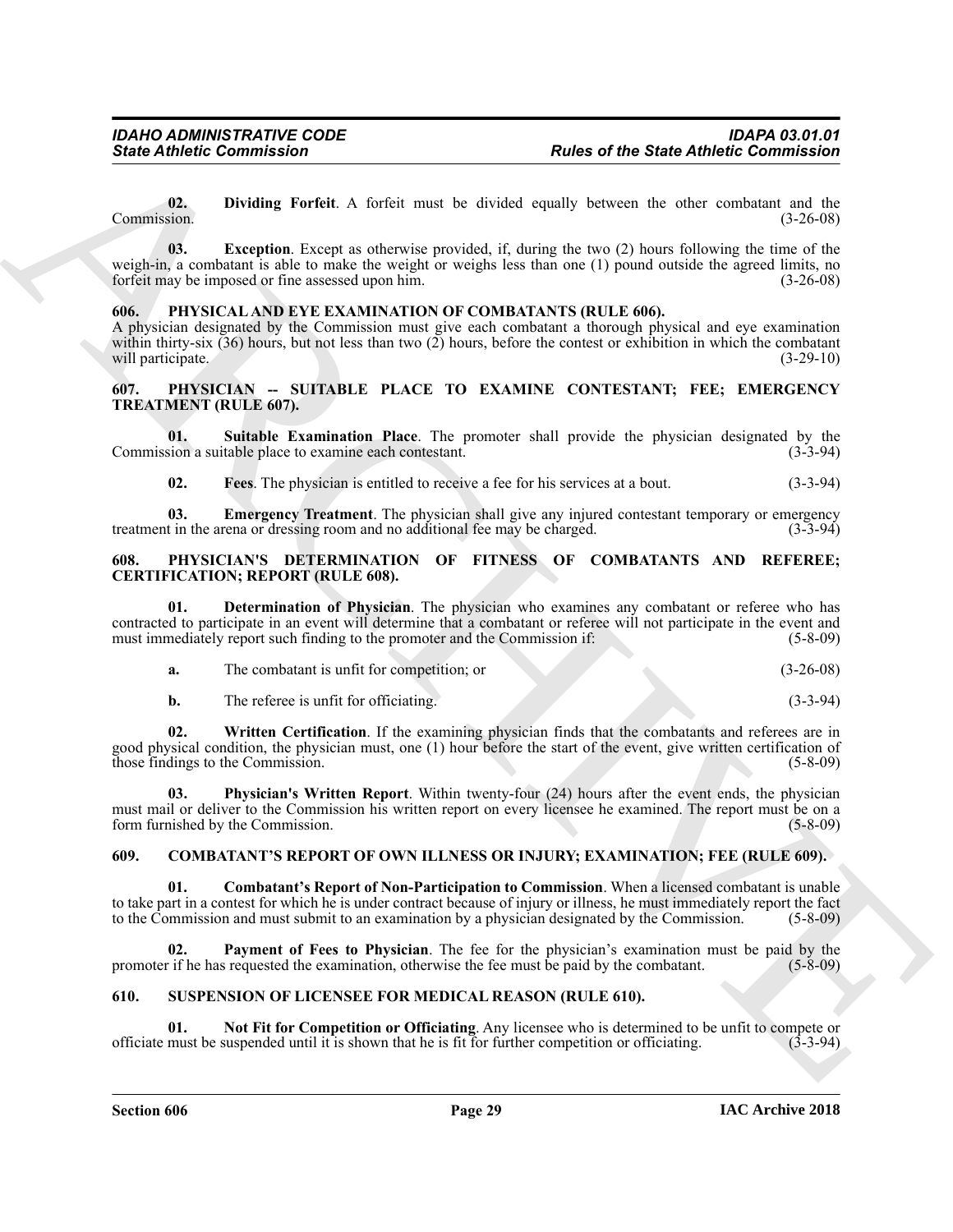<span id="page-29-20"></span>**02.** Medical Suspension -- Thirty Days. Any boxer suspended for thirty (30) days for his medical protection shall take the same examination upon the expiration of his suspension as is required annually, unless the Commission directs him to submit to further tests of his physical condition. The physician may require any other procedures during the examination, including an electroencephalogram if indicated. (3-3-94)

### <span id="page-29-0"></span>**611. -- 699. (RESERVED)**

#### <span id="page-29-14"></span><span id="page-29-1"></span>**700. COMBATANTS MUST REPORT (RULE 700).**

Each combatant must report to the Commission in the dressing rooms at least one (1) hour before his scheduled time of the first match. (3-26-08)

#### <span id="page-29-5"></span><span id="page-29-2"></span>**701. BOXER'S COSTUME AND EQUIPMENT (RULE 701).**

<span id="page-29-9"></span><span id="page-29-6"></span>**01. Costume**. Each combatant on a program must provide himself with the ring costume selected and approved by the Commission. (3-26-08)

Since Contents the Characteristics<br>
20. Model September - Heirt, Den Am best graps the Since Contents of the Since Contents of Contents of the Characteristics<br>
20. Model September - Heirt, Den Am best graps the second of **02. Trunks**. Each combatant signed to engage in a contest must appear at scheduled ring time equipped with two (2) pairs of regulation trunks. One (1) pair must be white. The second pair may be a color of the boxer's own choice (other than white). These trunks may bear an emblem or insigne if it is not of a commercial or advertising nature. The articles of agreement must specify the colors of trunks to be worn by each combatant. The combatants may not wear the same colors in the ring without the approval of the Commission. (3-26-08)

**03. Fit**. The trunks must be loose fitting and made of a lightweight cloth similar to an athlete's "running pants." The belt of the trunks must not extend above the waist line. (3-3-94)

<span id="page-29-8"></span><span id="page-29-7"></span>

| 04. | <b>Other Equipment.</b> Each combatant must wear: | $(3-26-08)$ |
|-----|---------------------------------------------------|-------------|
|-----|---------------------------------------------------|-------------|

- **a.** A mouthpiece which has been individually fitted; and (3-26-08)
- <span id="page-29-10"></span>**b.** An abdominal cup which will protect him against injury from a foul blow. (3-3-94)

#### <span id="page-29-3"></span>**702. COMBATANT'S PHYSICAL APPEARANCE (RULE 702).**

<span id="page-29-13"></span><span id="page-29-12"></span><span id="page-29-11"></span>**01.** Appearance. Each combatant must be clean and present a tidy appearance.  $(3-26-08)$ 

**02. Grease or Foreign Substances**. The excessive use of grease or any other foreign substance may not be used on the face of a combatant. The referees or the Commission shall cause any excessive grease or foreign substance to be removed. (3-26-08)

**03. Hair**. The Commission shall determine whether head or facial hair presents any hazard to the safety of the combatant or his opponent or will interfere with the supervision and conduct of the contest. (3-26-08)

#### <span id="page-29-4"></span>**703. PROCEDURE FOR USE OF SCORECARDS (RULE 703).**

<span id="page-29-19"></span><span id="page-29-18"></span><span id="page-29-17"></span><span id="page-29-15"></span>**01. Scorecards**. The Commission shall, before the start of the contest, give scorecards to each judge.  $(3-26-08)$ 

**Scoring by Judges**. The judges shall score each round of the contest on an individual scorecard and sign it. The referee shall pick up the scorecard from each judge and turn in the scorecards at the Commission's desk before the start of each round. (3-26-08) desk before the start of each round.

**03. Presentation of Scorecards to Press After Contest**. The Commission may show the scorecards to accredited representatives of the press after the completion of the contest. (3-26-08)

<span id="page-29-16"></span>**04. Delivery of Scorecards to Commission**. The Commission shall mail or deliver the scorecards with required reports regarding the contest to the Bureau. (3-26-08) together with required reports regarding the contest to the Bureau.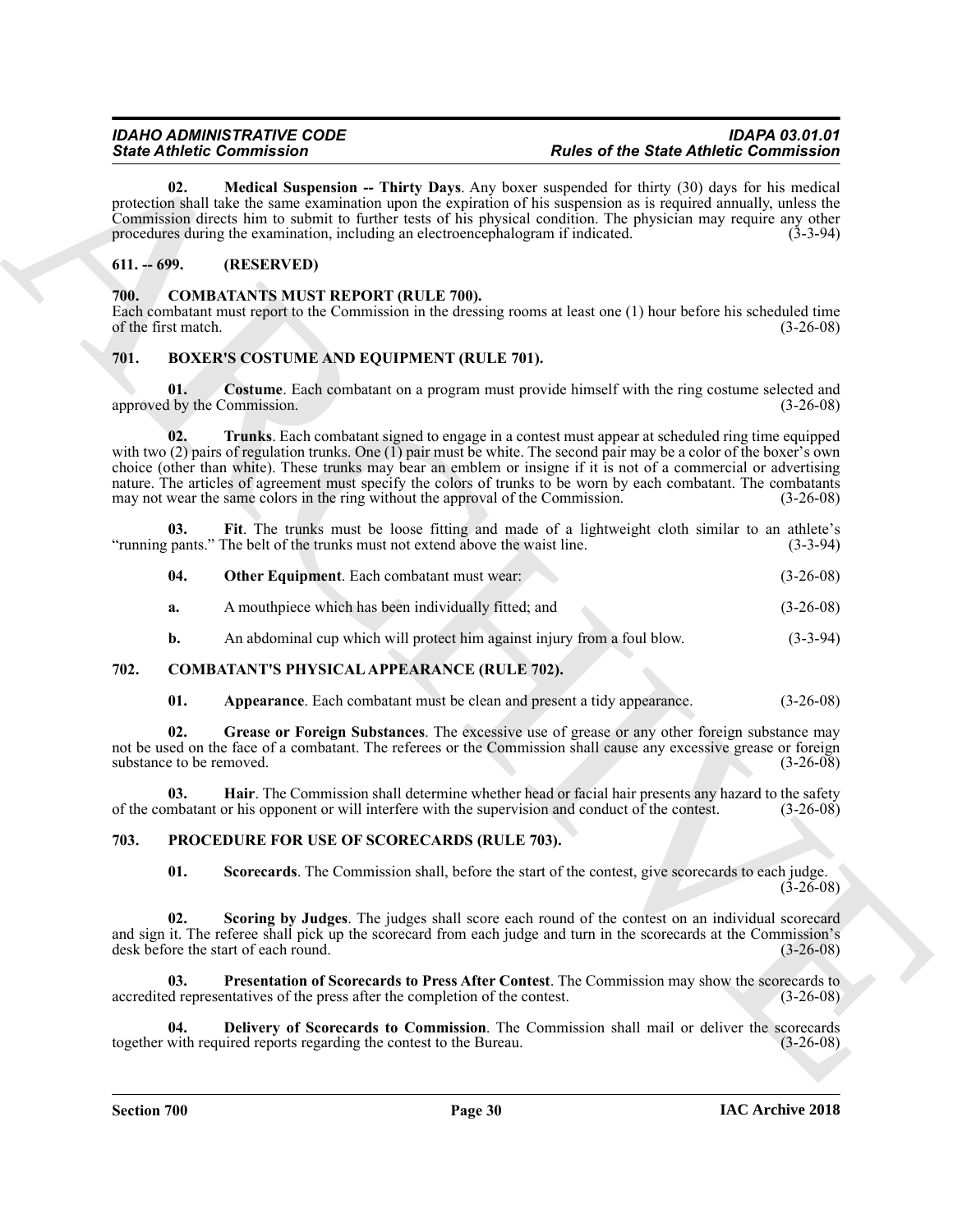#### <span id="page-30-18"></span><span id="page-30-17"></span><span id="page-30-14"></span><span id="page-30-0"></span>**704. METHOD OF JUDGING (RULE 704).**

|                                 | <b>State Athletic Commission</b>                                                                   |                                                                                                                                                                                                                                                                                                                                                                                                                                                              | <b>Rules of the State Athletic Commission</b> |  |
|---------------------------------|----------------------------------------------------------------------------------------------------|--------------------------------------------------------------------------------------------------------------------------------------------------------------------------------------------------------------------------------------------------------------------------------------------------------------------------------------------------------------------------------------------------------------------------------------------------------------|-----------------------------------------------|--|
| 05.                             |                                                                                                    | Report of Each Contest. Reports of each contest will be kept on file in the office of the Bureau.                                                                                                                                                                                                                                                                                                                                                            | $(3-26-08)$                                   |  |
| 704.                            | METHOD OF JUDGING (RULE 704).                                                                      |                                                                                                                                                                                                                                                                                                                                                                                                                                                              |                                               |  |
| 01.<br>of the following system: |                                                                                                    | Scoring by Judges. Each judge shall score every contest and determine the winner through the use                                                                                                                                                                                                                                                                                                                                                             | $(3-3-94)$                                    |  |
| a.                              |                                                                                                    | The better combatant of a round receives ten (10) points and his opponent proportionately less.                                                                                                                                                                                                                                                                                                                                                              | $(3-26-08)$                                   |  |
| b.                              | If the round is even, each combatant receives ten (10) points.                                     |                                                                                                                                                                                                                                                                                                                                                                                                                                                              | $(3-26-08)$                                   |  |
| c.                              | No fraction of points may be given.                                                                |                                                                                                                                                                                                                                                                                                                                                                                                                                                              | $(3-3-94)$                                    |  |
| d.                              |                                                                                                    | Points for each round must be awarded immediately after the end of the round.                                                                                                                                                                                                                                                                                                                                                                                | $(3-3-94)$                                    |  |
| 02.                             |                                                                                                    | Majority Opinion. After the end of the contest the announcer shall pick up the scores of the judges<br>from the Commission's desk. The majority opinion in conclusive and if there is no majority the decision is a draw.                                                                                                                                                                                                                                    | $(3-3-94)$                                    |  |
| 03.<br>address system.          |                                                                                                    | Announcing a Winner. When the Commission has checked the scores, the announcer shall be<br>informed of the decision, and the announcer shall inform the audience of the decision over the available public                                                                                                                                                                                                                                                   | $(3-26-08)$                                   |  |
| 705.                            | <b>INTRODUCTION FROM RING (RULE 705).</b><br>with specific authority to do so from the Commission. | Only a combatant or person officially identified with the contest may be introduced from the ring at an event, except                                                                                                                                                                                                                                                                                                                                        | $(5-8-09)$                                    |  |
| 706.<br>his chief second only.  | REFEREE'S INSTRUCTIONS TO COMBATANTS (RULE 706).                                                   | The referee shall, before starting a contest, ascertain from each combatant the name of his chief second, who shall be<br>responsible for the conduct of the assistant seconds during the progress of the contest. The referee shall call<br>combatants together before each contest for final instructions, at which time each combatant must be accompanied by                                                                                             | $(3-26-08)$                                   |  |
| 707.                            | <b>LIMITATIONS ON SECONDS (RULE 707).</b>                                                          |                                                                                                                                                                                                                                                                                                                                                                                                                                                              |                                               |  |
| 01.                             | for a world title the Commission may authorize four (4) seconds.                                   | <b>Number of Seconds.</b> No contestant shall have more than three (3) seconds except that in a contest                                                                                                                                                                                                                                                                                                                                                      | $(3-3-94)$                                    |  |
| 02.                             |                                                                                                    | <b>Entering Ring</b> . Only one (1) of the seconds may be inside the ring ropes between rounds. (3-3-94)                                                                                                                                                                                                                                                                                                                                                     |                                               |  |
| 03.                             |                                                                                                    | <b>Coaching.</b> A second may not coach loudly or excessively from the corners during the rounds.                                                                                                                                                                                                                                                                                                                                                            | $(3-3-94)$                                    |  |
| 04.                             | second between rounds is prohibited.                                                               | <b>Excessive Use of Water.</b> Any excessive or undue spraying or throwing of water on any boxer by a                                                                                                                                                                                                                                                                                                                                                        | $(3-3-94)$                                    |  |
| 708.                            |                                                                                                    | <b>CONTINUOUS PRESENCE OF PHYSICIAN AT RINGSIDE (RULE 708).</b>                                                                                                                                                                                                                                                                                                                                                                                              |                                               |  |
| 01.                             |                                                                                                    | Presence of Physician at Ringside. The physician designated by the Commission must sit at the<br>immediate ringside at every event. A contest may not proceed unless the physician is in his seat at ringside. The<br>physician must not leave until released by the Commission. He must be prepared to assist if any serious emergency<br>arises and must render temporary or emergency treatments for cuts and minor injuries sustained by the combatants. | $(5-8-09)$                                    |  |
|                                 |                                                                                                    |                                                                                                                                                                                                                                                                                                                                                                                                                                                              |                                               |  |

#### <span id="page-30-16"></span><span id="page-30-15"></span><span id="page-30-8"></span><span id="page-30-1"></span>**705. INTRODUCTION FROM RING (RULE 705).**

#### <span id="page-30-19"></span><span id="page-30-2"></span>**706. REFEREE'S INSTRUCTIONS TO COMBATANTS (RULE 706).**

### <span id="page-30-13"></span><span id="page-30-11"></span><span id="page-30-10"></span><span id="page-30-9"></span><span id="page-30-3"></span>**707. LIMITATIONS ON SECONDS (RULE 707).**

#### <span id="page-30-12"></span><span id="page-30-7"></span><span id="page-30-6"></span><span id="page-30-5"></span><span id="page-30-4"></span>**708. CONTINUOUS PRESENCE OF PHYSICIAN AT RINGSIDE (RULE 708).**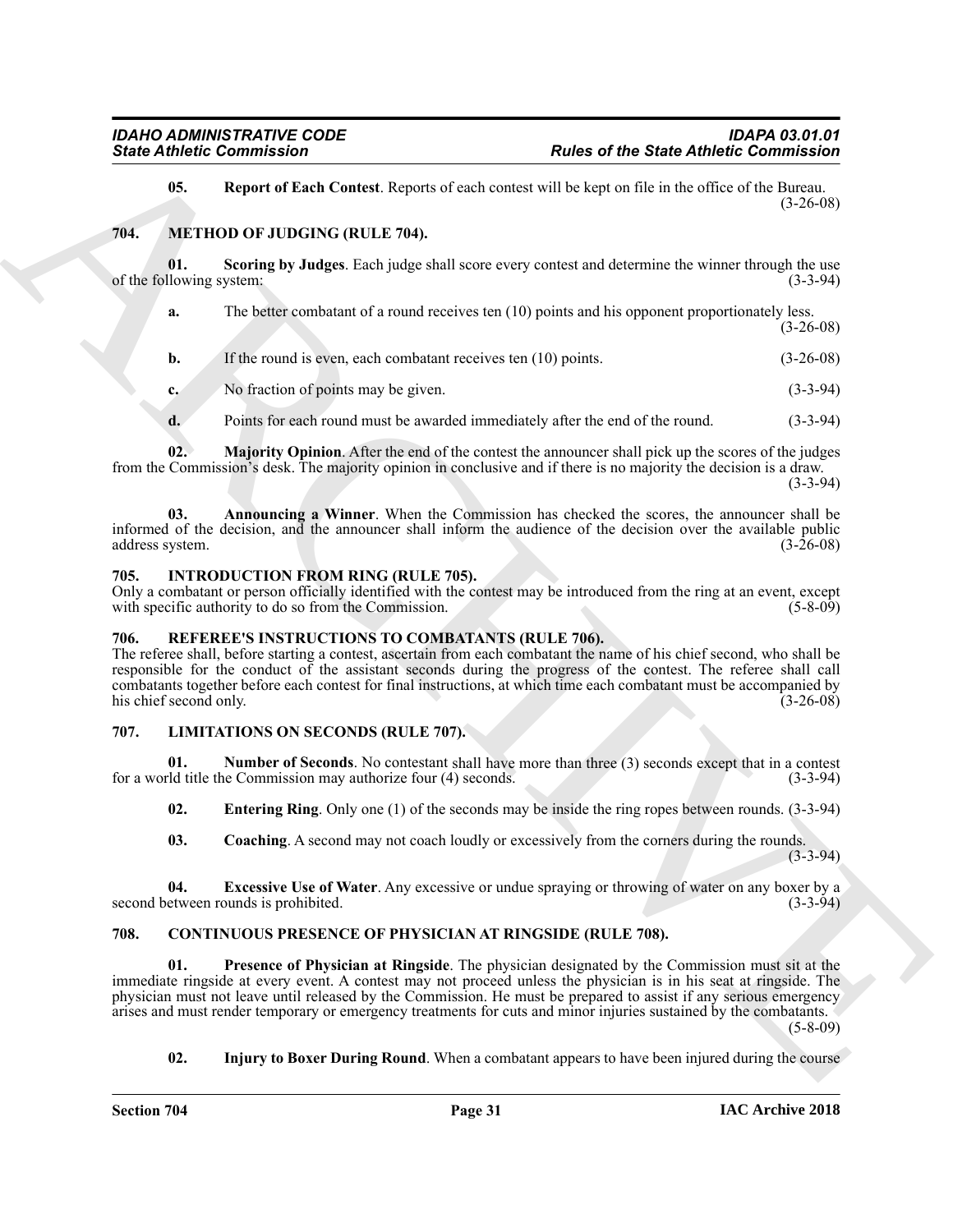<span id="page-31-10"></span><span id="page-31-9"></span><span id="page-31-8"></span><span id="page-31-7"></span><span id="page-31-6"></span><span id="page-31-5"></span><span id="page-31-3"></span><span id="page-31-2"></span><span id="page-31-1"></span><span id="page-31-0"></span>

|                 | <b>IDAHO ADMINISTRATIVE CODE</b><br><b>State Athletic Commission</b>                                                                                                                                | <b>Rules of the State Athletic Commission</b>                                                      | <b>IDAPA 03.01.01</b> |
|-----------------|-----------------------------------------------------------------------------------------------------------------------------------------------------------------------------------------------------|----------------------------------------------------------------------------------------------------|-----------------------|
| to examine him. | of a round, his manager or second must not attempt to render aid to him before the physician has had an opportunity                                                                                 |                                                                                                    | $(5-8-09)$            |
| 709.            | <b>WARNING BEFORE START OF ROUND (RULE 709).</b><br>Ten (10) seconds before the beginning of each round the time keeper will give warning to the seconds of the<br>combatants by blowing a whistle. |                                                                                                    | $(5-8-09)$            |
| 710.            | <b>DURATION OF ROUND (RULE 701).</b><br>A round of boxing must be three (3) minutes in duration.                                                                                                    |                                                                                                    | $(3-3-94)$            |
| 711.            | PERSONS ALLOWED IN RING (RULE 711).<br>No persons other than the contestants and the referee may be in the ring during the progress of a round.                                                     |                                                                                                    | $(3-3-94)$            |
| 712.            | <b>FAIR BLOWS AND FOULS (RULE 712).</b>                                                                                                                                                             |                                                                                                    |                       |
|                 | 01.<br>side of the head or the front or side of the body above the belt.                                                                                                                            | Fair Blow. A fair blow is one delivered with the padded knuckle part of the glove on the front or  | $(3-3-94)$            |
|                 | 02.<br>Fouls. The following acts constitute fouls in boxing:                                                                                                                                        |                                                                                                    | $(3-3-94)$            |
|                 | Hitting below the belt.<br>a.                                                                                                                                                                       |                                                                                                    | $(3-3-94)$            |
|                 | Hitting an opponent who is down or is getting up after being down.<br>b.                                                                                                                            |                                                                                                    | $(3-3-94)$            |
|                 | Holding an opponent with one hand and hitting with the other.<br>c.                                                                                                                                 |                                                                                                    | $(3-3-94)$            |
|                 | d.<br>Holding or deliberately maintaining a clinch.                                                                                                                                                 |                                                                                                    | $(3-3-94)$            |
|                 | Wrestling or kicking.<br>e.                                                                                                                                                                         |                                                                                                    | $(3-3-94)$            |
|                 | f.<br>Butting with the head or shoulder or using the knee.                                                                                                                                          |                                                                                                    | $(3-3-94)$            |
|                 | g.                                                                                                                                                                                                  | Hitting with the open glove, the butt of the hand, the wrist or the elbow, and all backhand blows. | $(3-3-94)$            |
|                 | h.<br>Purposely going down without being hit.                                                                                                                                                       |                                                                                                    | $(3-3-94)$            |
|                 | i.<br>Striking deliberately at that part of the body over the kidneys.                                                                                                                              |                                                                                                    | $(3-3-94)$            |
|                 | Deliberately using the rabbit punch.<br>j.                                                                                                                                                          |                                                                                                    | $(3-3-94)$            |
|                 | k.<br>Jabbing the opponent's eyes with the thumb of the glove.                                                                                                                                      |                                                                                                    | $(3-3-94)$            |
|                 | $\mathbf{l}$ .<br>Using abusive language in the ring.                                                                                                                                               |                                                                                                    | $(3-3-94)$            |
|                 | m.                                                                                                                                                                                                  | Engaging in any unsportsman like trick or action which causes injury to an opponent.               | $(3-3-94)$            |
|                 | Hitting on the break.<br>n.                                                                                                                                                                         |                                                                                                    | $(3-3-94)$            |
|                 | Hitting after the bell has sounded the end of the round.<br>$\mathbf{0}$                                                                                                                            |                                                                                                    | $(3-3-94)$            |
|                 | Hitting an opponent whose head is between and outside of the ropes.<br>p.                                                                                                                           |                                                                                                    | $(3-3-94)$            |
|                 | Pushing an opponent about the ring or into the ropes.<br>q.                                                                                                                                         |                                                                                                    | $(3-3-94)$            |
| 713.            | UNFAIR PRACTICES; DUTIES OF REFEREES (RULE 713).                                                                                                                                                    |                                                                                                    |                       |

## <span id="page-31-4"></span>**713. UNFAIR PRACTICES; DUTIES OF REFEREES (RULE 713).**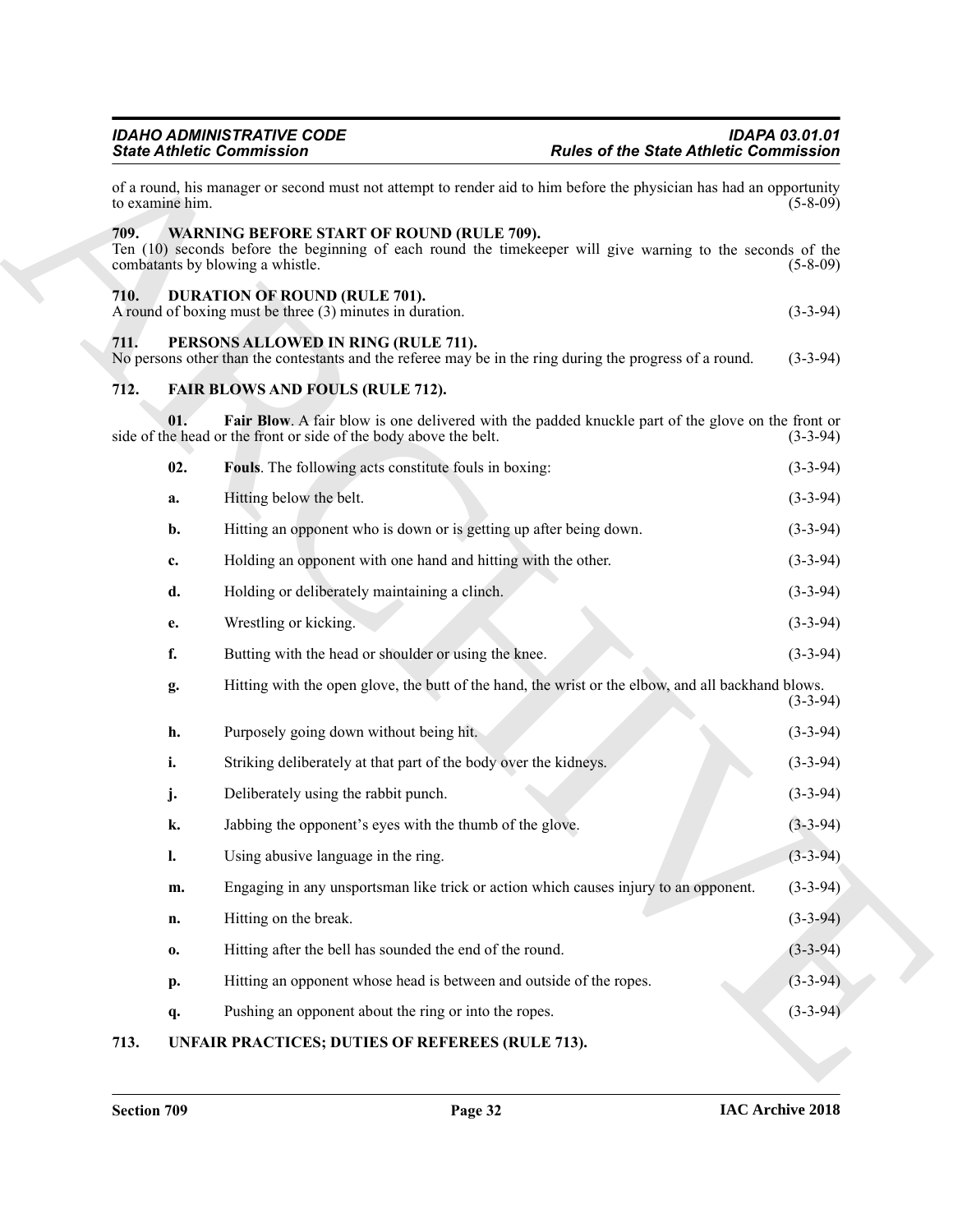**01. Enforcing the Rules**. A referee is responsible for enforcing the rules of the contest. He must not permit unfair practices that may cause injury to a combatant.

<span id="page-32-17"></span><span id="page-32-16"></span><span id="page-32-15"></span>**02. Warnings**. The referees must warn the combatants whenever they are committing fouls. (5-8-09)

**03. Deducting Points**. If a combatant persists in committing fouls after he has been warned, the referee act points from him or disqualify him. (5-8-09) will deduct points from him or disqualify him.

#### <span id="page-32-0"></span>**714. FOULS: DEDUCTION FOR POINTS; EFFECT OF CLAIMING LOW BLOW BY OPPONENT (RULE 714).**

<span id="page-32-10"></span>**01. Deducting Points Because of Fouls**. If a contestant repeatedly fouls his opponent during a contest or commits any other infraction, the referee may penalize him by deducting a point from his score, whether or not the foul or infraction was intentional. (3-3-94)

<span id="page-32-12"></span>**02. Notification of Point Deduction**. When the referee determines that it is necessary to deduct a point because of a foul or infraction, he shall inform the offender, the scoring table and the judges of the penalty to be  $\alpha$ ssessed. (3-3-94)

<span id="page-32-11"></span>**03. Deduction of Points in Round Foul Occurs**. Any point or points to be deducted for any foul or infraction must be deducted in the round in which the foul or infraction occurred, and may not be deducted from the score of any subsequent round.

<span id="page-32-9"></span>**04. Contestant Claiming Low Blow**. A contestant may not be declared the winner of a contest on the basis of his claim that his opponent committed a foul by hitting him below the belt. If a contestant falls to the floor of the ring or otherwise indicates that he is unwilling to continue because of a claim of a blow to be a technical knockout in favor of the contestant who is willing to continue. (3-3-94)

#### <span id="page-32-13"></span><span id="page-32-1"></span>**715. FOULS: DISQUALIFICATION OF COMBATANT AND WITHHOLDING OF PURSE (RULE 715).**

Any combatant guilty of a foul in a contest may be disqualified by the referee and the participant's purse ordered withheld by the Commission. Disposition of the purse and the penalty to be imposed upon the combatant will be determined by the Commission. (5-8-09)

#### <span id="page-32-6"></span><span id="page-32-5"></span><span id="page-32-2"></span>**716. ACCIDENTAL FOULING (RULE 716).**

Since Commission Control is the State Commission of the State Commission of the State Antoine Commission of the State Antoine Commission of the State Commission of the State Commission of the State Commission of the State **01. Accidental Foul**. If a contest is stopped because of an accidental foul, the referee will determine whether the combatant who has been fouled can continue or not. If the combatant's chance of winning has not been seriously jeopardized as a result of a foul, the referee may order the contest continued after a reasonable interval. Before the contest begins again, the referee must inform the Commission of his determination that the foul was accidental. (5-8-09)

<span id="page-32-8"></span>**02. Contest Stopped Due to Accidental Foul**. If the referee determines that the contest may not continue because of an injury suffered as the result of an accidental foul, the bout must be declared a draw if the foul occurs during one-half (1/2) of the total scheduled rounds. (3-26-08)

<span id="page-32-7"></span>**Contest Stopped by Referee.** If an injury inflicted by an accidental foul later becomes aggravated by fair blows and the referee orders the contest stopped because of the injury, the outcome must be determined by scoring the completed rounds and the round during which the referee stops the contest. (3-26-08)

#### <span id="page-32-14"></span><span id="page-32-3"></span>**717. STOPPING OF CONTEST: INJURY TO COMBATANT (RULE 717).**

The referee, in consultation with the ring physician designated by the Commission, will determine whether a contest should be stopped because of an injury to a combatant. (5-8-09)

#### <span id="page-32-4"></span>**718. STOPPING OF CONTEST: ONE-SIDED CONTEST; RISK OF INJURY; EXAMINATION BY PHYSICIAN (RULE 718).**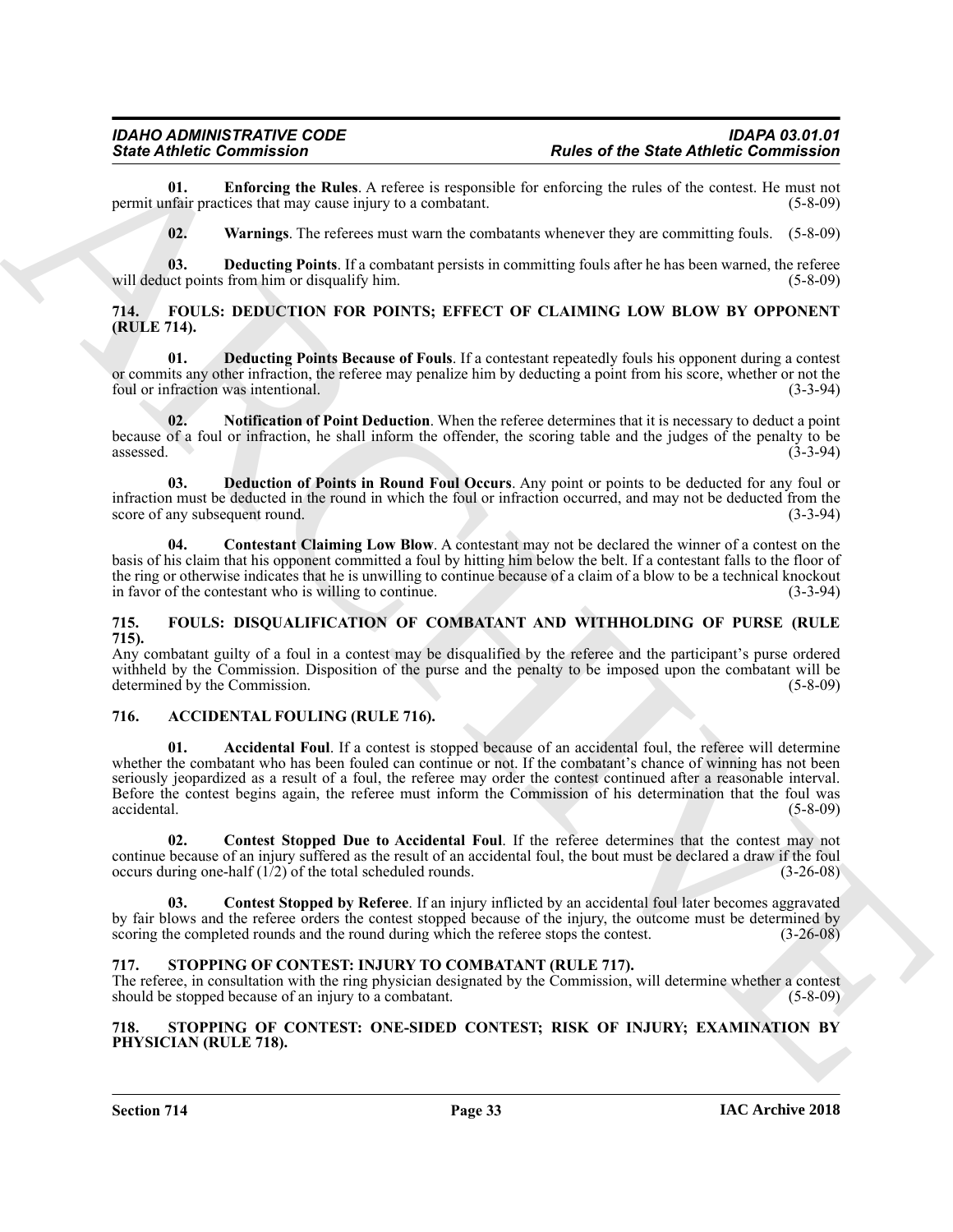<span id="page-33-4"></span>**01.** One-Sided Contested. The referee may stop a contest at any stage if he considers it too one-sided er combatant is in such a condition that to continue might subject him to serious injury. (5-8-09) or if either combatant is in such a condition that to continue might subject him to serious injury.

<span id="page-33-5"></span>**02. Risk of Injury and Examination by Physician**. If a combatant sustains any injury which the referee believes may incapacitate him, the referee must call the physician into the ring to examine the combatant. The physician must give his opinion to the referee before the referee renders his decision in the matter. (5-8-09)

#### <span id="page-33-15"></span><span id="page-33-0"></span>719. STOPPING THE CONTEST: COMBATANT NOT HONESTLY COMPETING (RULE 719).

If the referee decides that a combatant is not honestly competing, he may stop the contest before its scheduled completion, disqualify the combatant and recommend the purse of that combatant be held pending investigation by the Commission. The announcer will then inform the audience that no decision has been rendered.  $(5-8-09)$ 

#### <span id="page-33-6"></span><span id="page-33-1"></span>**720. FAILURE OF COMBATANT TO RESUME (RULE 720).**

A combatant must not leave the ring during any one (1) minute rest period between rounds. If any combatant fails or refuses to resume the contest when the bell sounds signaling the commencement of the next round, the referee will award a decision of technical knockout to his opponent as of the round which has last been finished, unless the circumstances indicate to the referee the need for investigation or punitive action, in which event the referee will not give a decision and will recommend the purse or purses of either or both combatants to be withheld. (5-8-09)

#### <span id="page-33-7"></span><span id="page-33-2"></span>**721. GLOVES TO BE WIPED BY REFEREE AFTER BOXER FALLS (RULE 721).**

Before a boxer may resume boxing after having been knocked or having fallen or slipped to the floor of the ring, the referee shall wipe any accumulated resin from the boxer's gloves with a damp towel or the referee's shirt. (3-3-94)

#### <span id="page-33-3"></span>**722. KNOCKDOWN OF COMBATANT; PROCEDURE FOR COUNTING (RULE 722).**

<span id="page-33-11"></span>**01.** Knockdown. When a combatant is knocked down, the referee will order the opponent to retire to the farthest neutral corner of the ring, pointing to the corner, and immediately begin the count over the combatant who is down. The referee must audibly announce the passing of the seconds, accompanying the count with motions of his arm, the downward motion indication the end of each second. (5-8-09) (5-8-09)

<span id="page-33-14"></span><span id="page-33-10"></span>**Timekeeper**. The timekeeper, by effective signaling, will give the referee the correct one (1) second interval for his count. The referee's count is the official count. Once the referee picks up the count from the timekeeper, the timekeeper will cease counting. No combatant who is knocked down may be allowed to resume boxing until the referee has finished counting to eight (8). The combatant may take the count either on the floor or standing. (5-8-09)

Since Contents and the contents are not the since of the Since Rive Contents and the Contents and the Since Rive Contents are not the Since Rive Contents and the since Contents are not the contents and the contents are no **03. Failure of Opponent to Stay in Farthest Neutral Corner**. If the opponent fails to stay in the farthest neutral corner, the referee will cease counting until he has returned to his corner and will then go on with the count form the point at which it was interrupted. If the combatant who is down arises during the count, the referee may step between the combatants long enough to assure himself that the combatant just arisen is in condition to continue. If so assured, he will, without loss of time, order both combatants to go on with the contest. During the intervention by the referee the striking of a blow by either combatant may be ruled a foul. (5-8-09)

<span id="page-33-13"></span>**04. Knock-Out**. When a combatant is knocked out, the referee must perform a full ten (10) second count unless, in the judgment of the referee, the safety for the combatant would be jeopardized by such a count. If the combatant who is knocked down is still down when the referee calls the count of ten (10), the referee must wave both arms to indicate that he had been knocked out and must raise the hand of the opponent as the winner. (5-8-09)

<span id="page-33-8"></span>**05. Both Combatants Down**. If both combatants go down at the same time, the count must be continued as long as one (1) is still down. If both combatants remain down until the count of ten (10), the contest must be stopped and the decision is a technical draw. (5-8-09)

**06. Combatants Down -- Referee Counting**. If a combatant is down as a result of a legal blow at or near the end of a round, the ring official must continue the count. The combatant cannot be saved by the bell.

(5-8-09)

#### <span id="page-33-12"></span><span id="page-33-9"></span>**07. Knockdown After Bell Has Sounded**. If a legal blow struck in the final seconds of a round causes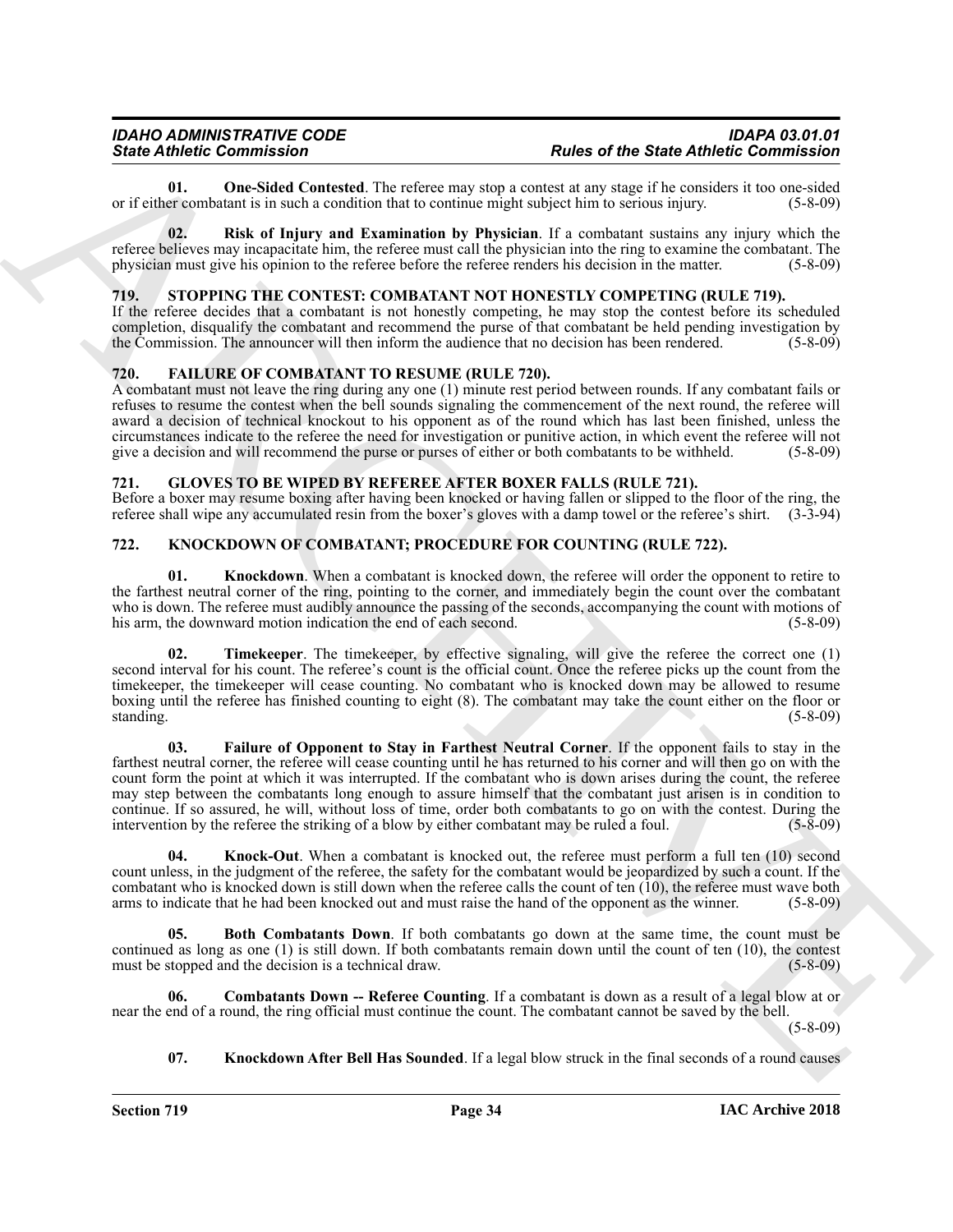#### <span id="page-34-12"></span><span id="page-34-11"></span><span id="page-34-0"></span>**723. RESUMING COUNT ON BOXER (RULE 723).**

#### <span id="page-34-5"></span><span id="page-34-4"></span><span id="page-34-1"></span>**724. ADJUDICATION OF TECHNICAL KNOCKOUT (RULE 724).**

|                                | <b>State Athletic Commission</b>                                                     | <b>Rules of the State Athletic Commission</b>                                                                                                                                                                                                                                                                                                                                                                                                                                                                                                                                        |             |
|--------------------------------|--------------------------------------------------------------------------------------|--------------------------------------------------------------------------------------------------------------------------------------------------------------------------------------------------------------------------------------------------------------------------------------------------------------------------------------------------------------------------------------------------------------------------------------------------------------------------------------------------------------------------------------------------------------------------------------|-------------|
|                                |                                                                                      | a combatant to go down after the bell has sounded, that knockdown must be regarded as having occurred during the<br>round just ended and the appropriate count must continue into the rest period following the bell.                                                                                                                                                                                                                                                                                                                                                                | $(3-26-08)$ |
| 08.                            |                                                                                      | Three Knockdowns in Same Round. There is no three (3) knockdown limit.                                                                                                                                                                                                                                                                                                                                                                                                                                                                                                               | $(5-8-09)$  |
| 723.<br>where it was left off. | <b>RESUMING COUNT ON BOXER (RULE 723).</b>                                           | If a knockdown occurs before the normal termination of a round and the boxer who is down stands up before the<br>count of ten (10) is reached and then falls down immediately without being struck, the referee shall resume the count                                                                                                                                                                                                                                                                                                                                               | $(3-3-94)$  |
| 724.                           | ADJUDICATION OF TECHNICAL KNOCKOUT (RULE 724).                                       |                                                                                                                                                                                                                                                                                                                                                                                                                                                                                                                                                                                      |             |
| 01.                            | contest is terminated because a combatant is:                                        | <b>Contest Termination</b> . It must be adjudged a technical knockout to the credit of the winner if a                                                                                                                                                                                                                                                                                                                                                                                                                                                                               | $(5-8-09)$  |
| a.                             | Unable to continue;                                                                  |                                                                                                                                                                                                                                                                                                                                                                                                                                                                                                                                                                                      | $(3-3-94)$  |
| $\mathbf{b}$ .                 | Not honestly competing;                                                              |                                                                                                                                                                                                                                                                                                                                                                                                                                                                                                                                                                                      | $(3-3-94)$  |
| c.                             | Injured; or                                                                          |                                                                                                                                                                                                                                                                                                                                                                                                                                                                                                                                                                                      | $(3-3-94)$  |
| d.                             | Disqualified.                                                                        |                                                                                                                                                                                                                                                                                                                                                                                                                                                                                                                                                                                      | $(3-3-94)$  |
| 02.                            |                                                                                      | Win by Other Than Full Count. A contest which is won by other than a full count of ten (10) or<br>the scoring of the judges must be adjudged a technical knockout to the credit of the winner.                                                                                                                                                                                                                                                                                                                                                                                       | $(3-3-94)$  |
| 725.                           | <b>CONTEST; EXAMINATION IN CASE OF HEAD INJURY (RULE 725).</b>                       | PROCEDURE WHEN COMBATANT IS KNOCKED OUT; PERIOD BEFORE HIS NEXT                                                                                                                                                                                                                                                                                                                                                                                                                                                                                                                      |             |
| 01.                            |                                                                                      | Combatant Who Has Been Knocked Out. A combatant who has been knocked out must be kept<br>in a prone position until he has recovered. Except for the referee or chief second who may remove his mouthpiece, no<br>one may touch him until the ring physician enters the ring, attends him and issues any instructions to his handlers.                                                                                                                                                                                                                                                | $(3-26-08)$ |
| 02.<br>Commission.             |                                                                                      | Decision of Technical Knockout Rendered by Referee. If the referee has rendered a decision of<br>technical knockout against a combatant, the participant must be placed on the ill and unavailable list for a period<br>designated by the Commission after consulting the Commission's physician, but that period must not be less than<br>fifteen (15) days. The combatant may not engage in any contact boxing during this period without the approval of the                                                                                                                      | $(3-26-08)$ |
| 03.                            |                                                                                      | Knockout from Blow to Head. If a combatant has been knocked out by a blow to the head, he<br>must be placed on the ill and unavailable list for at least thirty (30) days. Before he is reinstated, he must satisfactorily<br>pass an examination performed with a computerized tomographic scanning device or an electroencephalogram, or<br>both, if the Commission or its physician finds that such an examination is necessary to determine his condition.                                                                                                                       | $(3-26-08)$ |
| 04.                            | undergo such an examination if directed to do so by the Commission or its physician. | <b>Head Injury.</b> Whenever it appears that a combatant may have suffered a head injury, he must                                                                                                                                                                                                                                                                                                                                                                                                                                                                                    | $(3-26-08)$ |
| 726.                           |                                                                                      | WHEN COMBATANT FALLS FROM RING DURING ROUND (RULE 726).                                                                                                                                                                                                                                                                                                                                                                                                                                                                                                                              |             |
| 01.<br>the ring.               |                                                                                      | Combatant Knocked or Falls from Ring Platform. A combatant who has been knocked or has<br>fallen through the ropes and over the edge of the ring platform during the contest may be helped back by anyone<br>except his seconds or manager, and the referee may allow a reasonable amount of time for the combatant to return to<br>the ring. If the combatant is on the ring platform outside the ropes, he must enter the ring immediately where he may<br>resume the contest or take a count. The referee must start the count as soon as the combatant who had fallen is back in | $(5-8-09)$  |

#### <span id="page-34-8"></span><span id="page-34-7"></span><span id="page-34-6"></span><span id="page-34-2"></span>**725. PROCEDURE WHEN COMBATANT IS KNOCKED OUT; PERIOD BEFORE HIS NEXT CONTEST; EXAMINATION IN CASE OF HEAD INJURY (RULE 725).**

#### <span id="page-34-14"></span><span id="page-34-13"></span><span id="page-34-10"></span><span id="page-34-9"></span><span id="page-34-3"></span>**726. WHEN COMBATANT FALLS FROM RING DURING ROUND (RULE 726).**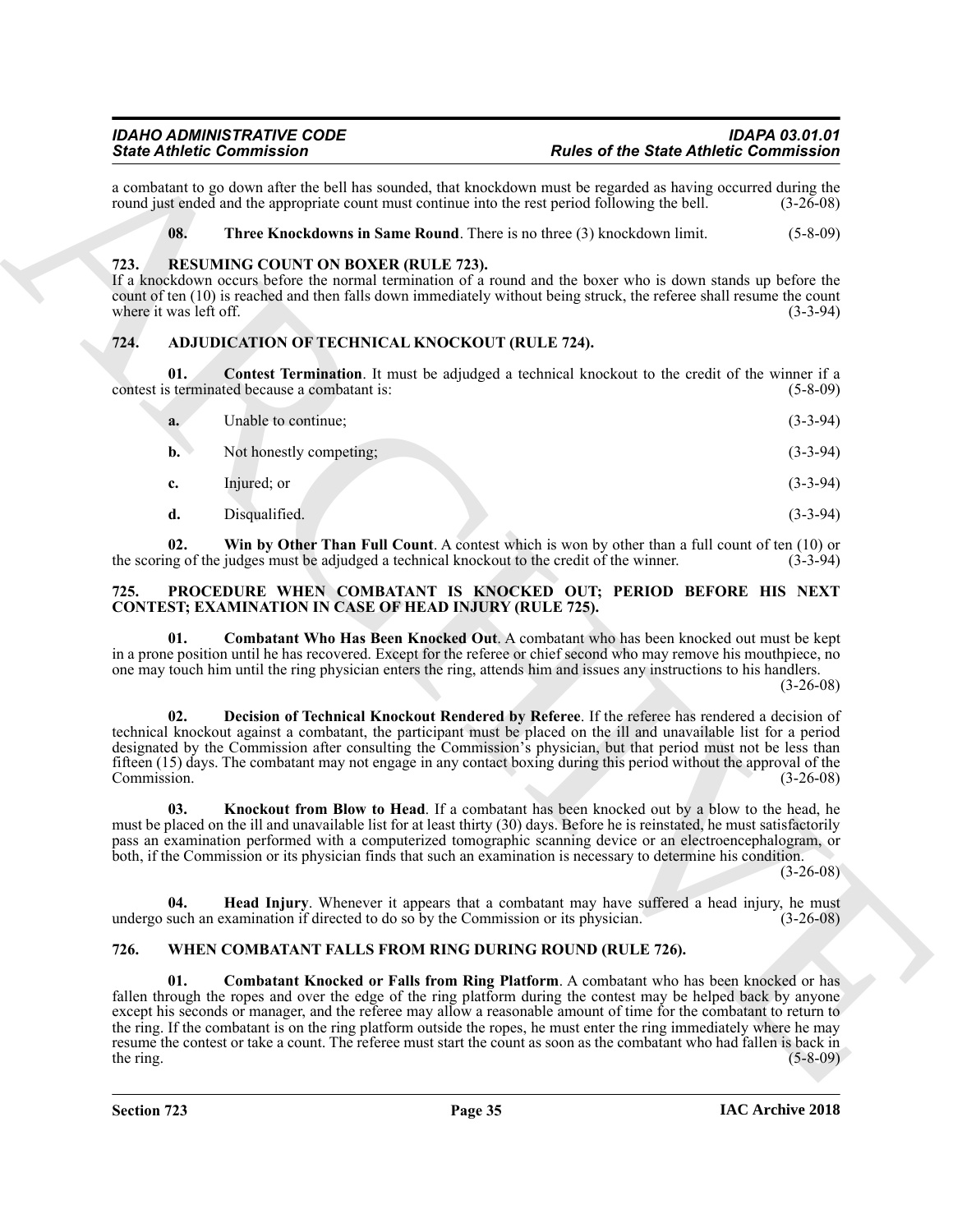<span id="page-35-20"></span>**02. Stalling Outside Ropes**. If the combatant stalls for time outside the ropes, the referee must start the count without waiting for him to reenter the ring. (5-8-09)

<span id="page-35-18"></span>**03. Combatant to Neutral Corner**. When one (1) combatant has fallen through the ropes, the other combatant must retire to the farthest corner and stay there until ordered to continue the contest by the referee.

(5-8-09)

<span id="page-35-19"></span>**04. Penalty**. A combatant who deliberately wrestles or throws an opponent from the ring, or who hits when he is partly out of the ring and is prevented by the ropes from assuming a position of defense, may be penalized.  $(5-8-09)$ 

#### <span id="page-35-15"></span><span id="page-35-0"></span>**727. WHEN A BOXER SHALL BE DEEMED DOWN (RULE 727).**

<span id="page-35-16"></span>**01.** Feet Off Floor. A boxer shall be deemed to be down when any part of his body other than his feet floor. (3-3-94) is on the floor.

<span id="page-35-17"></span>**02. Hanging over Ropes**. A boxer shall be deemed to be down when he is hanging over the ropes without the ability to protect himself and he cannot fall to the floor. A referee may count a contestant out if he is on the floor or is being held up by the ropes. (3-3-94)

#### <span id="page-35-5"></span><span id="page-35-1"></span>**728. ANNOUNCEMENT OF WINNER OF BOUT (RULE 728).**

At the termination of each boxing bout the announcer shall announce the winner and the referee shall raise the winner's hand. (3-29-10)

#### <span id="page-35-10"></span><span id="page-35-2"></span>**729. CHANGE OF DECISION IN CONTEST (RULE 729).**

The Commission will not change a decision rendered at the end of any contest unless: (3-29-10)

<span id="page-35-8"></span><span id="page-35-6"></span>**01.** Collusion. The Commission determines that there was collusion affecting the result of the contest; (3-3-94)

**02. Error in Scoring**. The compilation of scorecards of the judges discloses an error which shows that the decision was given to the wrong combatant; or (3-29-10)

**03. Error in Interpretation of Rules**. As a result of an error in interpreting a provision of this chapter, the referee has rendered an incorrect decision. (3-3-94)

<span id="page-35-9"></span><span id="page-35-7"></span>**04. Failure of Drug Test**. The Commission determines that there was a violation of Section 900.

(5-8-09)

#### <span id="page-35-3"></span>**730. PHYSICIAN'S REPORT TO COMMISSION AFTER CONTEST (RULE 730).**

On the report which the physician designated by the Commission files after a contest, he shall list each case in which the boxer or wrestler: (3-3-94)

<span id="page-35-14"></span><span id="page-35-13"></span><span id="page-35-12"></span><span id="page-35-11"></span>

| 01. | Injury. Was injured during the contest; or                              | $(3-3-94)$ |
|-----|-------------------------------------------------------------------------|------------|
|     | Applies for Medical Aid. Has applied for medical aid after the contest. | $(3-3-94)$ |

#### <span id="page-35-4"></span>**731. MARTIAL ARTS AND MIXED MARTIAL ARTS (MMA) (RULE 731).**

**Sinic Advise Commission**<br>
Units of the State Advise Commission<br>
Units of the State Advise Commission<br>
contrasting the line recent restrict.<br>
Commission of the Registration Commission in the line contrast of the commissio **01. Regulation of Marital Arts and MMA**. Except to the extent set forth under Rules 731-799, all requirements and the limitations relating to combatants and licenses (as set forth within Title 54, Chapter 4, Idaho Code, and in the remaining rules of the Commission) will apply to all martial arts and MMA contests and exhibitions. Notwithstanding the foregoing, at its sole discretion, the Commission may (by specific reference in the sanctioning permit) allow the use of other requirements and limitations during a particular martial arts contest or exhibition.

(5-8-09)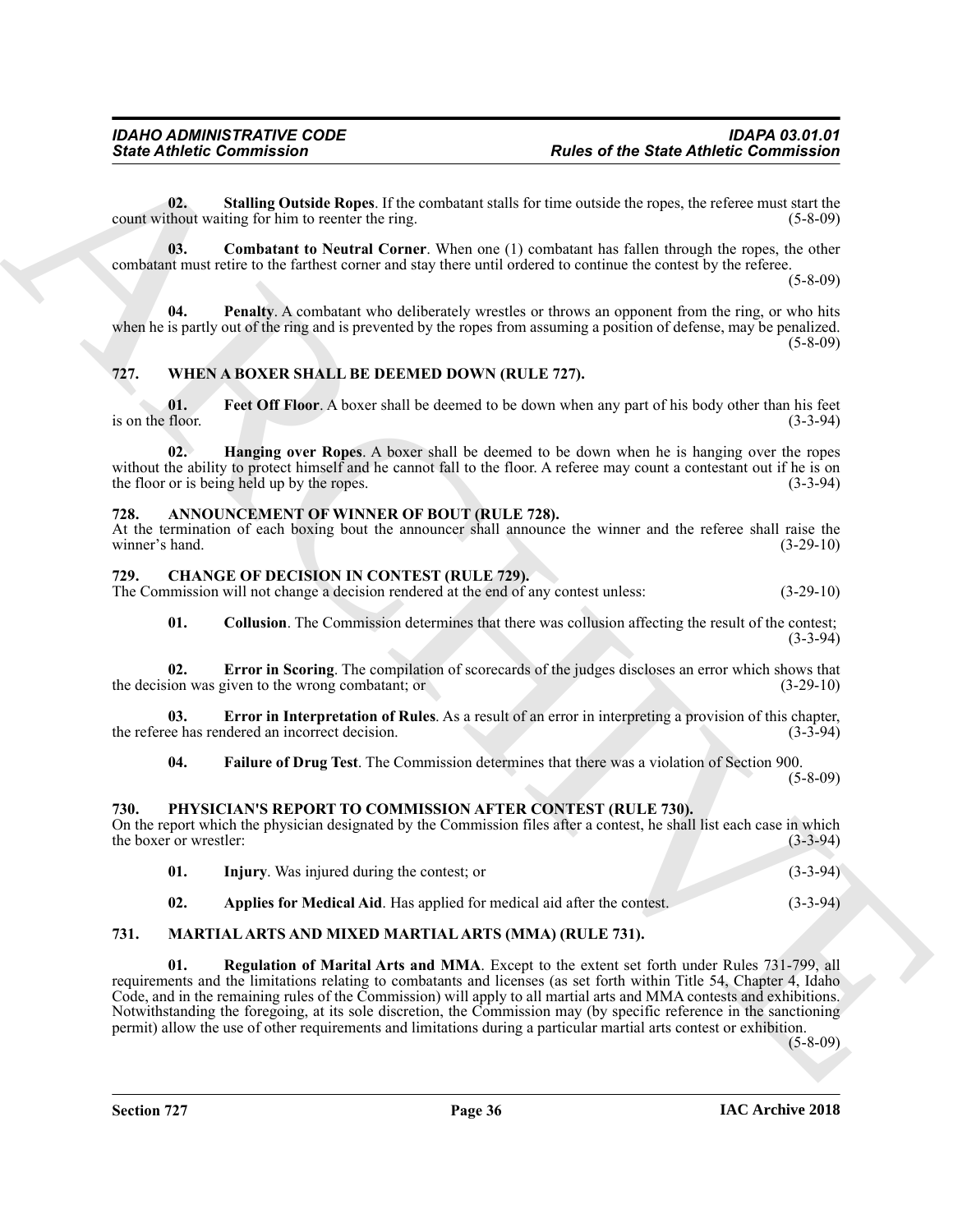Since Zuident Gomministern - The requirement of the state of the Since Energy and Since Commission and New York Commission and New York Commission and New York Commission and New York Commission and New York Commission an **02. Practices, Belt Promotions, and Non-Contact Demonstrations**. Martial arts practices, belt promotion testing and demonstrations (as used herein the term demonstrations means displays that do not involve combative contact between combatants or between participants) conducted by martial arts schools are not considered to be boxing. Such practices, testing, and demonstrations are exempt from the licensing requirements of Title 54, Chapter 4, Idaho Code, and persons do not need a license to participate in such practices, testing, and demonstrations.  $(3-29-10)$ 

<span id="page-36-3"></span><span id="page-36-2"></span>**03. Licensing Exemption**. Martial arts schools that meet the conditions set forth within Section 54- 406(3)(b), Idaho Code, may apply to the Commission for exemption from licensing and sanctioning permit requirements relating to exhibitions and contests. (3-29-10)

<span id="page-36-4"></span>**04. Use of Official Rules for Art**. Martial arts contests and exhibitions must be conducted pursuant to the official rules of the particular art. The sponsoring organization or promoter must file a copy of the official rules with the Commission before the Commission will issue a sanctioning permit for the contest or exhibition. (4-6-05)

<span id="page-36-1"></span>**05. Boxing Gloves**. The requirement set forth in Section 54-414, Idaho Code, of wearing boxing gloves applies to kickboxing but will not apply to any other form of martial art unless the use of boxing gloves is required by the official rules of that particular art. Any gloves utilized must be in good condition as approved by the commission. For the main and semi main events gloves must be in new condition and of the same brand for combatants. (5-8-09)

#### <span id="page-36-5"></span><span id="page-36-0"></span>**732. MMA EQUIPMENT (RULE 732).**

The Commission is the final authority in all equipment matters. The following is a list of required equipment for MMA contests: (5-8-09)

<span id="page-36-7"></span>**01. Commission Approved Mouthpiece**. All combatants are required to wear a mouthpiece during the contest. It is strongly recommended that all combatants have two (2) form fitted mouthpieces available for use in each contest. (5-8-09)

**a.** To Begin the Round. The round cannot begin if the mouthpiece is not inside the combatant's mouth place. (5-8-09) and set in place.

**b.** During the Contest. The mouthpiece must be inside the combatant's mouth and properly set at all times during the contest. (5-8-09)

**c.** Dislodged Mouthpiece. If the mouthpiece is dislodged during the contest, the referee will wait until the first opportune moment, without interfering with the action, call time out, and have the mouthpiece replaced.

(5-8-09)

**d.** Violations. At the discretion of the referee, points may be deducted or a disqualification rendered in the following situations: (5-8-09) (5-8-09)

i. When the mouthpiece is not being properly kept inside of the combatant's mouth; (5-8-09)

<span id="page-36-6"></span>ii. When the mouthpiece is purposely spit out; or (5-8-09)

iii. When the corner fails to have the combatant resume competition with the mouthpiece in place or delays in replacing the mouthpiece after it becomes dislodged. (5-8-09)

**02. Commission Approved MMA Gloves**. (5-8-09)

**a.** General. The gloves must be examined by the Commission and the referee. If padding in the gloves is found to be misplaced or lumpy, or if any gloves are found to be imperfect, they must be changed before the contest starts. No breaking, roughing or twisting of gloves is permitted. (5-8-09)

**b.** Weight: Each combatant must wear gloves that are not less than four (4) ounces in weight; (5-8-09)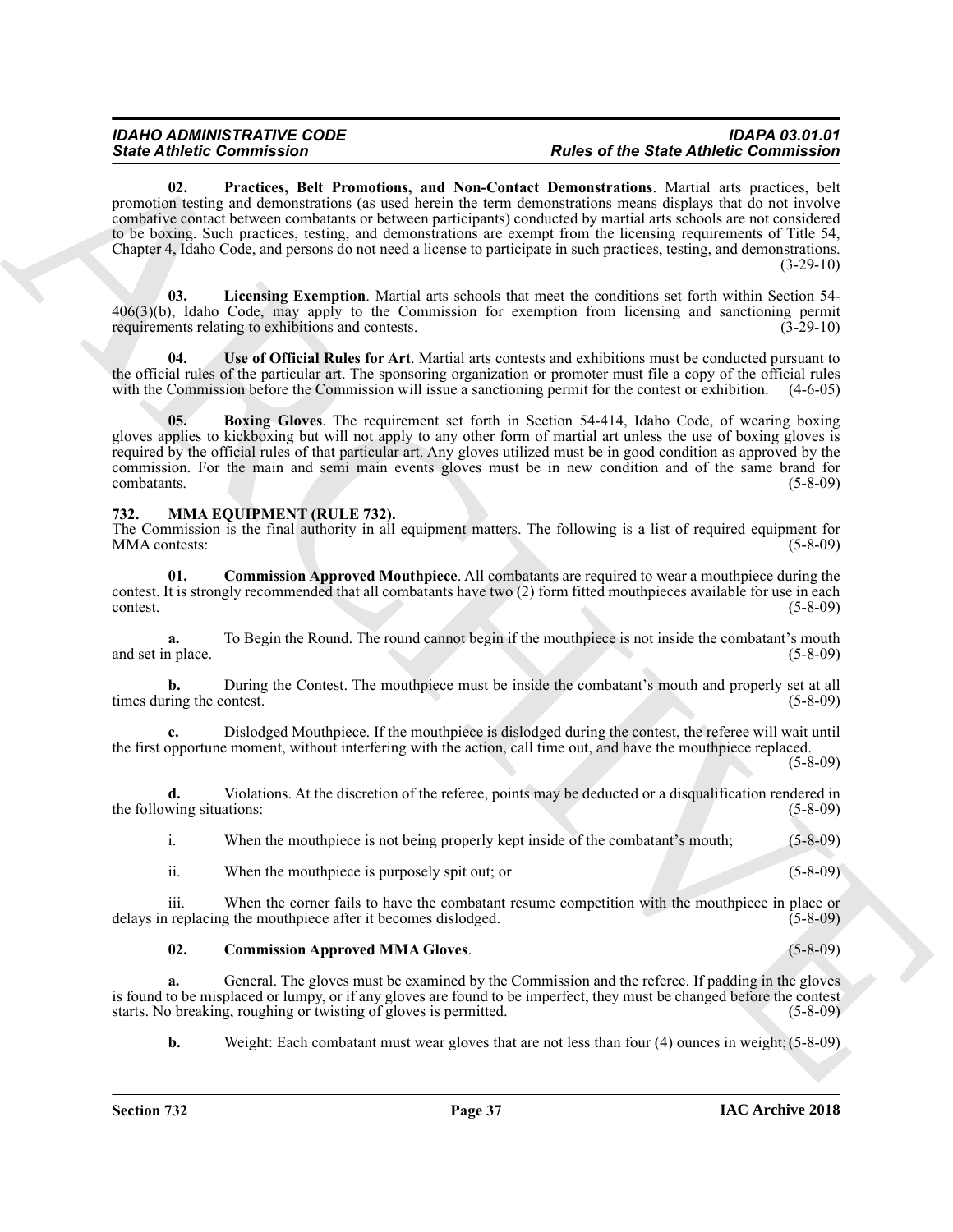<span id="page-37-4"></span>

|                              | <b>State Athletic Commission</b>                                                                                                                                                                                                                                                                                | <b>Rules of the State Athletic Commission</b>                                                                        |
|------------------------------|-----------------------------------------------------------------------------------------------------------------------------------------------------------------------------------------------------------------------------------------------------------------------------------------------------------------|----------------------------------------------------------------------------------------------------------------------|
| c.                           | Specifications. Each combatant must wear open finger gloves that have no padding in the palm or<br>fingertip area and that are appropriate in weight for the combatant's hand size. Under no circumstances will a<br>combatant be allowed to wear bag gloves or any other gloves with metal or plastic inserts. | $(5-8-09)$                                                                                                           |
| 03.                          | <b>Commission Approved Attire.</b>                                                                                                                                                                                                                                                                              | $(5-8-09)$                                                                                                           |
| a.                           | Each combatant must wear a foul-proof groin protector.                                                                                                                                                                                                                                                          | $(5-8-09)$                                                                                                           |
| b.                           | Each female combatant must wear Commission-approved form fitting breast support protection.<br>Supports may not have brace, metal or hard material of any kind.                                                                                                                                                 | $(5-8-09)$                                                                                                           |
| c.<br>shorts and rash guard. | For male combatants, no body shirts or pants are allowed. Female combatants must wear fighting                                                                                                                                                                                                                  | $(5-8-09)$                                                                                                           |
| d.                           | Combatant may only use soft materials to tie hair.                                                                                                                                                                                                                                                              | $(5-8-09)$                                                                                                           |
| 04.                          | <b>Prohibited Equipment and Attire.</b>                                                                                                                                                                                                                                                                         | $(5-8-09)$                                                                                                           |
| a.                           | The following equipment and attire are prohibited:                                                                                                                                                                                                                                                              | $(5-8-09)$                                                                                                           |
| i.                           | Shoes;                                                                                                                                                                                                                                                                                                          | $(5-8-09)$                                                                                                           |
| ii.                          | Facial hair, if determined by the Commission to pose a health, safety or sanitary issue;                                                                                                                                                                                                                        | $(5-8-09)$                                                                                                           |
| iii.                         | Tar material on any part of the body;                                                                                                                                                                                                                                                                           | $(5-8-09)$                                                                                                           |
| iv.                          | Henna-type tattoos;                                                                                                                                                                                                                                                                                             | $(5-8-09)$                                                                                                           |
| V.                           | Piercing accessories; and                                                                                                                                                                                                                                                                                       | $(5-8-09)$                                                                                                           |
| vi.                          | Makeup of any kind.                                                                                                                                                                                                                                                                                             | $(5-8-09)$                                                                                                           |
| b.                           | Masks, costumes, and props must be approved by the Commission prior to usage.                                                                                                                                                                                                                                   | $(5-8-09)$                                                                                                           |
| c.                           | Fingernails and toenails must be cut and trimmed prior to a contest.                                                                                                                                                                                                                                            | $(5-8-09)$                                                                                                           |
| 733.                         | FAIR TECHNIQUES AND FOULS IN MMA EVENTS (RULE 733).                                                                                                                                                                                                                                                             |                                                                                                                      |
| 01.                          | Fair Techniques. Fair MMA techniques include the use of striking and grappling techniques,<br>either while standing or on the ground, subject to techniques designated by the rules as fouls.                                                                                                                   | $(5-8-09)$                                                                                                           |
| 02.                          | Fouls. The following actions will constitute fouls during any MMA event:                                                                                                                                                                                                                                        | $(3-29-10)$                                                                                                          |
| a.                           | Head-butting or striking with the head in any manner. Any use of the head as a striking instrument<br>whether head to head, head to body or otherwise is illegal.                                                                                                                                               | $(3-29-10)$                                                                                                          |
| $\mathbf{b}$ .               | Eye-gouging by means of fingers, chin, or elbow. Legal strikes or punches that contact the<br>combatant's eye socket are not eye gouging and will be considered legal attacks.                                                                                                                                  | $(3-29-10)$                                                                                                          |
| c.                           | A combatant must recognize that a referee may not be able to physically observe some actions and<br>must make the referee aware if they are being bitten during an exhibition of unarmed combat.                                                                                                                | $(3-29-10)$                                                                                                          |
| d.<br>in any way.            | Hair Pulling. A combatant may not grab hold of an opponent's hair in order to control the opponent                                                                                                                                                                                                              | $(3-29-10)$                                                                                                          |
| e.                           | Fishhooking, meaning using the fingers to attack an opponent's mouth, nose, or ears, or stretching                                                                                                                                                                                                              | the skin to that area. Fishhooking generally is the placing of fingers into the mouth of an opponent and pulling the |

### <span id="page-37-5"></span><span id="page-37-3"></span><span id="page-37-2"></span><span id="page-37-1"></span><span id="page-37-0"></span>**733. FAIR TECHNIQUES AND FOULS IN MMA EVENTS (RULE 733).**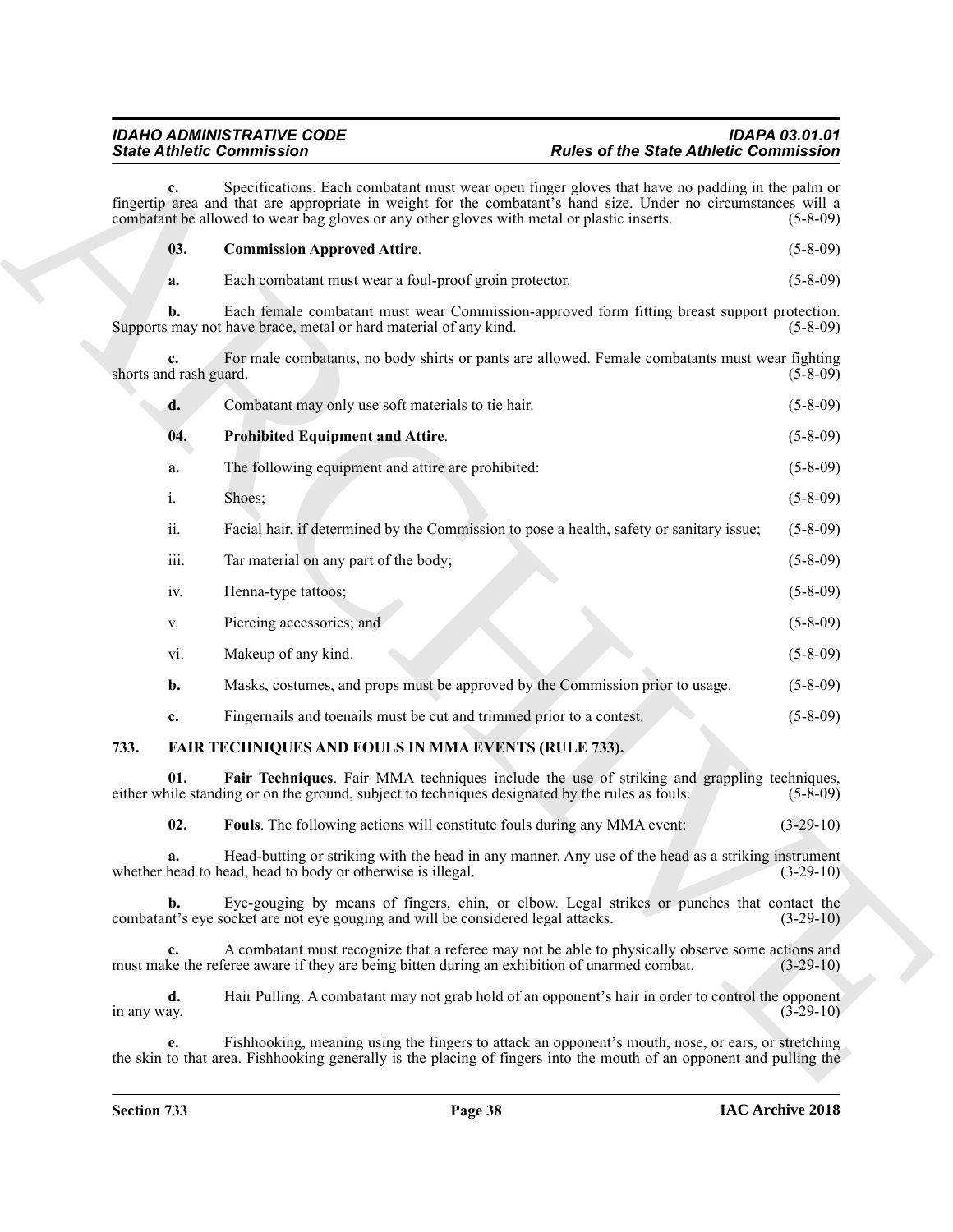#### *IDAHO ADMINISTRATIVE CODE IDAPA 03.01.01 State Athletic Commission Rules of the State Athletic Commission*

hands in opposite directions while holding onto the skin of the opponent. (3-29-10)

**f.** Groin attacks, including striking, grabbing, pinching or twisting the groin area. (3-29-10)

**g.** Smothering an opponent by cupping a hand over an opponent's mouth and nose. (3-29-10)

**h.** Elbows thrown from a vertical angle. Elbows thrown from any other angle are legal, except that strikes with the elbow point from any angle are illegal during a contest or exhibition in which an amateur combatant participates. (3-29-10)

**i.** Knee strikes of any kind to an amateur combatant's head. Further, when any combatant goes to the ground, only knees to the body are allowed. (3-29-10)

**j.** Strikes to the back of the head. The back of the head is considered from the crown of the head down the centerline of the skull into the spine, with a one (1) inch variance to each side, similar to a mohawk haircut. Strikes that are thrown to areas behind the ears but not within the mohawk limitation are legal strikes. (3-29-10)

**k.** Hand Chokes. A combatant may not attack an opponent with a choke utilizing only his hand or hands in an attempt to submit an opponent. A common phrase for this type of choke is the "C clamp" choke wherein the thumb is placed on one side of an opponent's neck with the fingers on the opposite side. (3-29-10)

**l.** Placing one's fingers into an open laceration on an opponent in an attempt to enlarge the cut. A nt may not place his fingers into an opponent's nose, ears, mouth, or any body cavity.  $(3-29-10)$ combatant may not place his fingers into an opponent's nose, ears, mouth, or any body cavity.

**m.** Small Joint Manipulation. Fingers and toes are small joints. Wrists, ankles, knees, shoulders and re all large joints. (3-29-10) elbows are all large joints.

**n.** Spine Attacks. Illegal spine attacks include, without limitation, locks, such as the "Twister," and the spine.  $(3-29-10)$ strikes to the spine.

**o.** Throat strikes of any kind including, without limitation, grabbing the trachea.  $(3-29-10)$ 

i. No directed throat strikes are allowed. A directed attack would include a combatant pulling an opponent's head in a way to open the neck area for a striking attack. Directed throat attacks are not punches that connect during an exchange from the standing position while combatants are engaged in combat. (5-8-09)

ii. A combatant may not gouge his fingers or thumb into an opponent's neck or trachea in an attempt to submit the opponent. (5-8-09)

iii. All arm chokes such as the "rear naked," "guillotine" and "bar arm" are legal. (5-8-09)

**p.** Skin Clawing. Any attack that targets the combatant's skin by clawing at the skin or attempting to pull or twist the skin to apply pain. (3-29-10)

Since Antionic Commutation<br>
Since Anti-Resolution and the same of the State Anti-Resolution (1978)<br>
And the proposition of the same of the same of the same of the same of the State Commutation<br>
4. Since the constraints ar Kicking the head or groin of a grounded opponent. A grounded opponent is any combatant who has more than just the soles of the feet on the ground. If the referee determines that a combatant would be a grounded combatant, but not solely because the ring ropes or cage fence has held the combatant up from the ground, the referee can instruct the combatants that the combatant held up solely by the cage or ropes is being treated as a grounded combatant. A combatant can be kicked to the body when he is on the ground with any type of legal kick, but may not be kicked in the head or groin.

**r.** Stomping, meaning any type of striking action with the feet wherein the combatant lifts his leg, bending it at the knee, and initiates a striking action with the bottom of the foot or heal. This includes stomping the feet while both combatants are standing. Axe kicks are not stomps. (3-29-10)

**s.** Pile-driving an opponent into the mat.  $(3-29-10)$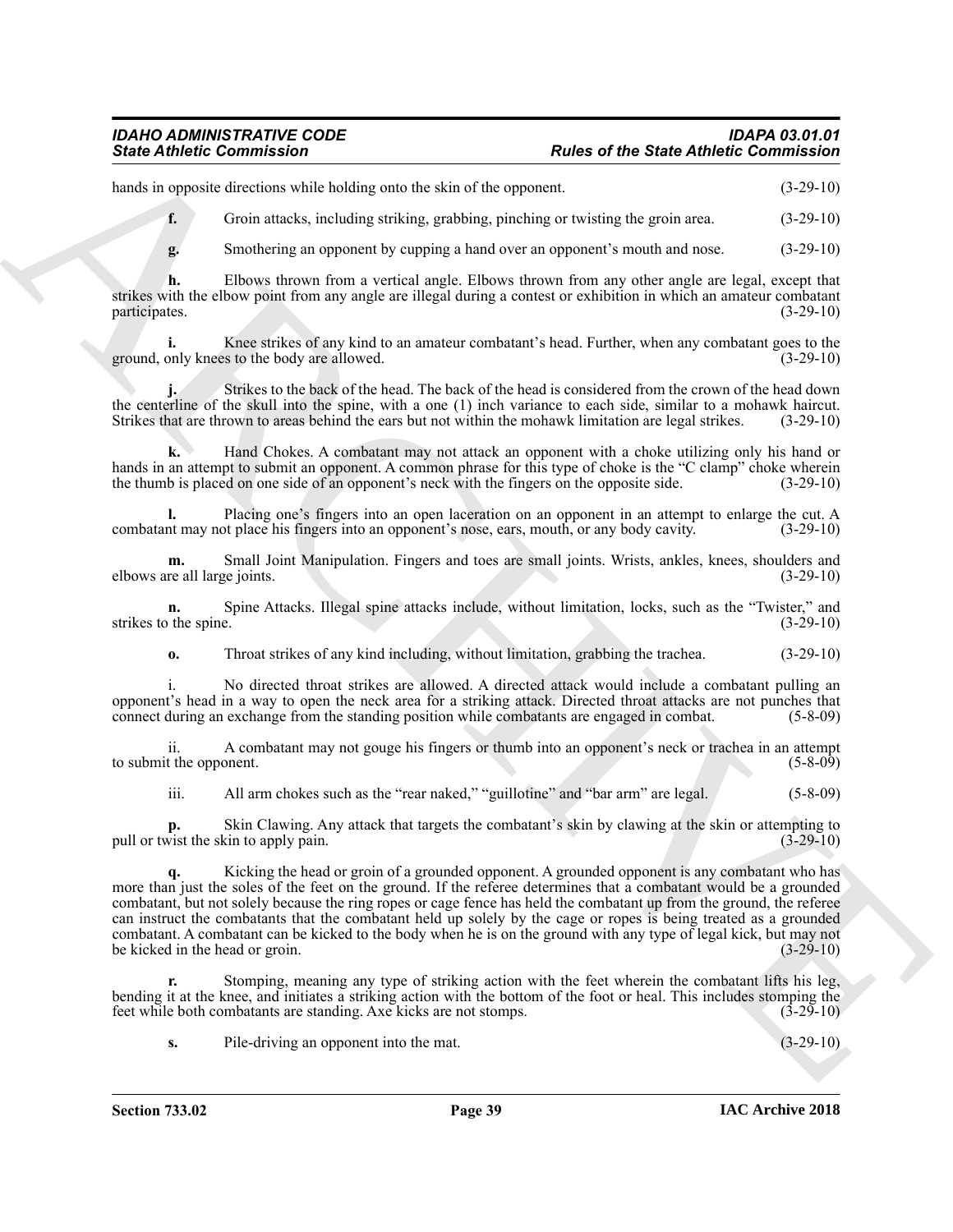A pile driver is considered to be any throw wherein a combatant controls an opponent's body by placing the opponent's feet straight up in the air and the head straight down and then forcibly driving the opponent's head into the canvas or flooring material. (5-8-09)

Since Admission Constraints of the main state of the Since Admission Constraints of the Constraints of the Constraints of the Constraints of the Constraints of the Constraints of the Constraints of the Constraints of the ii. It should be noted that if a combatant is placed into a submission hold by his opponent and the combatant is capable of elevating his opponent, the combatant may bring his opponent down in any manner because he is not in control of his opponent's body. The combatant who is attempting the submission can either adjust his position or let go of the hold before being slammed to the canvas. It is crucial that referees are properly advised and trained on this and that the combatants fully understand this at the rules meeting. (5-8-09)

**t.** Purposely throwing an opponent out of the ring or caged area. A combatant will not intentionally or purposely throw an opponent out of the ring or cage.  $(3-29-10)$ 

**u.** Holding the shorts or gloves of an opponent. A combatant may not control an opponent's movement by holding onto the opponent's shorts or gloves. A combatant may hold onto or grab an opponent's hand as long as the combatant is not controlling the opponent's hand by using only the material of the glove but is actually gripping the hand. It is legal for a combatant to hold onto his own gloves or shorts. (3-29-10) gripping the hand. It is legal for a combatant to hold onto his own gloves or shorts.

**v.** Engaging in any unsportsmanlike conduct is not allowed. Any type of behavior or conduct observed or heard by the referee that can be considered detrimental or disrespectful towards an opponent or the sport of MMA. This includes, but is not limited to, spitting at an opponent, using abusive language or abusive gestures, etc. (3-29-10)

**w.** Holding the ropes or the fence. (3-29-10)

i. A combatant may put his hands on the fence and push off at any time. A combatant may place his feet onto the cage and have his toes go through the fencing material at any time. If a combatant's fingers go through the cage and he grabs hold of the fence and starts to control either his body position or his opponent's body position, it is an illegal action. A combatant may not grab the ropes or wrap his arms over the ring ropes at any time. (5-8-09)

ii. If a combatant is caught holding the fence, cage or ring rope material the referee will issue a onepoint (1) deduction from the offending combatant's scorecard. (5-8-09)

iii. If a point deduction for holding the fence occurs, and the fouling combatant ends up in a superior due to the foul, the combatants will be re-started, standing in a neutral position. (5-8-09) position due to the foul, the combatants will be re-started, standing in a neutral position.

**x.** Attacking an opponent on or during the break. A combatant must not engage an opponent in any manner during a time-out or break of action in competition. (3-29-10)

**y.** Engaging an opponent in any manner while the opponent is under the referee's care or handling.  $(3-29-10)$ 

**z.** Failing to follow the referee's instructions. Any deviation or non-compliance may result in the nt's disqualification. (3-29-10) combatant's disqualification.

**aa.** Timidity, meaning any action by a combatant that is used to avoid contact with his opponent or to run away from the action of the fight. Timidity, includes, without limitation, intentionally avoiding contact with an opponent or consistently dropping the mouthpiece or faking an injury. The referee may also call timidity on a combatant for attempting to receive time by falsely claiming a foul or injury, for purposely dropping or spitting out his mouthpiece, or for committing any other action designed to stall the contest. (3-29-10) his mouthpiece, or for committing any other action designed to stall the contest.

Interference by the corner, meaning any action or activity by a corner aimed at disrupting the contest or causing an unfair advantage to a combatant. Corners are not allowed to distract the referee or influence the actions of the referee in any manner. (3-29-10)

#### <span id="page-39-0"></span>**03. Time Considerations for Fouls**. (5-8-09)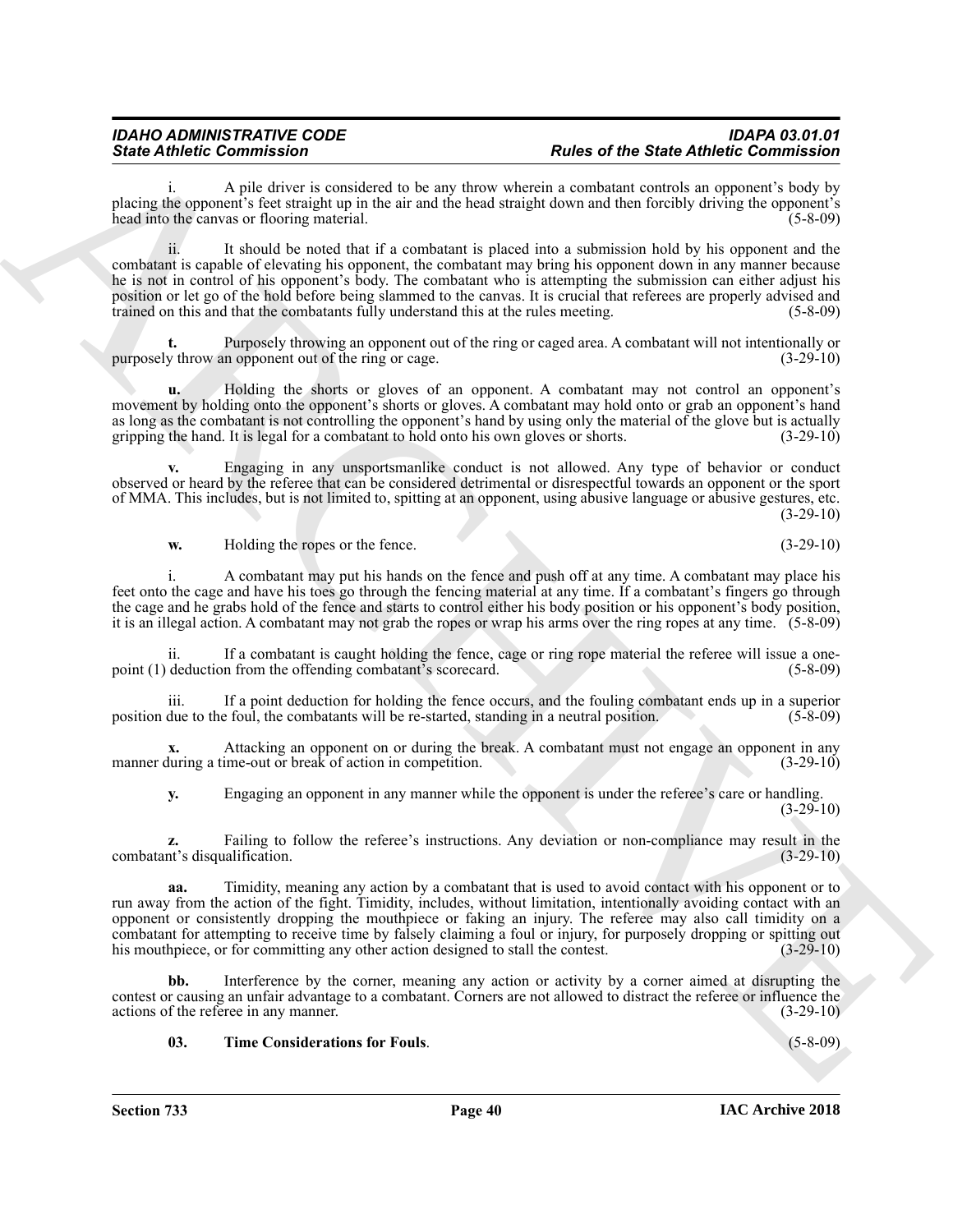**a.** A combatant who has been struck with a low blow is allowed up to five (5) minutes to recover from and can continue on in the contest if allowed to by the ringside physician. (5-8-09) the foul and can continue on in the contest if allowed to by the ringside physician.

i. If the combatant states that they can continue on before the five (5) minute time allotment has expired, then as soon as is practical the referee will restart the contest. (5-8-09)

ii. If the combatant goes over the five (5) minute time allotment, the contest cannot be restarted and must be stopped. The outcome is determined by the round and time in which the contest was stopped. (5-8-09)

Sinte Admission Commission Control and the photon of the first of the first of the first of the sinte of the sinte of the sinte of the sinte of the sinte of the sinte of the sinte of the sinte of the sinte of the sinte of **b.** If a combatant is fouled by a blow that the referee deems illegal, the referee must stop the action and call for time. The referee must take the injured combatant to the ringside physician and have the ringside physician examine the combatant to determine the combatant's ability to continue on in the contest. The ringside physician has up to five (5) minutes to make his determination. If the ringside physician determines that the combatant can continue on in the contest, then as soon as is practical the referee will restart the contest. Unlike the low blow foul, the combatant does not have the five (5) minute time allotment to use at his discretion. (5-8-09)

**c.** If the referee stops the contest and employs the use of the ringside physician, the ringside physician's examination must not exceed five (5) minutes. If five (5) minutes is exceeded, the contest cannot be restarted and must be stopped. (5-8-09)

**d.** If the ringside physician deems a combatant unfit to continue, the referee must immediately stop the contest. If the combatant is deemed unfit to continue by the ringside physician and part of the five (5) minute foul time is remaining, the combatant cannot use the remaining time. This will be enforced for all listed fouls, with the exception of a low blow foul. (5-8-09) (5-8-09)

#### <span id="page-40-2"></span>**04. Intentional Fouling**. (5-8-09)

**a.** When a contest is interrupted due to an injury caused by an intentional foul, the referee, in consultation with the ringside physician, will determine whether the intentionally fouled combatant can continue or not. If it is determined that the intentionally fouled combatant's chance of winning has not been seriously jeopardized as a result of the foul, the referee may order the contest continued after a reasonable interval. A combatant who is fouled with a low blow has up to five (5) minutes to recover. (3-29-10)

**b.** If the referee, in consultation with the ringside physician, determines at any time during the contest that the intentionally fouled combatant's chance of winning has been seriously jeopardized or the combatant is unable to continue the contest as a result of the foul, or by any aggravation to an injury caused by the foul, the intentionally fouled combatant wins by "technical decision." (3-29-10)

#### <span id="page-40-0"></span>**05.** Accidental Fouling. (5-8-09)

**a.** When a contest is interrupted due to an injury caused by an accidental foul, the referee, in consultation with the ringside physician, will determine whether the combatant who has been fouled can continue or not. If it is determined that a combatant has been accidentally fouled and the combatant's chance of winning has not been seriously jeopardized as a result of a foul, the referee may order the contest continued after a reasonable interval. A combatant who is fouled with a low blow has up to five (5) minutes to recover. (3-29-10)

**b.** If the referee or the ringside physician, or both, determine that the contest may not continue because of an injury suffered as the result of an accidental foul or because of an injury inflicted by an accidental foul which later becomes aggravated by fair blows, and if less than two (2) rounds have been completed in the contest, then a "no contest" will be entered. If two (2) or more rounds have been completed in the contest, then the combatant who is ahead on the scorecards wins by "Technical Decision." (3-29-10) who is ahead on the scorecards wins by "Technical Decision."

#### <span id="page-40-1"></span>**06. Fouls or Unsportsmanlike Conduct During the One Minute Rest Period in MMA Contest**.

(5-8-09)

**a.** If a combatant fouls or acts in an unsportsmanlike manner during the one (1) minute rest period, the referee will deduct points from the offending combatant based on the severity of the offense. (5-8-09)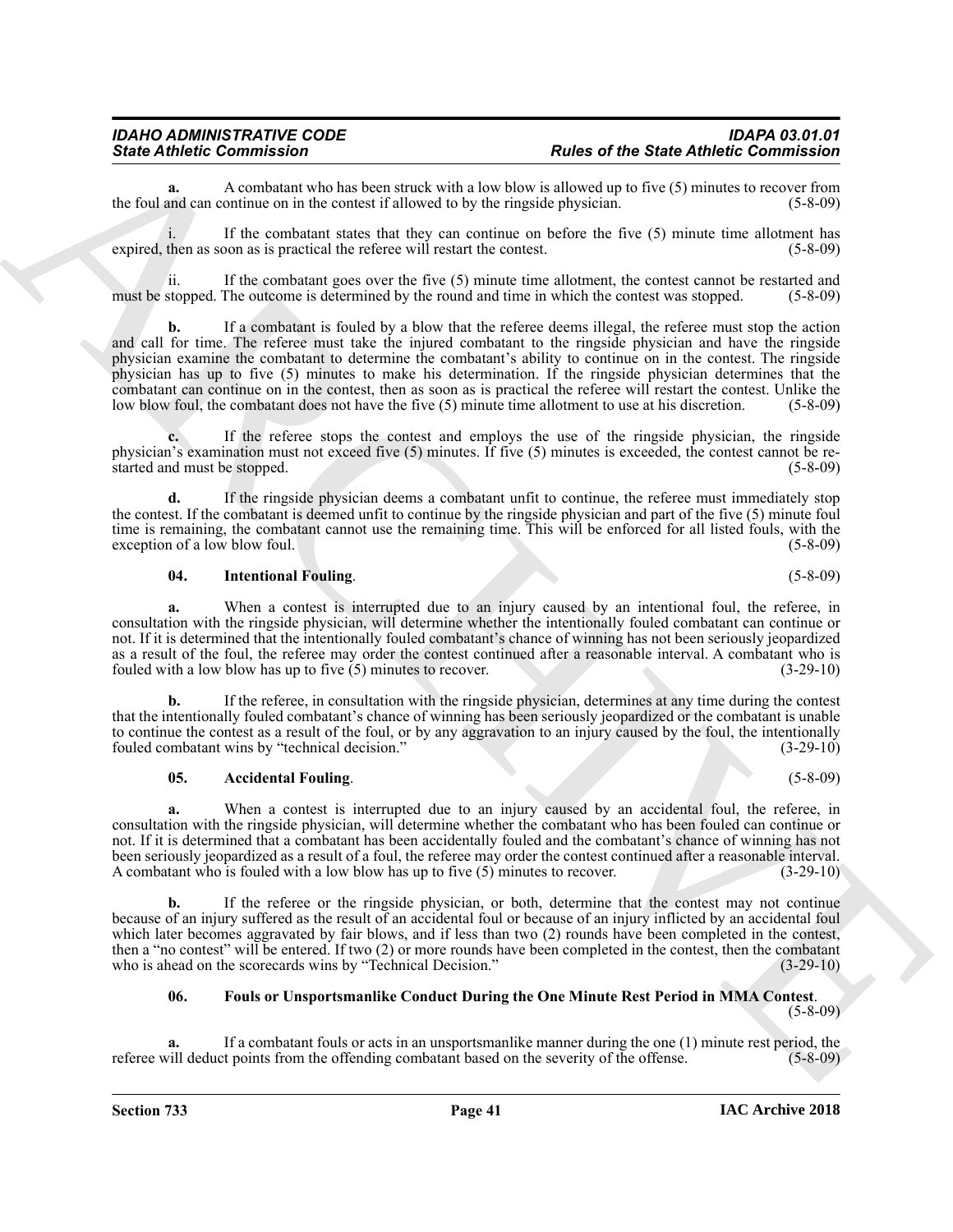<span id="page-41-3"></span><span id="page-41-2"></span><span id="page-41-1"></span><span id="page-41-0"></span>

|                                    | <b>State Athletic Commission</b>                                            | <b>Rules of the State Athletic Commission</b>                                                                                                                                                                                                                                                                                                 |                |
|------------------------------------|-----------------------------------------------------------------------------|-----------------------------------------------------------------------------------------------------------------------------------------------------------------------------------------------------------------------------------------------------------------------------------------------------------------------------------------------|----------------|
| $\mathbf{b}$ .                     | Second to be immediately removed from the corner from the entire contest.   | The Chief Second is responsible for all corner activities. Any illegal activity may cause the Chief                                                                                                                                                                                                                                           | $(5-8-09)$     |
| 07.<br>suitability to continue.    |                                                                             | Concussive Head Impact Fouls in MMA Contest. Before allowing a contest to continue, the<br>referee should consult with the ringside physician in all cases involving concussive head fouls. The referee, in<br>conjunction with the ringside physician, will determine the length of time needed to evaluate the affected combatant's         | $(5-8-09)$     |
| a.                                 |                                                                             | If the referee determines that a foul to the head was intentional, he must follow the Intentional Foul<br>rule. The referee must consider that allowing the contest to continue may subject the combatant to a severe injury.                                                                                                                 | $(3-29-10)$    |
|                                    |                                                                             | If the affected combatant is not badly injured and his chance of winning has not been seriously<br>jeopardized because of the foul, the contest may be allowed to continue. If the contest is allowed to continue, the<br>offending combatant will be issued an official warning and have one (1) point deducted from his score in the round. | $(5-8-09)$     |
| 11.<br>lose by "Disqualification." |                                                                             | If the referee determines that the affected combatant cannot continue, the offending combatant will                                                                                                                                                                                                                                           | $(5-8-09)$     |
| b.                                 |                                                                             | If the referee determines that a foul to the head was accidental, he will follow the Accidental Foul<br>rule. The referee must consider that allowing the contest to continue may subject a combatant to a severe injury.                                                                                                                     | $(3-29-10)$    |
| 1.                                 | jeopardized because of the foul, the contest may be allowed to continue.    | If the affected combatant is not badly injured and his chance of winning has not been seriously                                                                                                                                                                                                                                               | $(5-8-09)$     |
| ii.                                | If the contest cannot continue the Technical Decision rule will be applied. |                                                                                                                                                                                                                                                                                                                                               | $(5-8-09)$     |
| 08.                                | Low Blow in MMA Contest.                                                    |                                                                                                                                                                                                                                                                                                                                               | $(5-8-09)$     |
| a.<br>rule.                        |                                                                             | If the referee determines that the low blow foul was intentional, he will follow the Intentional Foul                                                                                                                                                                                                                                         | $(3-29-10)$    |
|                                    | jeopardized because of the foul, the Five (5) Minute rule may be applied.   | If the offended combatant is not badly injured and their chance of winning has not been seriously                                                                                                                                                                                                                                             | $(5-8-09)$     |
| 11.<br>"Disqualification."         |                                                                             | If the referee determines that the athlete cannot continue, the offending combatant will lose by                                                                                                                                                                                                                                              | $(5-8-09)$     |
| b.                                 | period ends, the injured combatant will lose the contest by "No Contest."   | When a combatant is hit with an accidental low blow and claims injury, the referee, at his<br>discretion, may apply the Five (5) Minute rule. If the injured combatant cannot resume fighting before the recovery                                                                                                                             | $(3-29-10)$    |
| c.                                 | The Five (5) Minute Rule is only applicable to low blow fouls.              |                                                                                                                                                                                                                                                                                                                                               | $(5 - 8 - 09)$ |
| 09.                                | Disqualification. A combatant will lose by "Disqualification" when he:      |                                                                                                                                                                                                                                                                                                                                               | $(5 - 8 - 09)$ |
| a.                                 | Intentionally fouls and causes harm to his opponent;                        |                                                                                                                                                                                                                                                                                                                                               | $(5 - 8 - 09)$ |
| b.                                 | Continually refuses to follow the rules; or                                 |                                                                                                                                                                                                                                                                                                                                               | $(5 - 8 - 09)$ |
| c.                                 | Continually disobeys the referee.                                           |                                                                                                                                                                                                                                                                                                                                               | $(5 - 8 - 09)$ |
| 10.                                | <b>Referee Action on Fouls in MMA Contest.</b>                              |                                                                                                                                                                                                                                                                                                                                               | $(5 - 8 - 09)$ |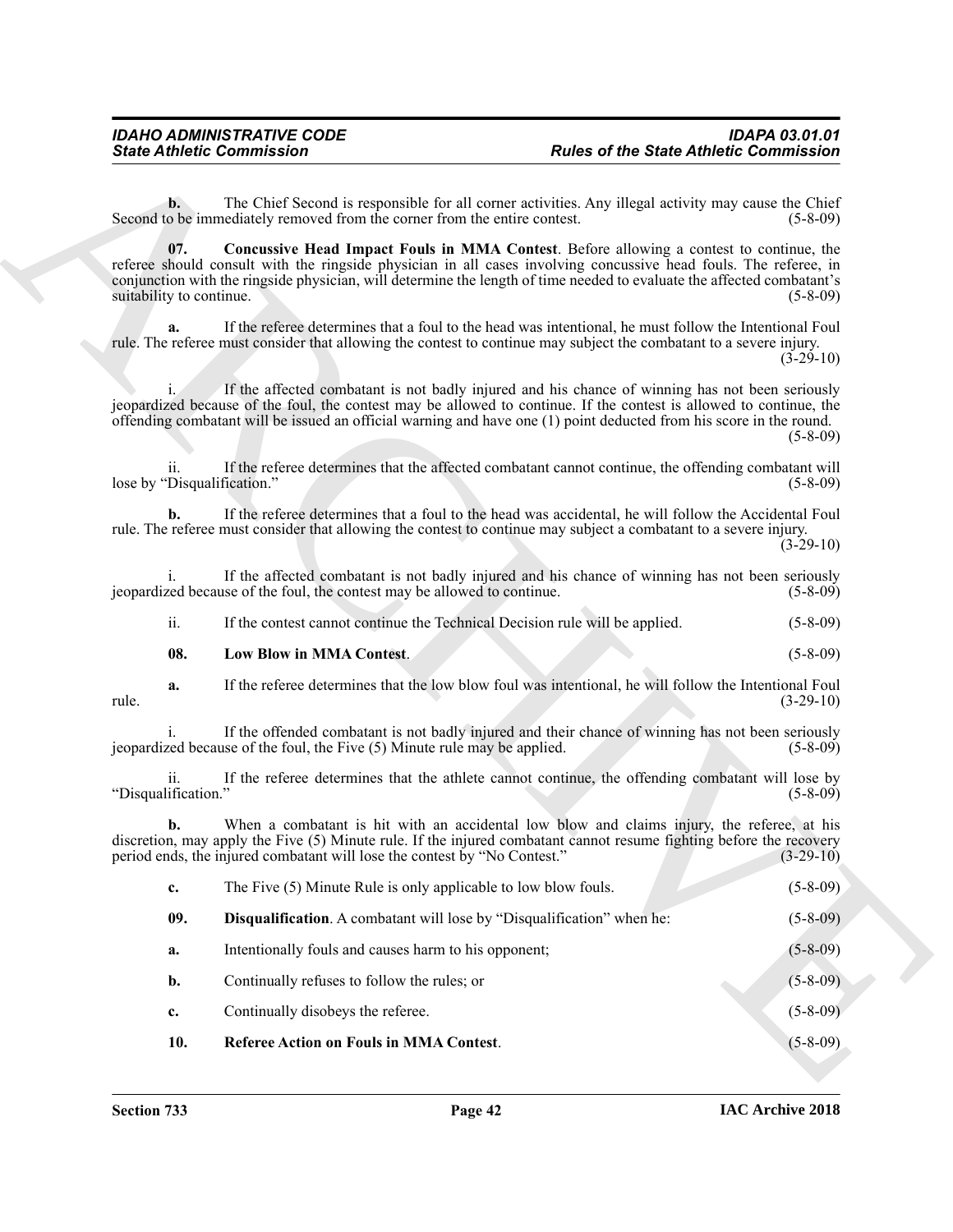|                                     | <b>State Athletic Commission</b>                                                                                              | <b>Rules of the State Athletic Commission</b>                                                                                                                                                                                                                                                                                                                                                                                                                       |                |
|-------------------------------------|-------------------------------------------------------------------------------------------------------------------------------|---------------------------------------------------------------------------------------------------------------------------------------------------------------------------------------------------------------------------------------------------------------------------------------------------------------------------------------------------------------------------------------------------------------------------------------------------------------------|----------------|
| a.                                  |                                                                                                                               | The referee must inform the Commission Representative as soon as possible of the following:                                                                                                                                                                                                                                                                                                                                                                         | $(5-8-09)$     |
| i.                                  | The type of foul;                                                                                                             |                                                                                                                                                                                                                                                                                                                                                                                                                                                                     | $(5-8-09)$     |
| ii.                                 | If the foul was accidental or intentional;                                                                                    |                                                                                                                                                                                                                                                                                                                                                                                                                                                                     | $(5-8-09)$     |
| iii.                                | If points will be deducted from the offending combatant;                                                                      |                                                                                                                                                                                                                                                                                                                                                                                                                                                                     | $(5-8-09)$     |
| iv.                                 | If the offending combatant will be disqualified;                                                                              |                                                                                                                                                                                                                                                                                                                                                                                                                                                                     | $(5-8-09)$     |
| V.                                  | If the Five (5) Minute rule will or will not be applied;                                                                      |                                                                                                                                                                                                                                                                                                                                                                                                                                                                     | $(5-8-09)$     |
| vi.                                 | If the contest will be delayed to evaluate a combatant; or                                                                    |                                                                                                                                                                                                                                                                                                                                                                                                                                                                     | $(5-8-09)$     |
| vii.                                | If the contest will or will not continue.                                                                                     |                                                                                                                                                                                                                                                                                                                                                                                                                                                                     | $(5-8-09)$     |
| b.<br>loses by "Disqualification."  |                                                                                                                               | The referee must declare whether a blow is legal or a foul. If declared a foul, he must declare if it<br>was Accidental or Intentional. Point deductions for fouls will be done at the time of the infraction. If an intentional<br>foul causes injury and the injury is severe enough to immediately terminate the bout, the combatant causing the injury                                                                                                          | $(5-8-09)$     |
|                                     |                                                                                                                               | Point deductions for an intentional foul is mandatory. If an intentional foul causes an injury and the<br>fouled combatant can continue, the referee at his discretion will deduct points from the offending combatant.                                                                                                                                                                                                                                             | $(5-8-09)$     |
| 734.                                |                                                                                                                               | SUSPENSION OF MMA CONTEST FOR UNFORSEEN REASONS (RULE 734).                                                                                                                                                                                                                                                                                                                                                                                                         |                |
| 01.<br>effort to resolve the issue. |                                                                                                                               | <b>Unforeseen Reasons.</b> If a contest has to be suspended for any reason other than the actions of the<br>combatants, the referee will have the clock stopped and attend to the issue. The referee, Commission or<br>Commission's representative will decide the length of time allotted to address the issue. All reasonable efforts must<br>be made to resume the contest as soon as possible. It is expected that the responsible party or parties make a true | $(5-8-09)$     |
| 02.                                 | all or part of the following actions may take place:                                                                          | Suspicious Circumstances. If the contest is unexpectedly stopped under suspicious circumstances,                                                                                                                                                                                                                                                                                                                                                                    | $(5-8-09)$     |
| a.                                  |                                                                                                                               | If a combatant or his corner is involved, the offending combatant may be disqualified.                                                                                                                                                                                                                                                                                                                                                                              | $(5-8-09)$     |
| $\mathbf{b}$ .<br>rules.            |                                                                                                                               | The combatant may be subject to investigation and discipline in the event of a violation of these                                                                                                                                                                                                                                                                                                                                                                   | $(5 - 8 - 09)$ |
| the courts, or both.                |                                                                                                                               | In certain circumstances the matter may be referred to the appropriate law enforcement agency or                                                                                                                                                                                                                                                                                                                                                                    | $(5 - 8 - 09)$ |
| 735.                                | STANDING EIGHT COUNT IN MMA CONTEST (RULE 735).                                                                               | No standing eight (8) count is permitted under any circumstances. Referee's are responsible for combatant safety and<br>must stop a contest when a combatant is unable to intelligently defend himself, or is unresponsive, timid, or<br>mismatched in competition, or when the referee feels the combatant's safety is jeopardized.                                                                                                                                | $(5 - 8 - 09)$ |
| 736.                                | WEIGHT CATEGORIES - MIXED MARTIAL ARTS (RULE 736).<br>comprises the full list of usable weight categories in any MMA contest. | Commissions may use their discretion to approve certain matches out-of-weight class contests. The following                                                                                                                                                                                                                                                                                                                                                         |                |
|                                     |                                                                                                                               | <b>MEN'S DIVISIONS:</b>                                                                                                                                                                                                                                                                                                                                                                                                                                             |                |
|                                     | Featherweight                                                                                                                 | Up to 135 lbs.                                                                                                                                                                                                                                                                                                                                                                                                                                                      |                |

#### <span id="page-42-5"></span><span id="page-42-4"></span><span id="page-42-0"></span>**734. SUSPENSION OF MMA CONTEST FOR UNFORSEEN REASONS (RULE 734).**

#### <span id="page-42-3"></span><span id="page-42-1"></span>**735. STANDING EIGHT COUNT IN MMA CONTEST (RULE 735).**

#### <span id="page-42-6"></span><span id="page-42-2"></span>**736. WEIGHT CATEGORIES - MIXED MARTIAL ARTS (RULE 736).**

| <b>MEN'S DIVISIONS:</b> |                |  |  |
|-------------------------|----------------|--|--|
| Featherweight           | Up to 135 lbs. |  |  |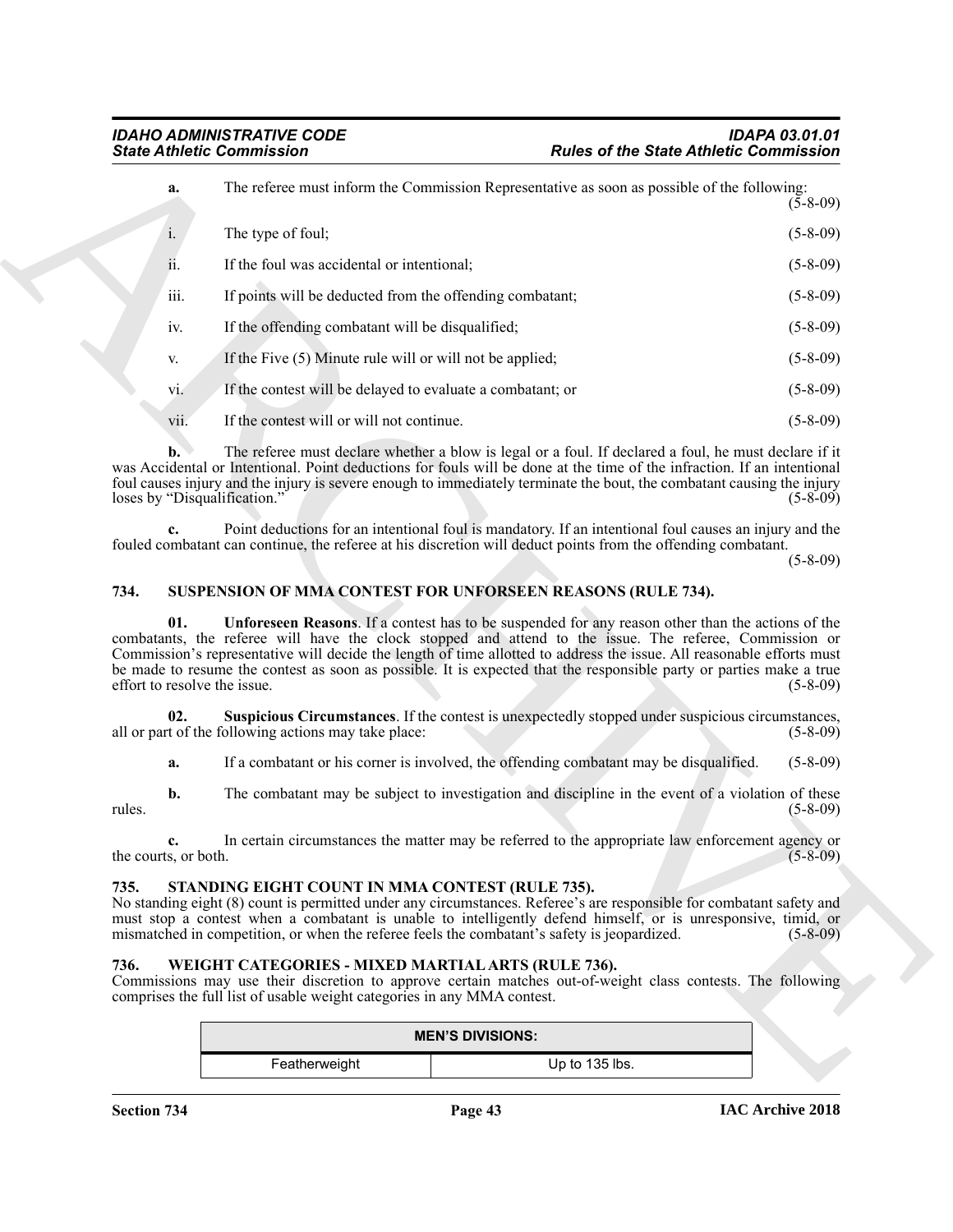#### *IDAHO ADMINISTRATIVE CODE IDAPA 03.01.01 State Athletic Commission Rules of the State Athletic Commission*

| <b>MEN'S DIVISIONS:</b> |                      |  |  |  |
|-------------------------|----------------------|--|--|--|
| Lightweight             | 135.1 to 155 lbs.    |  |  |  |
| Welterweight            | 155.1 to 170 lbs.    |  |  |  |
| Middleweight            | 170.1 to 185 lbs.    |  |  |  |
| Light Heavyweight       | 185.1 to 205 lbs.    |  |  |  |
| Heavyweight             | 205.1 to 265 lbs.    |  |  |  |
| Super Heavyweight       | 265.1 lbs. and above |  |  |  |

|                                            |                                                                                          | <b>MEN'S DIVISIONS:</b>                                                                                                                                                                                                   |             |
|--------------------------------------------|------------------------------------------------------------------------------------------|---------------------------------------------------------------------------------------------------------------------------------------------------------------------------------------------------------------------------|-------------|
|                                            | Lightweight                                                                              | 135.1 to 155 lbs.                                                                                                                                                                                                         |             |
|                                            | Welterweight                                                                             | 155.1 to 170 lbs.                                                                                                                                                                                                         |             |
|                                            | Middleweight                                                                             | 170.1 to 185 lbs.                                                                                                                                                                                                         |             |
|                                            | Light Heavyweight                                                                        | 185.1 to 205 lbs.                                                                                                                                                                                                         |             |
|                                            | Heavyweight                                                                              | 205.1 to 265 lbs.                                                                                                                                                                                                         |             |
|                                            | Super Heavyweight                                                                        | 265.1 lbs. and above                                                                                                                                                                                                      |             |
|                                            |                                                                                          |                                                                                                                                                                                                                           |             |
|                                            |                                                                                          | <b>WOMEN'S DIVISONS:</b>                                                                                                                                                                                                  |             |
|                                            | Flyweight                                                                                | 95 lbs. and below                                                                                                                                                                                                         |             |
|                                            | Featherweight                                                                            | 95.1 to 115 lbs.                                                                                                                                                                                                          |             |
|                                            | Lightweight                                                                              | 115.1 to 125 lbs.                                                                                                                                                                                                         |             |
|                                            | Welterweight                                                                             | 125.1 to 135 lbs.                                                                                                                                                                                                         |             |
|                                            | Middleweight                                                                             | 135.1 to 145 lbs.                                                                                                                                                                                                         |             |
|                                            | Light Heavyweight                                                                        | 145.1 to 155 lbs.                                                                                                                                                                                                         |             |
|                                            | Cruiserweight                                                                            | 155.1 to 165 lbs.                                                                                                                                                                                                         |             |
|                                            | Heavyweight                                                                              | 165.1 to 185 lbs.                                                                                                                                                                                                         |             |
|                                            | Super Heavyweight                                                                        | 185.1 and above                                                                                                                                                                                                           |             |
|                                            |                                                                                          |                                                                                                                                                                                                                           |             |
| 737.<br>01.<br>be five $(5)$ minutes long. | <b>MMA EVENT ROUNDS (RULE 737).</b>                                                      | Length of Rounds. Rounds for contests or exhibitions in which amateur combatants participate<br>shall be three (3) minutes long. Rounds for contests or exhibitions in which professional combatants participate shall    | $(3-29-10)$ |
| 02.<br>$(5)$ rounds.                       |                                                                                          | Number of Rounds. Non-title contests consists of three (3) rounds. Title contests consist of five                                                                                                                         | $(5-8-09)$  |
| 738.                                       | <b>METHODS OF WINNING MMA CONTEST (RULE 738).</b>                                        |                                                                                                                                                                                                                           |             |
| 01.<br>himself following a strike.         |                                                                                          | <b>Knockout (KO).</b> A knockout is declared when a combatant is unable to intelligently defend                                                                                                                           | $(5-8-09)$  |
| 02.                                        | physician or referee decides the combatant cannot continue due to a cut or other injury. | <b>Technical Knockout (TKO).</b> A technical knockout is declared when the licensed ringside                                                                                                                              | $(5-8-09)$  |
| 03.                                        |                                                                                          | <b>Submission</b> . When a combatant submits by tapping out on the opponent or the mat as a result from<br>a choke, lock, or any other legal technique or strike. A combatant may call out defeat when unable to tap out. | $(5-8-09)$  |
| 04.                                        |                                                                                          | Referee Stoppage. The referee may stop the contest if a combatant can no longer defend himself or<br>cannot or will not tap out, or for any other reason to preserve the health and safety of the combatants.             | $(5-8-09)$  |

#### <span id="page-43-7"></span><span id="page-43-0"></span>**737. MMA EVENT ROUNDS (RULE 737).**

#### <span id="page-43-8"></span><span id="page-43-6"></span><span id="page-43-5"></span><span id="page-43-4"></span><span id="page-43-3"></span><span id="page-43-2"></span><span id="page-43-1"></span>**738. METHODS OF WINNING MMA CONTEST (RULE 738).**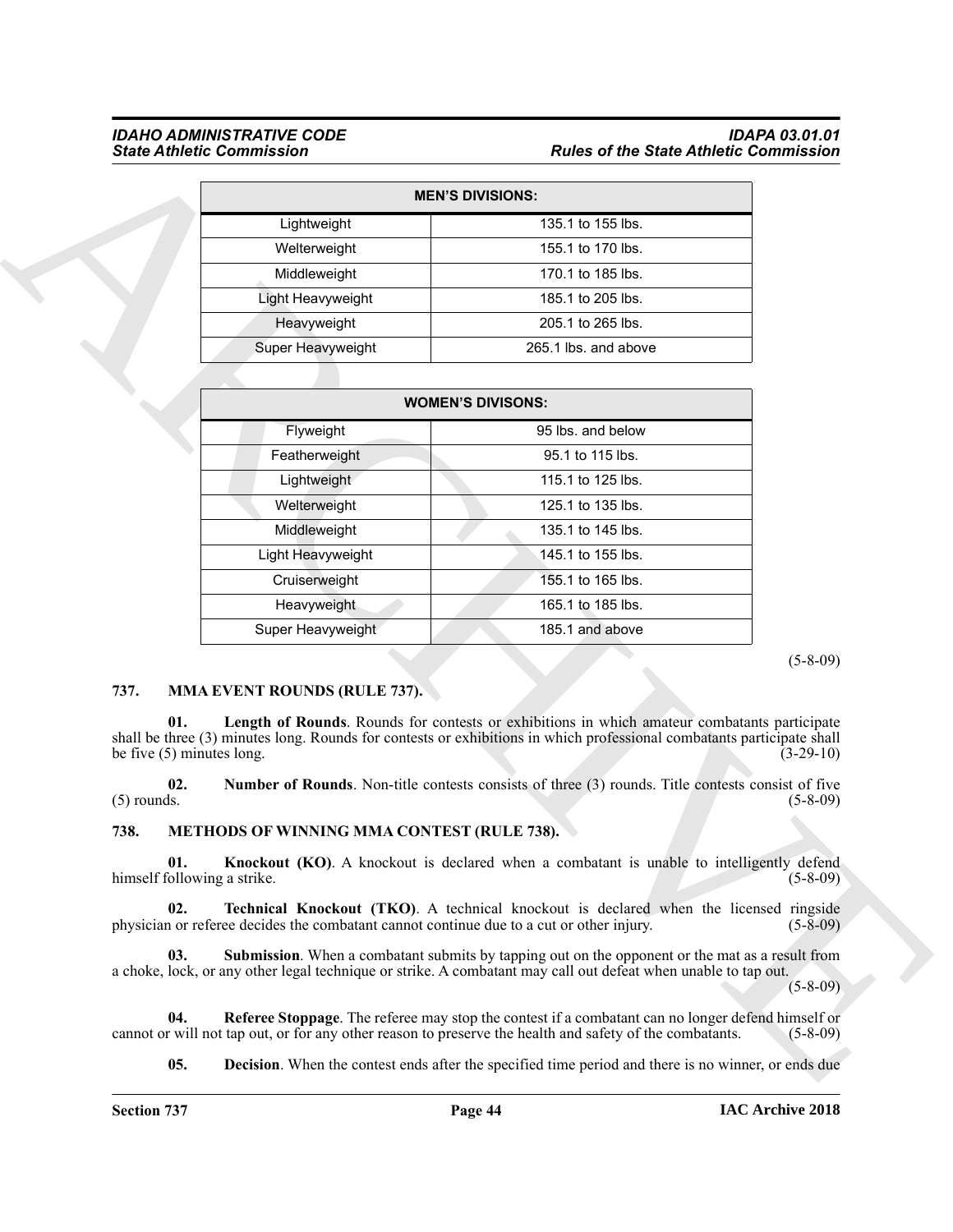| <b>State Athletic Commission</b> |                                                                                                                                                                                                                                                                                                                                                                                          | <b>Rules of the State Athletic Commission</b> |
|----------------------------------|------------------------------------------------------------------------------------------------------------------------------------------------------------------------------------------------------------------------------------------------------------------------------------------------------------------------------------------------------------------------------------------|-----------------------------------------------|
|                                  | to a foul or fouls that cause injury, or ends due to unforeseen circumstance, it will be scored by the three (3) judges.                                                                                                                                                                                                                                                                 | $(5-8-09)$                                    |
| a.                               | Decisions made via a scorecard in MMA contest will be:                                                                                                                                                                                                                                                                                                                                   | $(5 - 8 - 09)$                                |
|                                  | A "Unanimous Decision" in which all three (3) judges agree on winner.                                                                                                                                                                                                                                                                                                                    | $(5-8-09)$                                    |
| 11.<br>the other combatant.      | A "Split Decision" in which two $(2)$ judges agree on one $(1)$ combatant and one $(1)$ judge scores for                                                                                                                                                                                                                                                                                 | $(5-8-09)$                                    |
| iii.<br>scores a draw.           | A "Majority Decision" in which two (2) judges agree on one (1) combatant and one (1) judge                                                                                                                                                                                                                                                                                               | $(5-8-09)$                                    |
| $\mathbf{b}$ .                   | A "Draw" may be:                                                                                                                                                                                                                                                                                                                                                                         | $(5-8-09)$                                    |
| i.                               | A "Unanimous" decision in which all three (3) judges score the contest a draw;                                                                                                                                                                                                                                                                                                           | $(5-8-09)$                                    |
| ii.<br>a combatant; or           | A "Majority" decision in which two $(2)$ judges score the contest a draw and one $(1)$ judge scores for                                                                                                                                                                                                                                                                                  | $(5-8-09)$                                    |
| 111.                             | A "Split" decision in which one (1) judge scores for a combatant, one (1) judge scores for the other<br>combatant and one $(1)$ judge scores the contest a draw.                                                                                                                                                                                                                         | $(5-8-09)$                                    |
| c.                               | Other scorecard decisions are:                                                                                                                                                                                                                                                                                                                                                           | $(5-8-09)$                                    |
| i.                               | Technical Decision;                                                                                                                                                                                                                                                                                                                                                                      | $(5-8-09)$                                    |
| ii.                              | Technical Draw; or                                                                                                                                                                                                                                                                                                                                                                       | $(5-8-09)$                                    |
| iii.                             | No Contest.                                                                                                                                                                                                                                                                                                                                                                              | $(5-8-09)$                                    |
| d.<br>referee.                   | A "Disqualification" can result from fouling or unsportsmanlike conduct as determined by the                                                                                                                                                                                                                                                                                             | $(5-8-09)$                                    |
| 06.                              | Inability of Opponent to Continue or Throws in Towel. If the opponent is unable or unwilling to<br>continue the contest or the combatant's corner decides that the combatant is unable to continue and indicates this by<br>throwing the towel into the ring or cage, a TKO will result against this combatant.                                                                          | $(5-8-09)$                                    |
| 739.                             | <b>MMA CONTEST SCORING (RULE 739).</b>                                                                                                                                                                                                                                                                                                                                                   |                                               |
| 01.                              | 10 Point Must System. All contests will be evaluated and scored by three (3) judges. In exigent<br>circumstances, or at the discretion of the Commission, a referee may be allowed to judge a contest. The 10 Point Must<br>System will be the standard system of scoring a contest. In the event that a contest ends by technical decision, the<br>judges will score the partial round. | $(5-8-09)$                                    |
| 02.                              | <b>Method of Judging.</b>                                                                                                                                                                                                                                                                                                                                                                | $(5 - 8 - 09)$                                |
| a.<br>following scoring system:  | Scoring by Judges. Each judge will score every contest and will determine the winner using the                                                                                                                                                                                                                                                                                           | $(5-8-09)$                                    |
| i.<br>points.                    | The better combatant of a round receives ten (10) points and his opponent proportionately fewer                                                                                                                                                                                                                                                                                          | $(5 - 8 - 09)$                                |
| ii.                              | If the round is even, each combatant receives ten $(10)$ points.                                                                                                                                                                                                                                                                                                                         | $(5-8-09)$                                    |
|                                  |                                                                                                                                                                                                                                                                                                                                                                                          |                                               |

#### <span id="page-44-1"></span><span id="page-44-0"></span>**739. MMA CONTEST SCORING (RULE 739).**

#### <span id="page-44-3"></span><span id="page-44-2"></span>**02. Method of Judging**. (5-8-09)

| points. | 1.               | The better combatant of a round receives ten (10) points and his opponent proportionately fewer | $(5-8-09)$     |
|---------|------------------|-------------------------------------------------------------------------------------------------|----------------|
|         | ii.              | If the round is even, each combatant receives ten (10) points.                                  | $(5 - 8 - 09)$ |
|         | $\cdots$<br>111. | No point fractions may be given.                                                                | $(5 - 8 - 09)$ |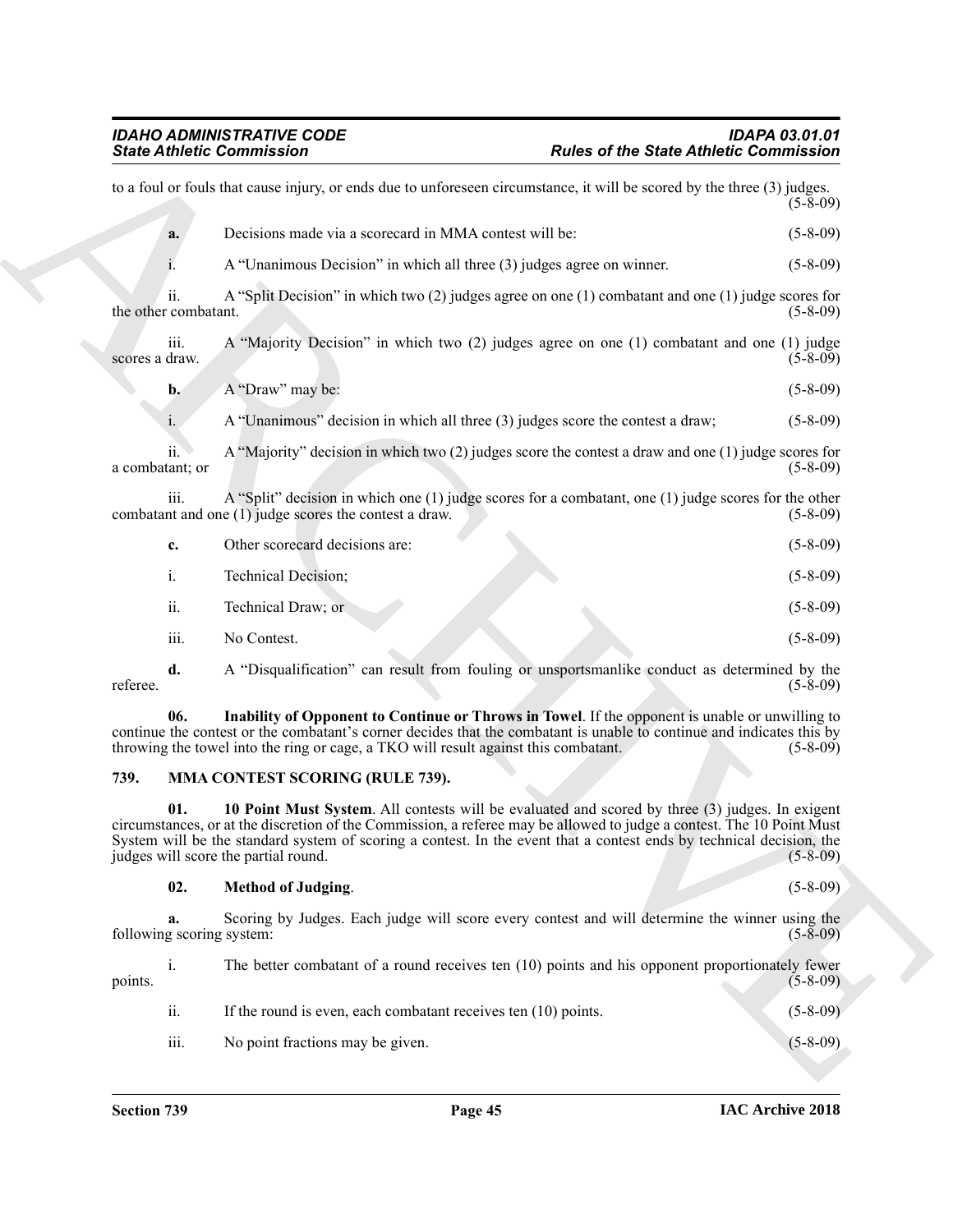|                                     | <b>State Athletic Commission</b>                                                             | <b>Rules of the State Athletic Commission</b>                                                                                                                                                                                                                                                                                               |                |
|-------------------------------------|----------------------------------------------------------------------------------------------|---------------------------------------------------------------------------------------------------------------------------------------------------------------------------------------------------------------------------------------------------------------------------------------------------------------------------------------------|----------------|
| iv.                                 |                                                                                              | Points for each round must be awarded immediately after the end of the round.                                                                                                                                                                                                                                                               | $(5 - 8 - 09)$ |
| $b$ .<br>declared a technical draw. |                                                                                              | Majority Opinion. After the end of the contest the announcer will pick up the scores of the judges<br>from the Commission's desk. The majority opinion is conclusive. If there is no majority decision, the contest is                                                                                                                      | $(5-8-09)$     |
| c.<br>system.                       |                                                                                              | Announcing a Winner. When the Commission has checked the scores, the announcer will be<br>informed of the decision, and the announcer will inform the audience of the decision over the available public address                                                                                                                            | $(5-8-09)$     |
| 03.<br>an amateur MMA competition:  |                                                                                              | Primary Scoring Considerations. The following are primary scoring considerations for scoring                                                                                                                                                                                                                                                | $(5-8-09)$     |
| a.<br>scoring blows;                |                                                                                              | Legal striking. Clean, effective strikes in the legal scoring zone - number and quality of legal                                                                                                                                                                                                                                            | $(5-8-09)$     |
| $\mathbf{b}$ .                      | Legal takedowns, throws or knockdowns;                                                       |                                                                                                                                                                                                                                                                                                                                             | $(5-8-09)$     |
| c.                                  | Near completed submission;                                                                   |                                                                                                                                                                                                                                                                                                                                             | $(5-8-09)$     |
| d.                                  | Overall control and dominance; and                                                           |                                                                                                                                                                                                                                                                                                                                             | $(5-8-09)$     |
| e.                                  | Damage.                                                                                      |                                                                                                                                                                                                                                                                                                                                             | $(5-8-09)$     |
| 740.                                | <b>COMBATANT DOWN AFTER THE SOUND OF THE BELL (RULE 740).</b>                                |                                                                                                                                                                                                                                                                                                                                             |                |
| 01.                                 | <b>End of Round.</b> The round ends when the bell sounds to end the round.                   |                                                                                                                                                                                                                                                                                                                                             | $(5-8-09)$     |
| 02.                                 | downed combatant or he may summon the ringside physician to evaluate the combatant, or both. | <b>Combatant Down After Round Has Ended.</b> If during the round legal blows negatively affect a<br>combatant and the combatant goes down after the bell has sounded ending the round, the referee will consider the<br>round ended and the one-minute rest period started. The referee may then allow the combatant's corner to assist the | $(5 - 8 - 09)$ |
| 741.                                | <b>BLOWS AT OR AFTER THE BELL IN MMA CONTEST (RULE 741).</b>                                 |                                                                                                                                                                                                                                                                                                                                             |                |
| 01.<br>be a legal blow.             |                                                                                              | Legal Blow. A blow that strikes a combatant concurrent with the sounding of the bell is deemed to                                                                                                                                                                                                                                           | $(5-8-09)$     |
| 02.                                 | The referee will determine if it was accidental or intentional foul.                         | Illegal Blow. A blow that strikes a combatant after the sounding of the bell is deemed to be a foul.                                                                                                                                                                                                                                        | $(5-8-09)$     |
| 742.                                | the injured combatant will lose by "Technical Knockout (TKO)".                               | TERMINATION OF A CONTEST DUE TO A FAIR BLOW IN MMA CONTEST (RULE 742).<br>If an athlete sustains an injury from a fair blow and the injury is severe enough to immediately terminate the contest,                                                                                                                                           | $(5-8-09)$     |
| 743.                                | <b>COMBAT PLATFORMS (RING/CAGE) (RULE 743).</b>                                              | All MMA contests will take place in either a cage or a ring that has been approved by the Commission. The cage or<br>ring will be subject to inspection prior to each contest by the Commission, a Commission representative, or a referee.                                                                                                 | $(5-8-09)$     |
| 744. -- 799.                        | (RESERVED)                                                                                   |                                                                                                                                                                                                                                                                                                                                             |                |
| 800.                                |                                                                                              | <b>WRESTLING: SPECIAL LICENSE IS REQUIRED FOR A CONTEST (RULE 800).</b><br>Unless a special license has been obtained, all professional wrestling programs under the supervision and authority of<br>the Commission are only exhibitions and not contests, and those exhibitions cannot be advertised or announced as                       | $(3-3-94)$     |

#### <span id="page-45-13"></span><span id="page-45-12"></span><span id="page-45-11"></span><span id="page-45-10"></span><span id="page-45-0"></span>**740. COMBATANT DOWN AFTER THE SOUND OF THE BELL (RULE 740).**

#### <span id="page-45-8"></span><span id="page-45-6"></span><span id="page-45-1"></span>**741. BLOWS AT OR AFTER THE BELL IN MMA CONTEST (RULE 741).**

#### <span id="page-45-14"></span><span id="page-45-7"></span><span id="page-45-2"></span>**742. TERMINATION OF A CONTEST DUE TO A FAIR BLOW IN MMA CONTEST (RULE 742).**

#### <span id="page-45-9"></span><span id="page-45-3"></span>**743. COMBAT PLATFORMS (RING/CAGE) (RULE 743).**

#### <span id="page-45-4"></span>**744. -- 799. (RESERVED)**

#### <span id="page-45-15"></span><span id="page-45-5"></span>**800. WRESTLING: SPECIAL LICENSE IS REQUIRED FOR A CONTEST (RULE 800).**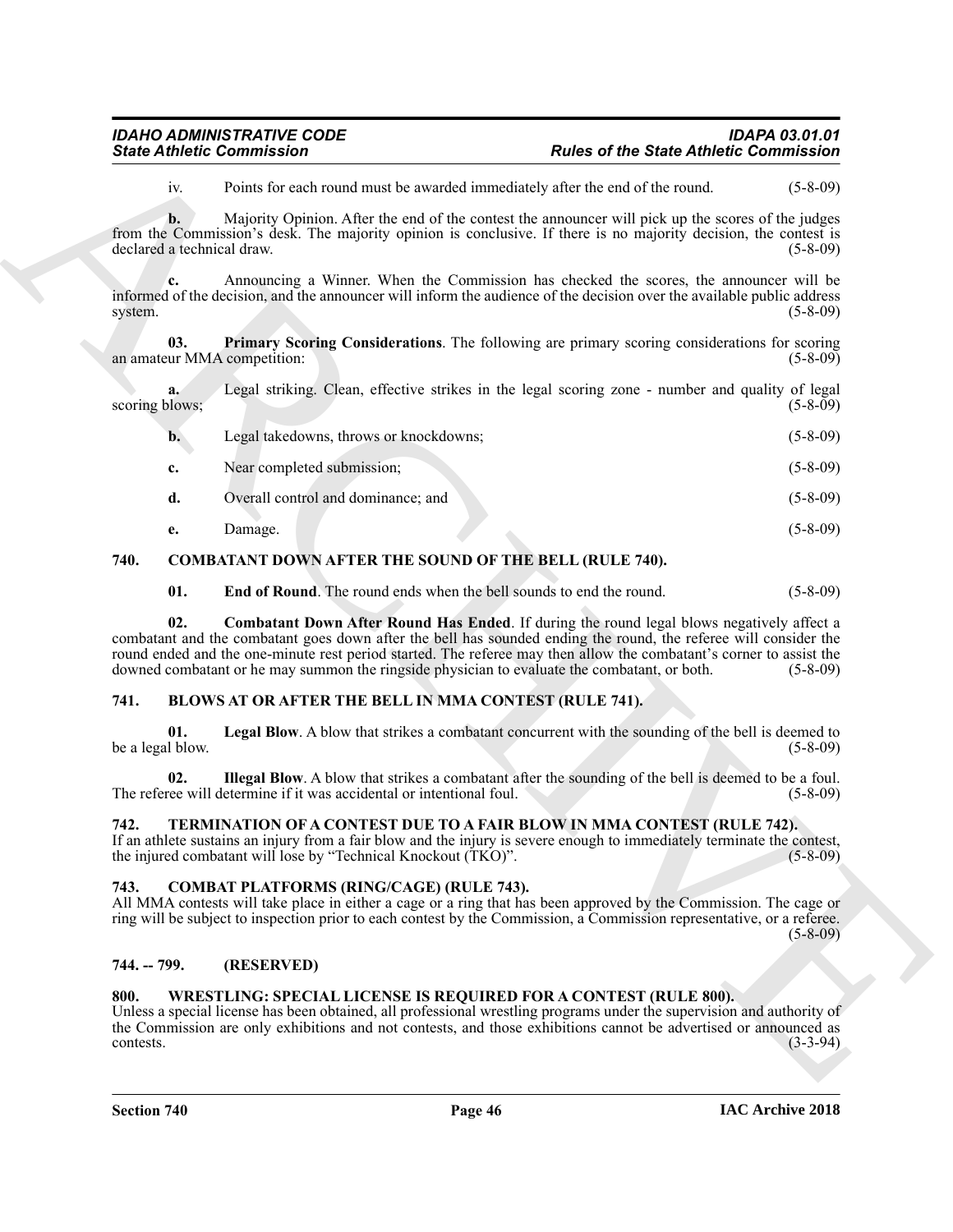#### <span id="page-46-15"></span><span id="page-46-0"></span>**801. WRESTLING: DISQUALIFICATION FOR DANGEROUS TACTICS (RULE 801).**

#### <span id="page-46-14"></span><span id="page-46-12"></span><span id="page-46-10"></span><span id="page-46-1"></span>**802. LICENSEE'S DUTIES AT WRESTLING EXHIBITION (RULE 802).**

#### <span id="page-46-13"></span><span id="page-46-11"></span><span id="page-46-2"></span>**803. WRESTLERS -- PHYSICAL EXAMINATION (RULE 803).**

#### <span id="page-46-3"></span>**804. -- 899. (RESERVED)**

#### <span id="page-46-7"></span><span id="page-46-5"></span><span id="page-46-4"></span>**900. ADMINISTRATION OR USE OF ALCOHOL, DRUGS, STIMULANTS (RULE 900).**

|                              | <b>State Athletic Commission</b>                                                                                                                                                                                                                                                                                                                                                                                                                                                                    |                                                                                                            | <b>Rules of the State Athletic Commission</b> |
|------------------------------|-----------------------------------------------------------------------------------------------------------------------------------------------------------------------------------------------------------------------------------------------------------------------------------------------------------------------------------------------------------------------------------------------------------------------------------------------------------------------------------------------------|------------------------------------------------------------------------------------------------------------|-----------------------------------------------|
| 801.                         | <b>WRESTLING: DISQUALIFICATION FOR DANGEROUS TACTICS (RULE 801).</b>                                                                                                                                                                                                                                                                                                                                                                                                                                |                                                                                                            |                                               |
| 01.                          | Any wrestler who fails to discontinue those tactics, after being warned by the referee, must be disqualified and have<br>his purse held up and paid to the Commission.                                                                                                                                                                                                                                                                                                                              | Restrictions. The referee shall not permit physically dangerous conduct or tactics by any wrestler.        | $(3-3-94)$                                    |
| 02.                          | or the referee is made to look ridiculous.                                                                                                                                                                                                                                                                                                                                                                                                                                                          | <b>Professionalism.</b> A referee shall not participate in an exhibition to the extent that the Commission | $(3-3-94)$                                    |
| 802.                         | LICENSEE'S DUTIES AT WRESTLING EXHIBITION (RULE 802).                                                                                                                                                                                                                                                                                                                                                                                                                                               |                                                                                                            |                                               |
| 01.                          | wrestling exhibition shall maintain peace, order and decency in the conduct of the exhibition.                                                                                                                                                                                                                                                                                                                                                                                                      | <b>Conduct</b> . The referee, promoter and his agents, attaches and employees, and participants in any     | $(3-3-94)$                                    |
| 02.                          | an official of the Commission.                                                                                                                                                                                                                                                                                                                                                                                                                                                                      | No Abusive Behavior. A person who is involved in such exhibition shall not abuse the referee or            | $(3-3-94)$                                    |
| 03.                          |                                                                                                                                                                                                                                                                                                                                                                                                                                                                                                     | Decision and Appeal. The Commission shall hear any complaint about a referee or an official.               | $(3-26-08)$                                   |
| 803.                         | <b>WRESTLERS -- PHYSICAL EXAMINATION (RULE 803).</b><br>Any person applying for or renewing a license as a wrestler must first be examined by a physician approved by the<br>Commission to establish physical and mental fitness. A wrestler will be furnished a list of approved examining<br>physicians by the Commission. The Commission may order the examination of any wrestler for the purpose of<br>determining whether the wrestler is fit and qualified to engage in further exhibitions. |                                                                                                            | $(3-3-94)$                                    |
| $804. - 899.$                | (RESERVED)                                                                                                                                                                                                                                                                                                                                                                                                                                                                                          |                                                                                                            |                                               |
| <b>900.</b>                  | <b>ADMINISTRATION OR USE OF ALCOHOL, DRUGS, STIMULANTS (RULE 900).</b>                                                                                                                                                                                                                                                                                                                                                                                                                              |                                                                                                            |                                               |
| 01.                          | before or during an event, to or by any combatant is prohibited:                                                                                                                                                                                                                                                                                                                                                                                                                                    | Prohibitions. The administration of or use of any of the following, in any part of the body either         | $(3-26-08)$                                   |
| a.                           | Alcohol;                                                                                                                                                                                                                                                                                                                                                                                                                                                                                            |                                                                                                            | $(3-3-94)$                                    |
| b.                           | Drugs;                                                                                                                                                                                                                                                                                                                                                                                                                                                                                              |                                                                                                            | $(3-3-94)$                                    |
| c.                           | Injection; or                                                                                                                                                                                                                                                                                                                                                                                                                                                                                       |                                                                                                            | $(3-3-94)$                                    |
| d.                           | Stimulant.                                                                                                                                                                                                                                                                                                                                                                                                                                                                                          |                                                                                                            | $(3-3-94)$                                    |
| 02.                          | Commission directs him to do so.                                                                                                                                                                                                                                                                                                                                                                                                                                                                    | Urinalysis. A combatant shall submit to a urinalysis of chemical test before or after a contest if the     | $(3-26-08)$                                   |
| 03.<br>illegal substance(s). |                                                                                                                                                                                                                                                                                                                                                                                                                                                                                                     | <b>Suspension</b> . No combatant will be allowed to box if his urinalysis testing reveals the presence of  | $(3-26-08)$                                   |
| 04.                          | Procedure for Testing for Illegal Substance(s).                                                                                                                                                                                                                                                                                                                                                                                                                                                     |                                                                                                            | $(3-3-94)$                                    |
| a.                           | history of drug abuse may be specifically required to test. Both combatants in the title contest shall be tested by urine<br>specimen or blood test at the discretion of the commission.                                                                                                                                                                                                                                                                                                            | The Commission reserves the right to conduct random drug testing. A combatant with a recent                | $(3-26-08)$                                   |
|                              |                                                                                                                                                                                                                                                                                                                                                                                                                                                                                                     |                                                                                                            |                                               |

#### <span id="page-46-9"></span><span id="page-46-8"></span><span id="page-46-6"></span>**04. Procedure for Testing for Illegal Substance(s)**. (3-3-94)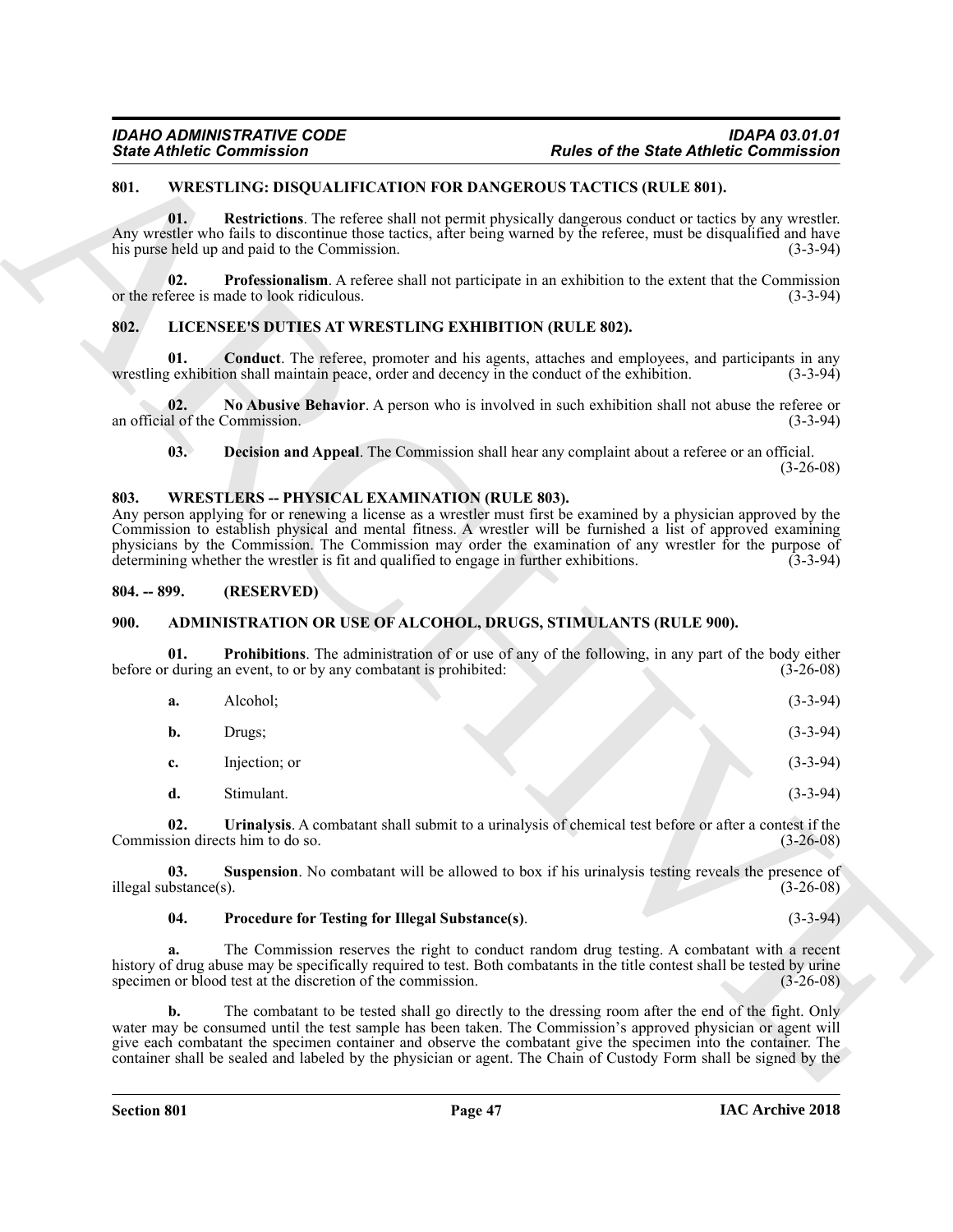Since differentiation<br>
Since different interaction and start and start and the start of the Since differentiation and start and the start and the start of the start and start and start and start and start and start and st combatant, or manager, and the physician or agent shall also sign and date the form. The physician or agent shall transport the sample to the testing laboratory as selected by the Commission. Any other person taking custody of the sample shall sign and date The Chain of Custody Form. After completion of the test, the Chain of Custody Form shall be returned to the Commission with the test results. (3-26-08)

<span id="page-47-7"></span>**05. Subject to Disciplinary Action**. A licensee who violates any provision of this Section is subject to disciplinary action by the Commission.

#### <span id="page-47-16"></span><span id="page-47-0"></span>**901. PREPARATIONS TO STOP HEMORRHAGING (RULE 901).**

The Commission will periodically review the preparations available to stop hemorrhaging. Only the preparations which are approved by the Commission may be used to stop hemorrhaging on the ring. Avetine and Thrombin are the only Commission approved preparations to stop hemorrhaging. (5-8-09)

#### <span id="page-47-8"></span><span id="page-47-1"></span>**902. COMBATANT NOT TO HAVE PROMOTER OR CERTAIN OTHERS ACT AS MANAGER OR HOLD FINANCIAL INTEREST (RULE 902).**

A combatant may not have a promoter or any of its members, stockholders, officials, matchmakers or assistant matchmakers: (3-26-08) matchmakers:

- <span id="page-47-10"></span>**01. Manager**. Act directly or indirectly as manager; or (3-26-08)
- <span id="page-47-17"></span><span id="page-47-9"></span>**02. Financial Interest**. Hold any financial interest in the management of the combatant's earnings.  $(3 - 26 - 08)$

#### <span id="page-47-2"></span>**903. REPORT TO COMMISSION OF SOLICITATION TO CONDUCT CONTEST FRAUDULENTLY (RULE 903).**

When any person who is licensed by the Commission is approached with a request or suggestion that a contest not be conducted honestly, that person must immediately report that matter to the Commission. Failure to do so is a ground for disciplinary action. (3-26-08) for disciplinary action.

#### <span id="page-47-18"></span><span id="page-47-3"></span>**904. SUSPENSION OF A LICENSE -- DEBTS IN CONNECTION WITH TRAINING (RULE 904).**

Any boxer, wrestler or manager may have his license suspended by the Commission if he fails to pay any legitimate debt which he contracted in connection with training and use of a gymnasium. (3-3-94)

#### <span id="page-47-4"></span>**905. GROUNDS FOR DISCIPLINARY ACTION (RULE 905).**

Any person who is licensed by the Commission may have his license suspended or revoked, or be fined or otherwise disciplined by the Commission for any of the following: (3-26-08)

<span id="page-47-13"></span>**01. Violation of Laws**. Having violated the laws of Idaho, except for minor traffic violations.

(3-26-08)

<span id="page-47-14"></span>**02. Violation of Rules**. Having violated any provisions of this chapter. (3-26-08)

<span id="page-47-12"></span><span id="page-47-11"></span>**03. Valid Orders of Commission**. Failed or refused to comply with a valid order of the Commission.  $(3-26-08)$ 

**04. Good Conduct**. Conduct at any time or place in a manner which is deemed by the Commission to reflect discredit to boxing or wrestling. (3-26-08)

#### <span id="page-47-19"></span><span id="page-47-5"></span>**906. SUSPENSION OF LICENSE ON GROUND OF MORAL TURPITUDE (RULE 906).**

A license issued by the Commission may be suspended if the holder is arrested or convicted on a charge involving moral turpitude. (3-3-94)

#### <span id="page-47-15"></span><span id="page-47-6"></span>**907. LICENSEES PROHIBITED FROM DEALING WITH PERSONS WHOSE LICENSES ARE SUSPENDED OR REVOKED (RULE 907).**

A person who is licensed by the Commission shall not have any dealings related to boxing or wrestling with any person whose license had been suspended or revoked by the Commission. (3-3-94) person whose license had been suspended or revoked by the Commission.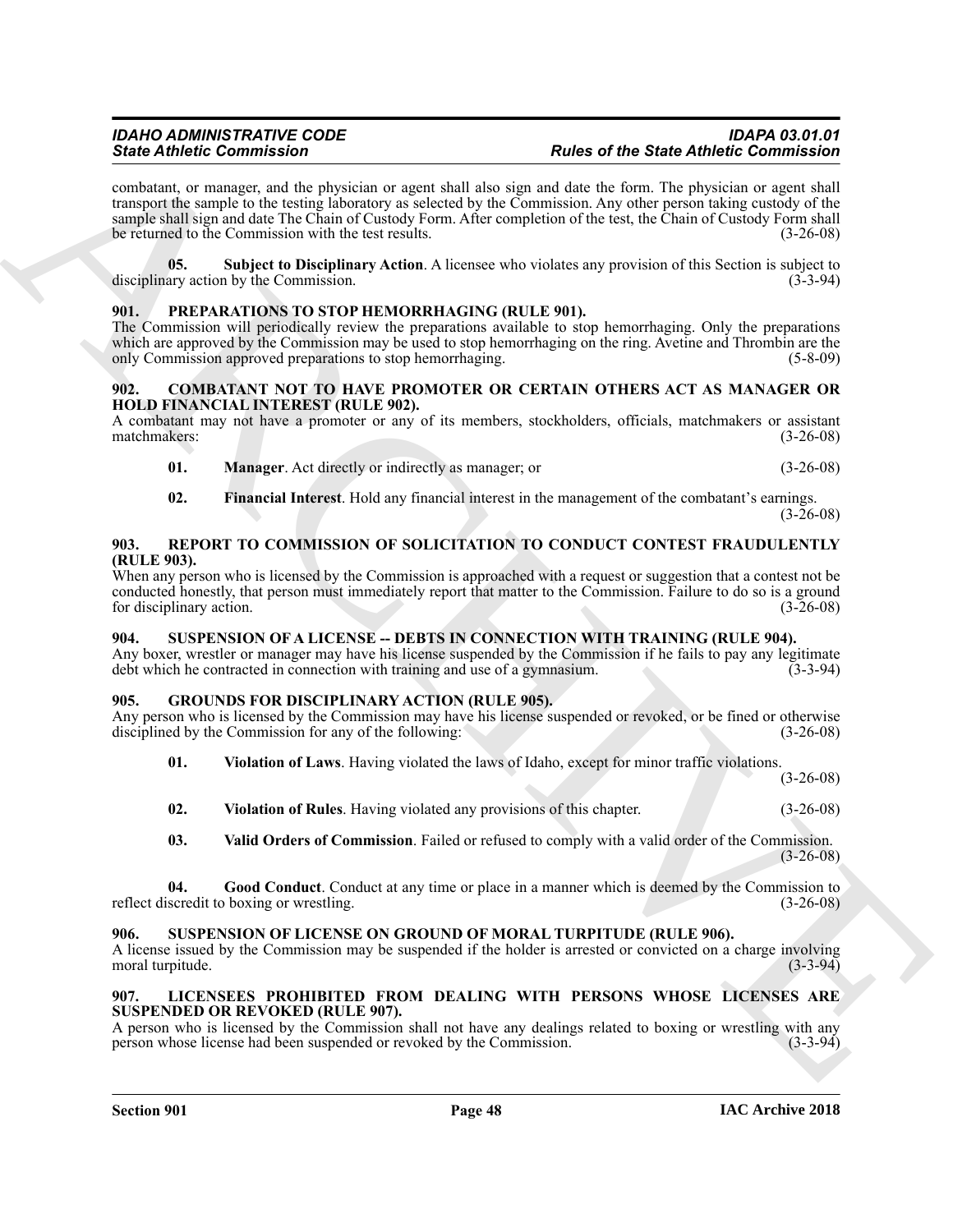#### <span id="page-48-8"></span><span id="page-48-5"></span><span id="page-48-3"></span><span id="page-48-0"></span>**908. SUSPENSION AND REVOCATION OF LICENSES (RULE 908).**

| <b>State Athletic Commission</b> |                                                                        | <b>Rules of the State Athletic Commission</b>                                                                                                                                                                                                                                                                                                                                                                                                                                                                                                                       |             |
|----------------------------------|------------------------------------------------------------------------|---------------------------------------------------------------------------------------------------------------------------------------------------------------------------------------------------------------------------------------------------------------------------------------------------------------------------------------------------------------------------------------------------------------------------------------------------------------------------------------------------------------------------------------------------------------------|-------------|
| 908.                             | SUSPENSION AND REVOCATION OF LICENSES (RULE 908).                      |                                                                                                                                                                                                                                                                                                                                                                                                                                                                                                                                                                     |             |
| 01.                              |                                                                        | Comply with Suspensions. Every promoter and matchmaker shall take notice of the bulletins of<br>suspension sent out by the Commission and shall not permit any person under suspension to take any part as a<br>participant or in arranging or conducting matches or exhibitions during the period of suspension.                                                                                                                                                                                                                                                   | $(3-3-94)$  |
| 02.<br>revocation.               |                                                                        | Additional. Every person whose license has been suspended or revoked by the Commission shall<br>refrain from participating in or matchmaking or holding contests during the period of suspension or after the                                                                                                                                                                                                                                                                                                                                                       | $(3-3-94)$  |
| 03.                              |                                                                        | Specific Actions. Any person whose license has been suspended or revoked is barred from:                                                                                                                                                                                                                                                                                                                                                                                                                                                                            | $(3-3-94)$  |
| a.                               |                                                                        | The dressing rooms at the premises where any program of boxing is being held;                                                                                                                                                                                                                                                                                                                                                                                                                                                                                       | $(3-3-94)$  |
| b.                               | Occupying any seat within $six(6)$ rows of the ring platform;          |                                                                                                                                                                                                                                                                                                                                                                                                                                                                                                                                                                     | $(3-3-94)$  |
| c.                               | Approaching within $six(6)$ rows of seats from the ring platform; and  |                                                                                                                                                                                                                                                                                                                                                                                                                                                                                                                                                                     | $(3-3-94)$  |
| d.                               |                                                                        | Communicating in the arena or near the dressing rooms with any of the principals in the contests,<br>their managers, their seconds, of the referee, whether directly or by a messenger, during any program.                                                                                                                                                                                                                                                                                                                                                         | $(3-26-08)$ |
|                                  | the programs are being held.                                           | Any person who violates a provision of Subsection 908.03 of this rule may be ejected from the<br>arena or building where the program is being held, and the price paid for admission refunded upon presentation of the<br>ticket stub at the box office. Thereafter, he is barred entirely from all premises used for contests or exhibitions while                                                                                                                                                                                                                 | $(3-26-08)$ |
| 04.                              | In the case of a second offense, the holder's license will be revoked. | <b>Dishonest Methods.</b> If a license issued by the Commission has been suspended because the holder<br>used dishonest methods to affect the outcome of any contest or because of any conduct reflecting serious discredit<br>upon the sport of boxing, the Commission will not reinstate the license for six (6) months in the case of first offense.                                                                                                                                                                                                             | $(3-26-08)$ |
| 05.                              |                                                                        | <b>Temporary Suspension.</b> Any manager who is under temporary suspension is considered to have<br>forfeited all rights in this state under the terms of any contract with a combatant licensed by the Commission. Any<br>attempt by a suspended manager to exercise those contract rights will result in a permanent suspension of his license.<br>The license of any combatant, matchmaker, or promoter who continues to engage in any contractual relations with a<br>manager whose license has been suspended by the Commission may be indefinitely suspended. | $(3-26-08)$ |
| 06.                              | shall be paid in full to the combatant.                                | <b>Continuation.</b> A combatant whose manager has been suspended may continue to compete<br>independently during the term of that suspension, signing contracts for matches. Payment of a combatant's earnings<br>may not be made by any promoter to a manager who is under suspension, or to a suspended manager's agent, but                                                                                                                                                                                                                                     | $(3-26-08)$ |
| 07.                              | with other managers licensed by the Commission.                        | Cancellation of Contract Rights. Revocation of a manager's license automatically cancels all<br>contract rights in this state under any contracts with combatants made under the authority of the Commission. If such<br>a revocation occurs, a combatant may operate independently and make contracts for matches or enter into contracts                                                                                                                                                                                                                          | $(3-26-08)$ |
| 909.                             |                                                                        | PENALTIES FOR CERTAIN VIOLATIONS; REVIEW BY COMMISSION (RULE 909).                                                                                                                                                                                                                                                                                                                                                                                                                                                                                                  |             |
| 01.                              | penalty not to exceed twenty-five thousand dollars (\$25,000) for:     | <b>Penalties General.</b> Except as otherwise provided in this chapter, the Commission may charge a                                                                                                                                                                                                                                                                                                                                                                                                                                                                 | $(5-8-09)$  |
| a.<br>Commission"); or           |                                                                        | Any violation of the provisions of these rules (IDAPA 03.01.01, "Rules of the Athletic                                                                                                                                                                                                                                                                                                                                                                                                                                                                              | $(5-8-09)$  |
|                                  | Being late or failing to appear for a weigh-in or contest.             |                                                                                                                                                                                                                                                                                                                                                                                                                                                                                                                                                                     | $(3-26-08)$ |

#### <span id="page-48-9"></span><span id="page-48-7"></span><span id="page-48-6"></span><span id="page-48-4"></span><span id="page-48-2"></span><span id="page-48-1"></span>**909. PENALTIES FOR CERTAIN VIOLATIONS; REVIEW BY COMMISSION (RULE 909).**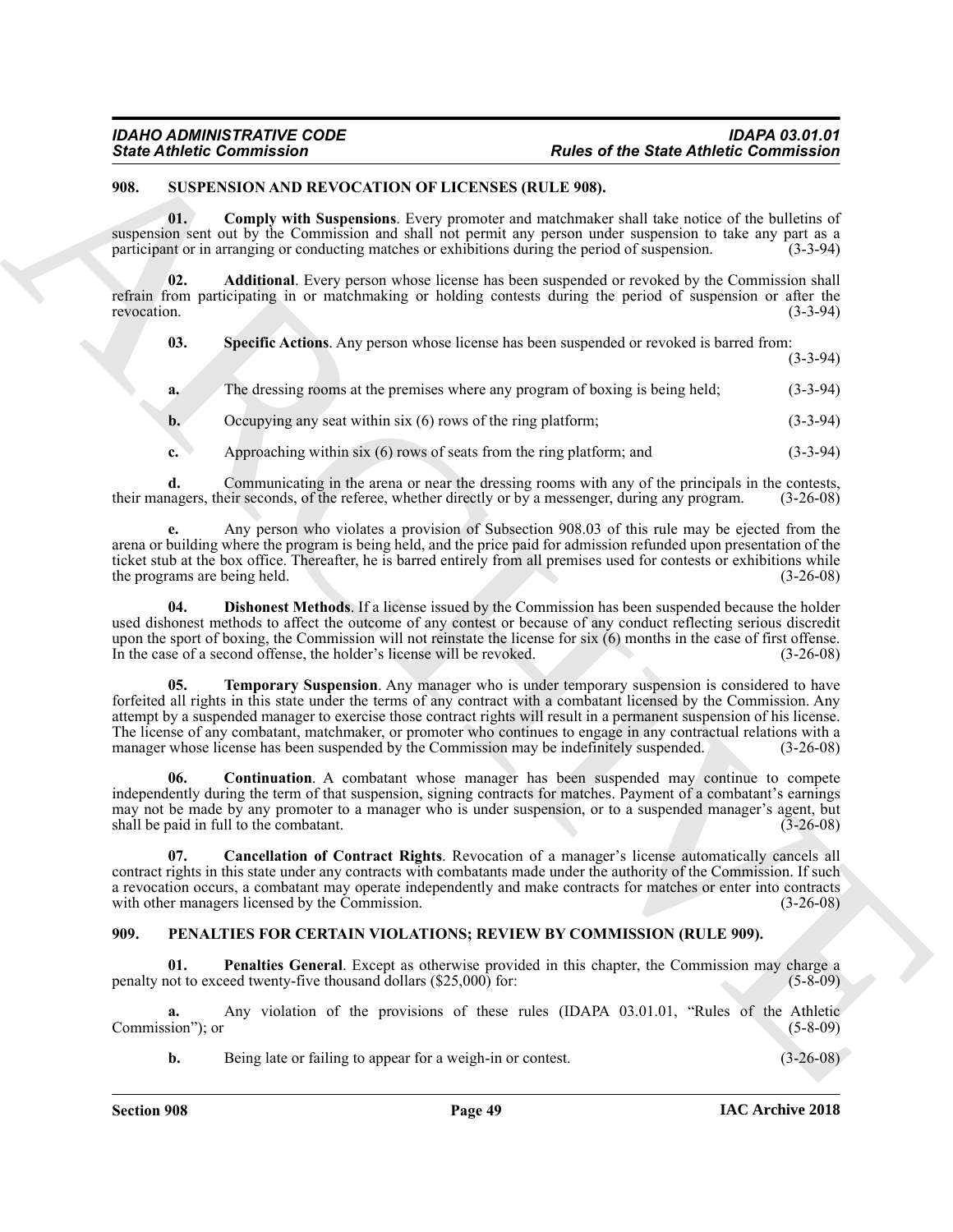ARCHIVE **02. Later Review**. Any disciplinary action taken pursuant to Subsection 909.01 of these rules will be reviewed at a later date by the Commission. (5-8-09)

<span id="page-49-1"></span><span id="page-49-0"></span>**910. -- 999. (RESERVED)**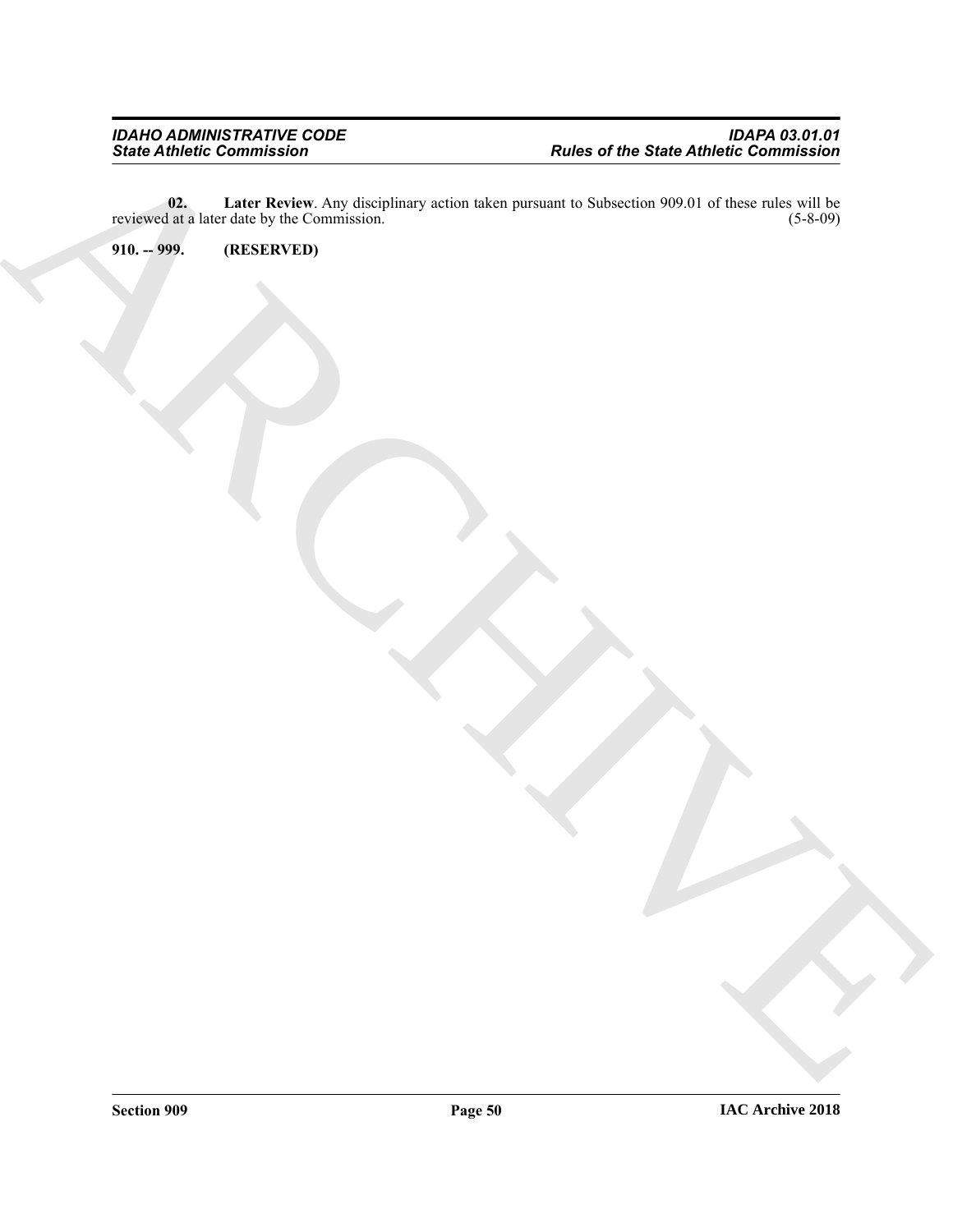# *Subject Index*

#### **A**

And  $\mu$  (and  $\mu$ ) and  $\mu$ ) and  $\mu$ ) and  $\mu$ ) and  $\mu$ ) and  $\mu$  (and  $\mu$ ) and  $\mu$ ) and  $\mu$ ) and  $\mu$ ) and  $\mu$ ) and  $\mu$ ) and  $\mu$ ) and  $\mu$ ) and  $\mu$ ) and  $\mu$ ) and  $\mu$ ) and  $\mu$ ) and  $\mu$ ) and  $\mu$ ) and  $\mu$ ) a Ability Of Combatant 7 Questioned Ability 7 Satisfy Commission 7 Accidental Fouling 33 Accidental Foul 33 Contest Stopped by Referee 33 Contest Stopped Due to Accidental Foul 33 Address Of The Idaho State Athletic Commission 5 Adjudication Of Technical Knockout 35 Contest Termination 35 Win by Other Than Full Count 35 Administration Or Use Of Alcohol, Drugs, Stimulants 47 Procedure for Testing for Illegal Substance(s) 47 Prohibitions 47 Subject to Disciplinary Action 48 Suspension 47 Urinalysis 47 Admission Fee At Quarters Where Combatant Trains 20 Fee 20 State Fee 20 Admission Of Licensees & Agents To Events 19 Commissioner or Agent 19 Participants 19 Advance Appearance Of Boxers Scheduled To Fight In Main Event Expenses 28 When to Appear 28 Advance Appearance Of Combatant Scheduled To Fight In Main Event 28 Age & Physical Condition 6 Age of Combatant 6 Cerebral Hemorrhage 7 Poor Vision 7 Serious Head Injuries 7 Amateur Athletic Sanctioning Organizations 9 Annual Review of Approval 12 Application for Approval 10 Criteria for Eligibility 10 Violations 12 Announcement Of Winner Of Bout 36 Applicants, Licensees, & Officials 13 Approval Of Events 17 Cancellation 18 Deadline 18 Prior Approval 18 Approval Of Facilities By Commission

Before Tickets May Be Sold 20 Approval 20 Other Considerations 21 Arrangement Of Match For Promoter 18

#### **B**

Bandaging Of Combatant's Hands 25 Bandaging Of Combatant's Hands Additional Requirements 25 General 25 Witnesses 25 Bell Or Gong 26 Blows At Or After The Bell In MMA Contest 46 Illegal Blow 46 Legal Blow 46 Boxer's Costume & Equipment 30 Costume 30 Fit 30 Other Equipment 30 Trunks 30 Boxing Gloves 24 Distal Portion 25 Extra Set 25 General 24 Glove Specifications 24 Sanitary 24 Weight of Gloves 25 Boxing Ring 25 Ring Dimensions 26 Ring Platform 26 Ropes 26

#### **C**

Certain Persons Retained Must Have Licenses 18 Combatant 18 Matchmaker 18 Ring Official 18 Second 18 Champions 27 Commission Names Champions 28 Defending a Title 28 Fighting a Boxer From Heavier Class 28 General 27 Presentation of Championship Belt to Commission Before Title Contest 28 Title at Stake 27 Title Not at Stake 27 Change Of Decision In Boxing Contest Collusion 36 Error in Interpretation of Rules 36 Error in Scoring 36

Failure of Drug Test 36 Change Of Decision In Contest 36 Combat Platforms (Ring/Cage) 46 Combatant Down After The Sound Of The Bell 46 Combatant Down After Round Has Ended 46 End of Round 46 Combatant Not To Have Promoter Or Certain Others Act As Manager Or Hold Financial Interest 48 Financial Interest 48 Manager 48 Combatant Not Used In Program Must Be Used In Next Program Or Reimbursed 20 Combatant's Physical Appearance 30 Combatant's Physical Appearance Appearance 30 Grease of Foreign Substances 30 Hair 30 Combatant's Report Of Own Illness Or Injury 29 Combatants Must Report 30 Complimentary Tickets 21 Limitation 21 More Than Two Percent Issued 21 Containers, Drinks 20 Contents Of Tickets 21 Changes 21 General 21 License to Sell 21 Continuous Presence Of Physician At Ringside 31 Injury to Boxer During Round 31 Presences of Physician at Ringside 31 Contract Between Manager & Combatant 14 After Contract Services 14 Contract Approval 14 Contractual Obligations 14 Manager Limitations 14 Manager Responsibilities 14 Options 14 Contract Between Promoter & Combatant 15 Contract Prohibitions 15 Gate Receipts 15 Counting 23 **D**

Definitions, IDAPA 03.01.01 5 Bureau 5 Champion 5 Combatant 5 Commission 5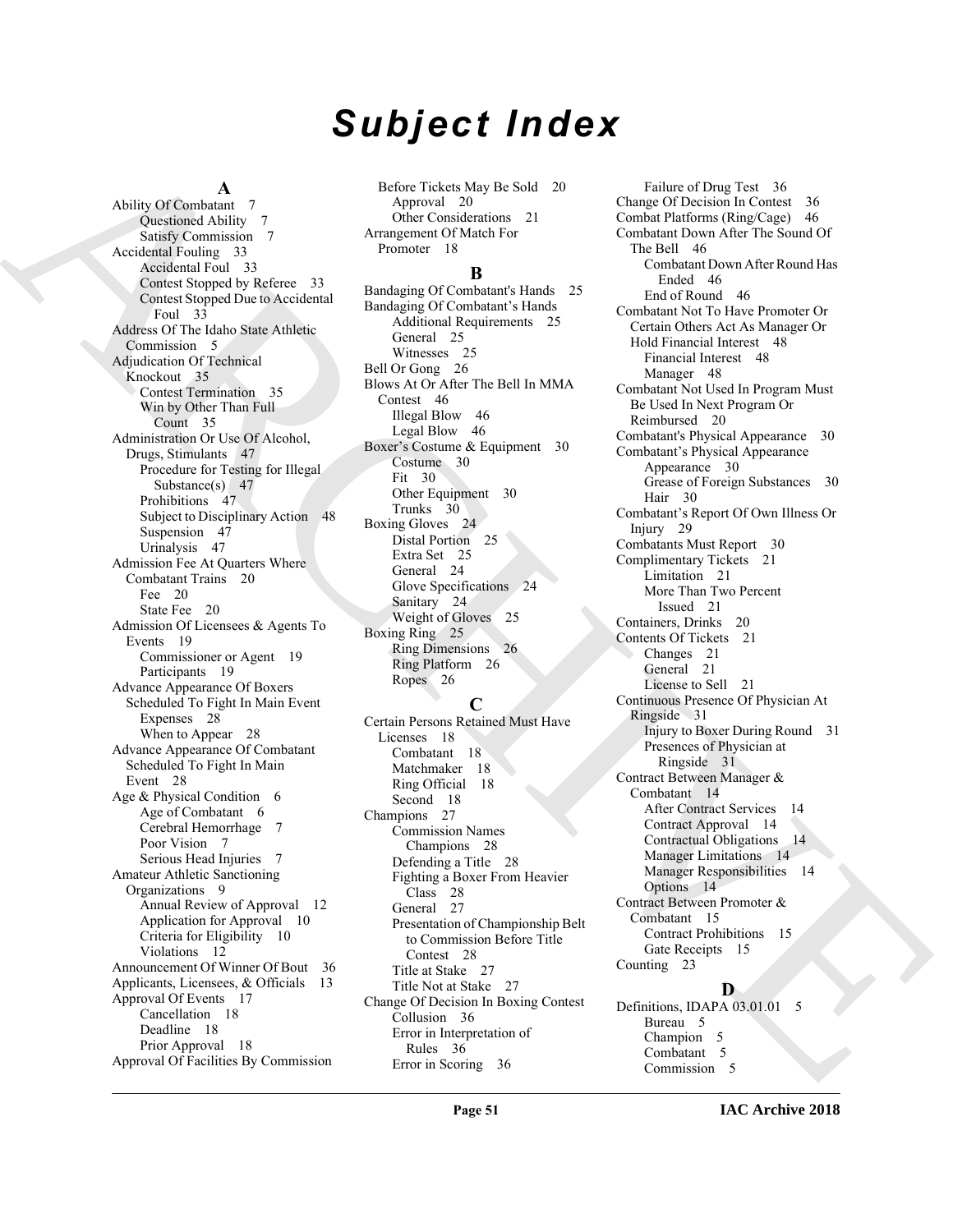#### *Subject Index (Cont'd)*

Commissioner 5 Event 6 Main Event 6 Mixed Martial Arts (MMA) 6 Physician 6 Ring Official 6 Stub 6 Ticket 6 Dressing Rooms Only Authorized Persons Are Allowed To Enter Authorized Persons to Enter 24 Other Persons 24 Duration Of Round 32 Duties Of Ushers & Doormen 23

#### **E**

Emergency Treatment Emergency Treatment 29 Fees 29 Suitable Examination Place Equipment Of A Timekeeper 26 Equipment Of The Chief Second 25 Ammonia 25 Equipment 25 Ring Physician 25 Examination 29 Examination By Physician One-Sided Contested 34 Risk of Injury & Examination by Physician 34 Examination In Case Of Head Injury Combatant Who Has Been Knocked Out 35 Decision of Technical Knockout Rendered by Referee 35 Head Injury 35 Knockout from Blow to Head 35

### **F**

Failure Of Combatant To Appear 15 Failure Of Contestant To Resume Boxing 34 Fair Blows & Fouls 32 Fair Blow 32 Fouls 32 Fair Techniques & Fouls In MMA Event Accidental Fouling 41 Concussive Head Impact Fouls in MMA Contest 42 Disqualification 42 Fair Techniques 38 Fouls 38 Fouls Or Unsportsmanlike Conduct During the One Minute Rest Period In MMA Contest 41

[AR](#page-23-7)[CH](#page-14-9)[I](#page-33-12)[VE](#page-47-15) Intentional Fouling 41 Low Blow in MMA Contest 42 Referee Action On Fouls in MMA Contest 42 Time Considerations for Fouls 40 Fair Techniques & Fouls In MMA Events 38 Fee 29 Combatant's Report of Non-Participation to Commission 29 Payment of Fees to Physician 29 Fees 7 Application 7 Renewal of License/Permit 8 Female Combatants 9 Addendum Requirement 9 General Requirements 9 Limitation 9 Limitation on Contest 9 Qualifications 9 Separate Dressing Rooms 9 Filing Certain Contracts With Commission 15 Disciplinary Action 15 Main & Semi-Main Events 15 Media Contracts 15 Other Combatants 15 Forfeiture For Failure To Make Weight 28 Dividing Forfeit 29 Exception 29 Failure to Make Weight 28 Fouls Deduction For Points Effect Of Claiming Low Blow By Opponent Contestant Claiming Low Blow 33 Deducting Points Because of Fouls 33 Deduction of Points in Round Foul Occurs 33 Notification of Point Deduction 33 Disqualification of Combatants & Withholding Of Purse 33

#### **G**

Gloves To Be Wiped By Referee After Boxer Falls 34 Grounds For Denial Or Revocation Of License 13 Specific Conduct 13 Subject to Discipline 13

Grounds For Disciplinary Action Good Conduct 48 Valid Orders of Commission 48 Violation of Laws 48 Violation of Rules 48

#### **H**

Health Insurance 17 Honoring Actions Of Regulatory Agencies In Other Jurisdictions 8 Suspension 8

#### **I**

**J**

Incorporation By Reference 5 Introduction From Ring 31 Inventory, Tickets 21

Judges 19 Fees 19 Physical Examination 19 Protests 19 Selection 19 Station of Judges 19

#### **K**

Knockdown Of Combatant, Procedure For Counting Both Combatants Down 34 Combatants Down -- Referee Counting 34 Failure of Opponent to Stay in Farthest Neutral Corner 34 Knockdown 34 Knockdown After Bell has Sounded 34 Knock-Out 34 Three Knockdowns in Same Round 35 Timekeeper 34

#### **L**

Licensee's Duties A Wrestling Exhibition Conduct 47 Decision & Appeal 47 No Abusive Behavior 47 Licensees Prohibited From Dealing With Persons Whose Licenses Are Suspended Or Revoked 48 Licensing 6 Application for License 6 Complete Applications 6 Limitations On Seconds 31 Coaching 31 Entering Ring 31 Excessive Use of Water 31 Number of Seconds 31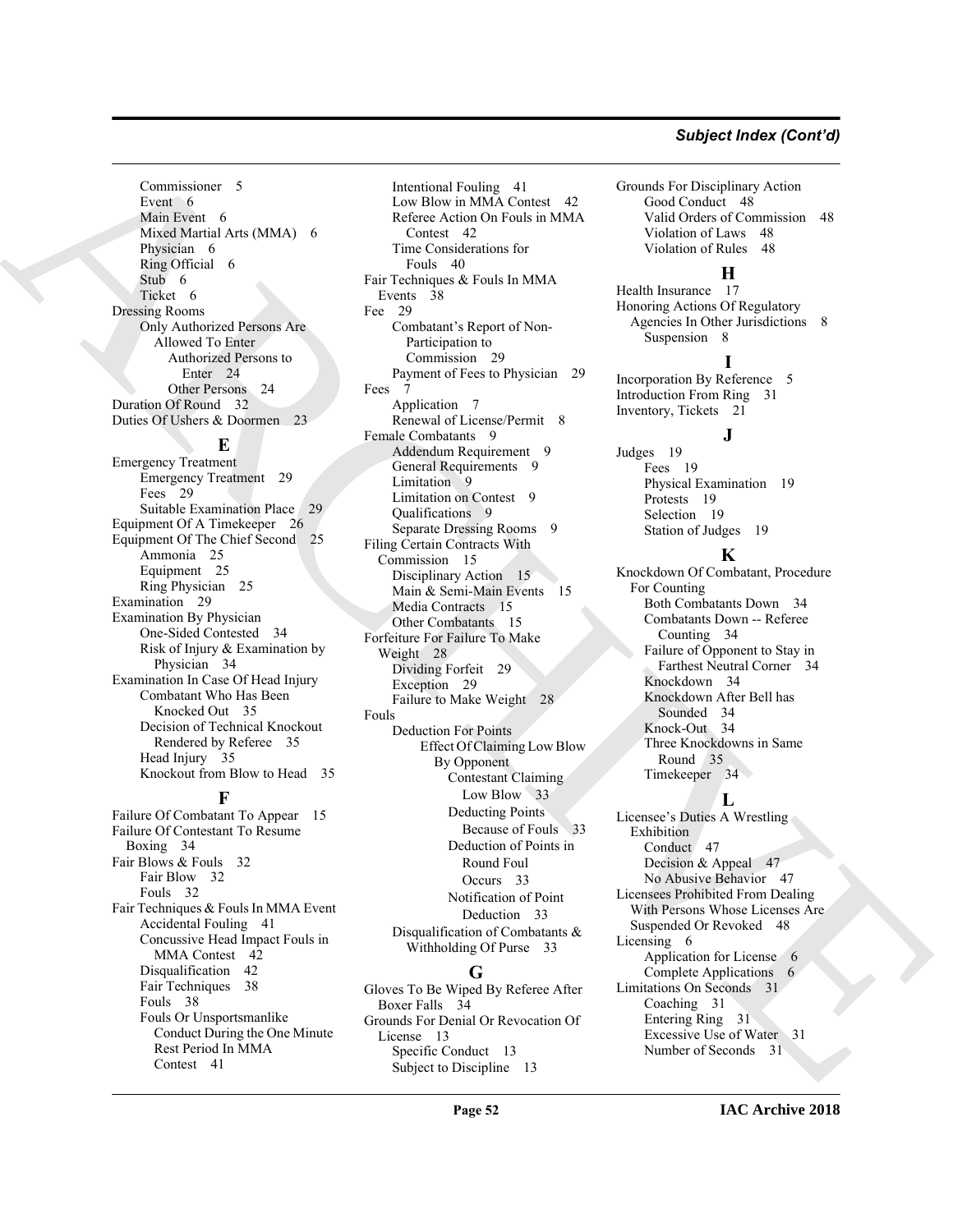#### *Subject Index (Cont'd)*

#### **M**

Main & Semi-Main Events 20 Notice 20 Refunds 20 Substitutions 20 Manager Acting As Second 12 Manager's Advances -- Accounting 14 Managers -- Limitations On Number Of Combatants 18 Martial Arts & Mixed Martial Arts (MMA) 36 Boxing Gloves 37 Licensing Exemption 37 Practices, Belt Promotions, & Non-Contact Demonstrations 37 Regulation of Marital Arts & MMA 36 Use of Official Rules for Art 37 Method Of Judging 31 Announcing a Winner 31 Majority Opinion 31 Scoring by Judges 31 Methods Of Winning MMA Contest Decision 44 Inability of Opponent to Continue/ Thrown in Towel 45 Knockout (KO) 44 Referee Stoppage 44 Submission 44 Technical Knockout (TKO) 44 MMA Contest Scoring Method of Judging 45 Primary Scoring Considerations 46 Ten Point Must System 45 MMA Equipment 37 Commission Approved Attire 38 Commission Approved MMA Gloves 37 Commission Approved Mouthpiece 37 Prohibited Equipment & Attire 38 MMA Event Rounds Length of Rounds 44 Number of Rounds 44 **N** Notification, Ticket Outlet 21 **O** Officials Of Events 18 Commission Involvement 19

Officials Described 19

#### **P**

Payment Of Combatant 16

Main [A](#page-13-12)lgons (Main and the spin of the spin of the spin of the spin of the spin of the spin of the spin of the spin of the spin of the spin of the spin of the spin of the spin of the spin of the spin of the spin of the spi Manager's Share 16 Payment in Full 16 Pending Action 16 Prior Approval of Commission 16 Prior Written Commitments 16 Payment Of Fee To Official Designated By Commission 19 Payment Of Purse 16 Alternative Payment 16 Non-Payment of Amateurs 17 Payment Made 16 Reconciliation 16 Signatures 16 Penalties For Certain Violations 49, 50 Percentage Of Gate Receipts To Combatant 15 Period Before His Next Contest 35 Persons Allowed In Ring 32 Physical & Eye Examination Of Combatants At Time Of Weighin 29 Physical Examination Of Combatant 7 Additional Examination 7 Blood Testing 7 Drug Abuse 7 Examination by Physician 7 Physician -- Suitable Place To Examine Contestant 29 Physician's Determination Of Fitness Of Combatants & Referee, Certification, Report Determination of Physician 29 Physician's Written Report 29 Written Certification 29 Physician's Report To Commission After Contest Applies for Medical Aid 36 Injury 36 Postponement Of Program 19 Advance Notice 20 Limitations on Postponement 20 No Fault Postponement 20 Prior Approval 20 Preparations To Stop Hemorrhaging 48 Procedure For Use Of Scorecards 30 Delivery of Scorecards to Commission 30 Presentation of Scorecards to Press After Contest 30 Report of Each Contest 31 Scorecards 30 Scoring by Judges 30 Procedure When Combatant Is Knocked Out 35

Program For Charity 18 Application 18 Certified, Itemized Statement 18 Promoter's Advances To Combatant Or Manager Or Occurrence Of Debt On His Behalf 15 Promoter's Advances To Combatant Or Manager Or Occurrence Of Debt On His Behalf Any Indebtedness Restricted 15 Restrictions 15 Provisions Of Tickets Without Charge Or At Reduced Rates 21 Admission Criteria 22 Duties Required 22 Fees 22 No Fees 21 Optional Charges 21 Without Charge 21

### **R**

Referee's Instructions To Combatants 31 Referees 19 Physical Examination 19 Protests 19 Selection 19 Renewal Or Reinstatement Of License 14 Cancelled License 14 Expiration Date 14 Reinstatement 14 Report To Commission Of Solicitation To Conduct Contest Fraudulently 48 Required Number Of Ambulances, Notice To Ambulance Service & Hospital 24 Promoter Requirements 24 Required Number of Ambulances 24 Requirements For License As A Promoter 9 Provide Waivers 9 Requirements 9 Requirements For License As Ring Official 12 Equivalent Qualifications 13 Other Functions 13 Qualifications 12 Ring Officials Determination 13 Validity of Licenses 13 Requirements For Ringside Physician 13 Board of Medicine 13 Cardiopulmonary Resuscitation 13 Responsibility Of Promoter 23